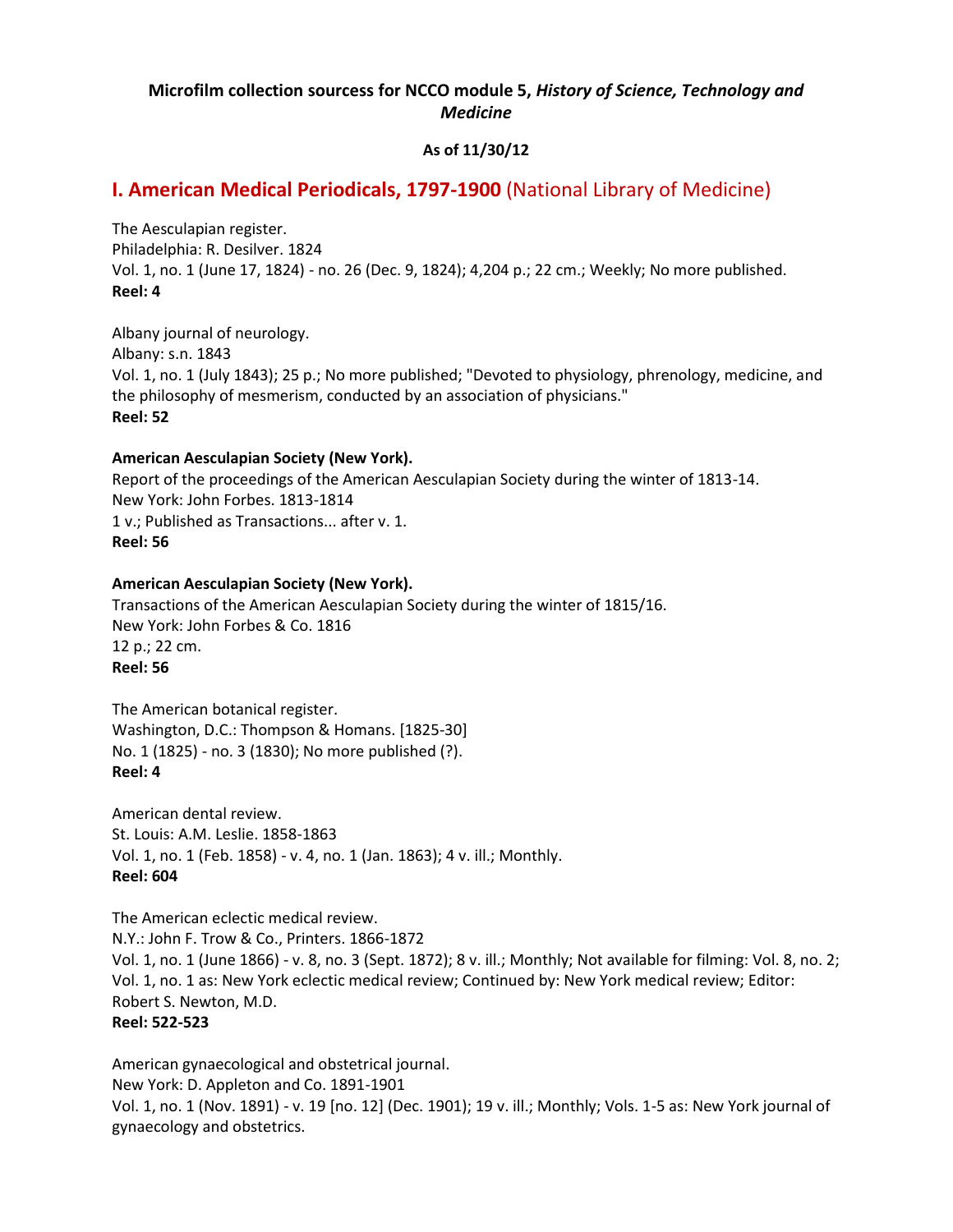#### **Reel: 565-583**

American homoeopathic observer. see American observer medical monthly.

The American homoeopathic review. New York: John T. Smith & Sons. 1858-1866 Vol. 1 (Oct. 1858) - v. 6, no. 11/12 (June/July 1866); 6 v.: ill.; Monthly. **Reel: 484-485**

The American journal of dental science.

New York: Published under the auspices of the American society of dental surgeons. 1839-1860; 1867- 1900; 1903-1909

Vol. 1 (June 1839) - v. 10 (July 1859); s. 2, v. 1 (Oct. 1850) - v. 10 (Oct. 1860); s. 3, v. 1 (May 1867) - v. 40, no. 3 (May/June 1909); v.: ill.; 23 cm.; Quarterly; Title varies slightly: s. 1, vol. 2-10 as American journal and library of dental science; Suspended Jan. 1860 - May 1867; Aug. 1900 - Feb. 1903; Vol. 34, no. 3 repeated in numbering; Advertisements for separate issues bound at end of volume; Includes index. **Reel: 85-114**

The American journal of foreign medicine. Boston: Bowles and Dearborn. 1827 Vol. 1, no. 1 (June 1827); 1 v.: ill.; One issue published. **Reel: 494**

The American journal of homeopathy. Philadelphia: W.L.J. Kiderlen & Co. 1839 Vol. 1, no. 1 (Aug. 1838) - no. 6 (July 1839); 1 v.; Semimonthly; Reissued as: Miscellanies on homeopathy; Edited by: An association of Homeopathic Physicians. **Reel: 56**

The American Journal of Insanity. Baltimore: American Medico-Psychological Association. 1844-1921 Vol. 1, no. 1 (July 1844) - v. 77, no. 4 (April 1921); 308 issues; Quarterly; Continued by: The American Journal of Psychiatry; Supplements accompany some volumes. **Reel: 401-450**

American journal of materia medica. Chicago: Halsey and King. 1860-1861 Vol. 1, no. 1 (Oct. 1860) - no. 4 (April 1861); 1 v. ill.; Bi-monthly. **Reel: 604**

American journal of microscopy and popular science. New York: Handicraft Co. 1875-1881 Vol. 1, no. 1 (Dec. 1875) - v. 6, no. 12 (Dec. 1881); 6 v. ill.; Monthly. **Reel: 605-606**

The American journal of otology. Boston: Houghton Mifflin and Co. 1879 - 1882 Vol. 1 (1879) - v. 4, no. 4 (Oct. 1882); 4 v.: ill.; Frequency varies; Editor: Clarence Blake.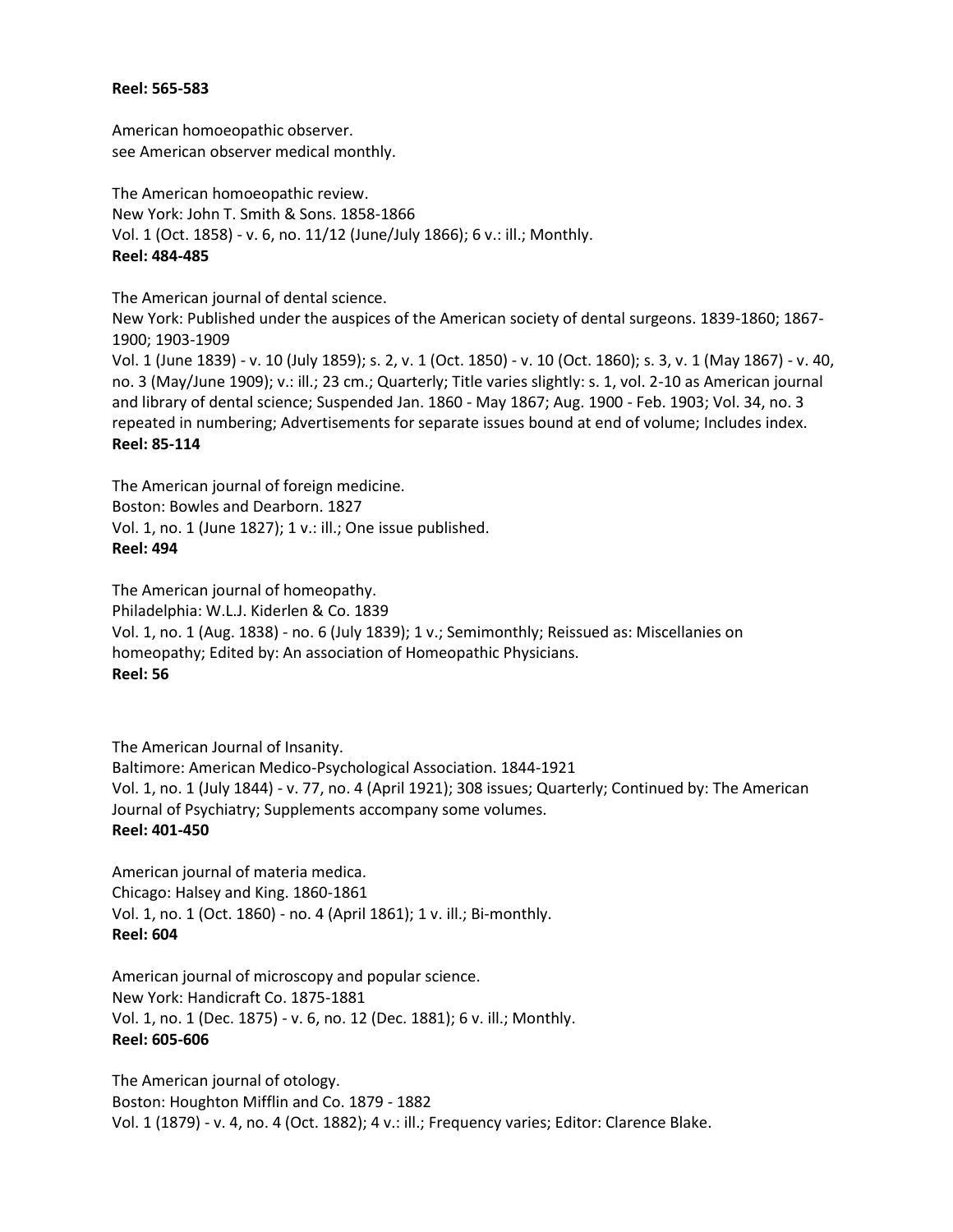#### **Reel: 491**

The American journal of syphilography and dermatology. N.Y.: F.W. Christern. 1870-1874 Vol. I, no. 1 (Jan. 1870) - v. 5, no. 4 (Oct. 1874); 5 v.: ill.; Quarterly; Continued by: Archives of dermatology.

# **Reel: 591**

American lancet.

Detroit: George S. Davis Medical Co. 1877-1895 Vol. 1, no. 1 (Jan. 1877); new series v. 1, no. 1 (Jan. 1878) - v. 19, no. 3 (Mar. 1895); 20 v. ill.; Monthly; Vol. 1 as: Detroit medical journal; n.s.v. 1-9 as: Detroit lancet. Formed by the union of Detroit review of medicine and pharmacy, and Peninsular journal of medicine. **Reel: 607-620**

The American lancet. New York: s.n. 1831 Vol. 1, no. 1 (Jan. 1831) - v. 1, no. 4 (Feb. 1831); 1 v.; Monthly; Continues: The New York Medical Inquirer. **Reel: 4**

American lancet. Philadelphia: Turner & Son, Printer. 1833 Vol. 1, no. 1 (Feb. 23, 1833) - v. 2, no. 8 (May 29, 1833); 128 p.; Semimonthly; Vol. 1, no. 7, title page lacking (page 97). **Reel: 115**

The American medical and philosophical register, or, Annals of medicine, natural history, agriculture, and the arts. New York: C.S. Van Winkle. 1810-1814 2nd ed.; Vol. 1 (July 1810) - v. 4 (Apr. 1814); 4 v.: ill.; 22 cm.; Quarterly; Edited by David Hosack and W. Francis; No more published.

## **Reel: 4-5**

American Medical Association. The Transactions of the American Medical Association. Philadelphia: The Committee of Publication. 1848-1882 Vol. 1 (1848) - v. 33 (1882); 33 v.: ill.; Annual; No meeting held 1861-1862; Continued by: Journal of the American Medical Association. **Reel: 536-549**

American medical gazette. N.Y.: S.S. and W. Wood. 1850-1861 Vol. 1, no. 1 (July 1850) - v. 12, no. 5 (May 1861); 12 v.: ill.; Frequency varies; Vols. 1-5 as: New York medical gazette and journal of health; 6-8 as: American medical gazette and journal of health. **Reel: 517-519**

American medical gazette and journal of health. see American medical gazette.

American medical intelligencer. A concentrated record of medical science and literature. Philadelphia: A. Waldie. 1837-1839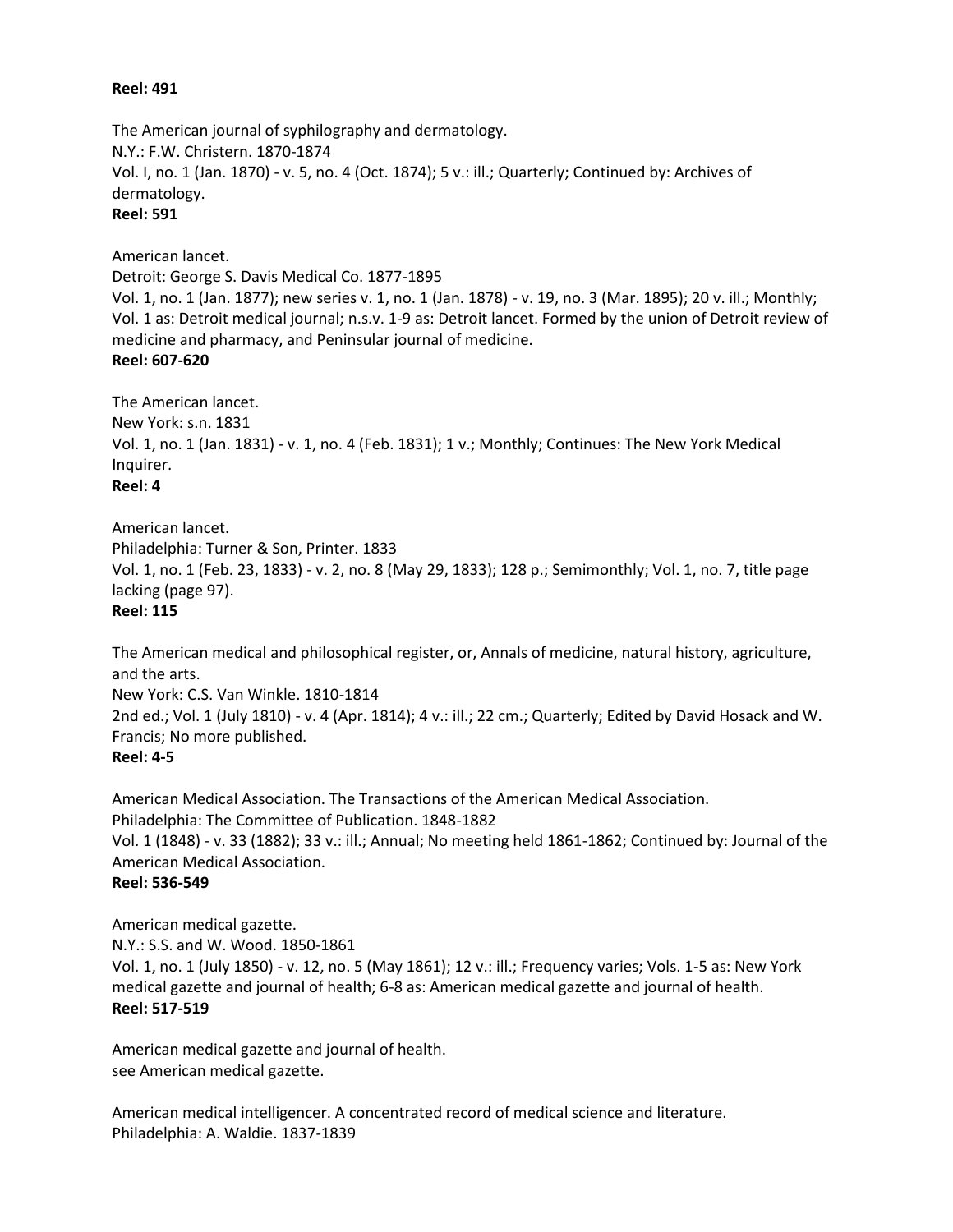Vol. 1, no. 1 (April 1, 1837) - v. 4, nos. 1-24 (Mar. 15, 1841); new series vol. 1, no. 1 (July 1841) - no. 12 (June 1842); v. ill.; Bi-monthly; Vols. 1-2, 1837-Mar. 15, 1839 published in two parts: Library and intelligencer, and referred to in prefaces as American medical library and intelligencer; Not available for filming: Vol. 4, no. 4 (May 15, 1840); Continued by: Medical news and library. **Reel: 696**

The American medical quarterly.

New York: American Medical Quarterly Co. 1899-1900 Vol. 1, no. 1 (June 1899) - no. 4 (Apr. 1900); 1 v. ill.; Quarterly. **Reel: 695**

The American medical recorder.

Philadelphia: J. Webster; New York: T. & J. Swords. 1818-1829

Vol. 1 (Jan. 1818) - v. [15] ([Apr.] 1829); 16 v. in 19: ill.; 22 cm.; Quarterly; Title varies: 1819-1823 (v. 2-6) as: The American medical recorder of original papers and intelligence in medicine and surgery; 1824- 1827 (v. 7-12) as: The medical recorder, of original papers and intelligence in medicine and surgery; 1828-1829 (v. 13-15) as: The American medical recorder; Vol. 2-6 edited by John Eberle and others; v. 7- 10 by Samuel Colhoun and others; v. 11-15 by James Webster and others; Merged into: American journal of the medical sciences; Vol. [15] reads both v. xvi and no. xv. **Reel: 48-51**

The American medical review, and journal of original and selected papers in medicine and surgery. Philadelphia: A. Sherman. 1824-26

Vol. 2, no. 1 (Sept. 1825) - v. 3, no. 2 (Aug. 1826); 3 v.: plates; 22 cm.; Quarterly; Edited by: J. Eberle, G. McClellan, and Nathan Smith; Continues: The Medical review, and analectic journal, v. 1; No more published.

**Reel: 5**

# American medical times.

New York: [s.n.]. 1861-1864

Vol. 1 (July 7, 1860) - v. 9, no. 10 (Sept., 1864); 9 v.: ill.; Weekly; Editor: Stephen Smith; Continues: New York journal of medicine; Merged with: The medical press, 1860; Preliminary no. is dated June 2, 1860; Unit 7 contains: July 1860 - Dec. 1862, vols. 1-5; Unit 8 contains: Jan. 1863 - Sept. 1864, vols. 6-9. **Reel: 349-351**

American observer medical monthly.

Detroit: E.A. Lodge's Homeopathic Pharmacy. 1864-1885 Vol. 1, no. 1 (Jan. 1864) - v. 21, no. 12 (Dec. 1885); 21 v. ill.; Monthly; Vols. 1-6 as: American homoeopathic observer; v. 11-21 also as: n.s.v. 1-11; Suspended Jan.-June 1885. **Reel: 632-646**

# **American Physiological Society (1837).**

Annual report of the American Physiological Society. Boston: Marsh, Capen and Lyon, 1837; G.W. Light. 1838-1839 1st (June 1837) - 3rd (June 1839); 3 v. in 1; 19 cm.; A Grahamite association; No more published?; The reports 1st-3rd, are nos. 2-4 in a bound volume of pamphlets of the society, lettered: Physiological reports and addresses; Third report missing. **Reel: 74**

American therapist. N.Y.: F.W. Koch. 1892-1905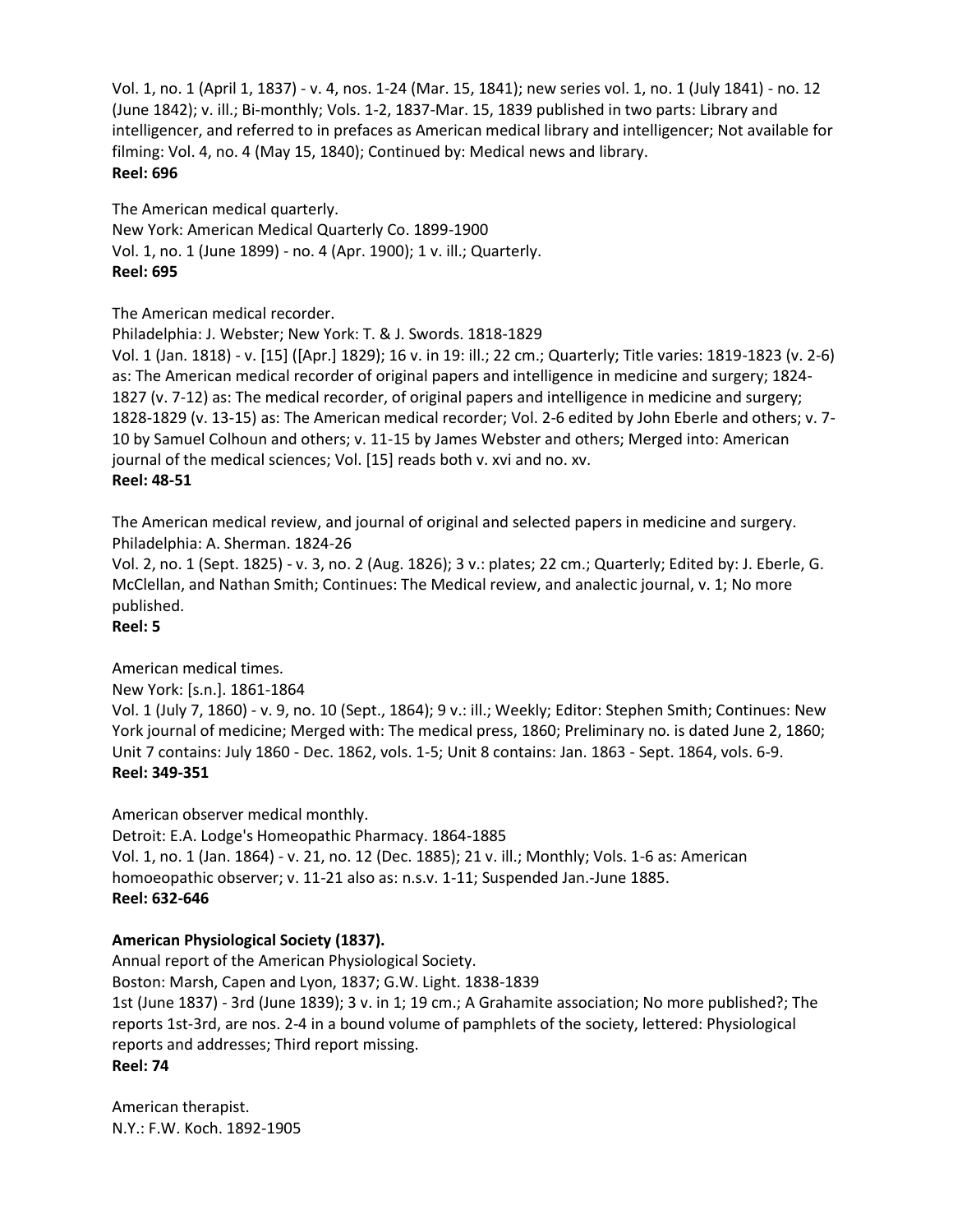Vol. 1, no. 1 (July 1892) - v. 13, no. 12 (June 1905); 13 v. ill.; Monthly. **Reel: 585-589**

American vegetarian and health journal. Philadelphia: Wm. Metcalfe Co. 1850-1854 Vol. 1, no. 1 (Nov. 1850) - v. 4, no 10 (Oct. 1854); 4 v. ill.; Monthly. **Reel: 699**

The Annalist: a record of practical medicine in the city of New York. New York: Daniel Adee. 1846-1849 Vol. 1 (Oct. 1, 1846) - v. 3 (Jun. 15, 1849); 3 v.: ill.; 23 cm.; Semimonthly; Edited by William C. Roberts, Oct. 1846-Sept. 1848; N.S. Davis, Oct. 1848-June 1849. **Reel: 56**

Annals of hygiene. Philadelphia: Univ. of Pennsylvania Press. 1884-1897 Vol. 1, no. 1 (July 15, 1884) - v. 12, no. 12 (Dec. 1897); 12 v. ill.; Monthly; Suspended: Dec. 1884-July 1886. **Reel: 621-631**

Annals of phrenology.

Boston: Marsh, Capen, & Lyon. 1833-1835 Vol. 1 (Oct. 1833) - v. 2 ([Jan. 7, 1835]); 2 v.: ill., fold.plate; 22 cm.; Irregular; Nathan Capen, editor; No more published?; Editorial note at end of Vol., no. 1: "Owing to unavoidable circumstances, this number of the Annals has been delayed beyond its proper time... Boston, Jan. 1834."; Next issue: No. 2, Sept. 1834; Vol. 2: pagination is continuous, not broken into separate issues. **Reel: 6**

Archives of dermatology. New York.: G.P. Putnam's Sons. 1874-1882 Vol. 1 (Oct. 1874) - v. 8 (Oct. 1882); 8 v. ill.; Quarterly; Continues: American journal of syphilography and dermatology; Continued by: Journal of cutaneous diseases. **Reel: 592-593**

Archives of electrology and neurology; a journal of electro-therapeutics and nervous diseases. New York: T.L. Glacher. 1874-1875 Vol. 1, no. 1 (May 1874) - v. 2, no. 2 (Nov. 1875); 2 v. ill.; Bi-annually. **Reel: 606**

The Archives of medicine. New York: G.P. Putnam and sons. 1879-1884 Vol. 1 (Feb. 1879) - v. 12 (Dec. 1884); 12 v.: ill.; Six issues yearly. **Reel: 482-483**

Bacteriological world.

Battle Creek, Michigan: Modern Medicine Co. 1891-1909

Vol. 1, no. 1 (Nov. 1891) - v. 18, no. 2 (Feb. 1909); 18 v. ill.; Monthly; Not available for filming: Vol. 11 nos. 11-12; Vol. 2 as: Modern medicine and bacteriological world; v. 3-7 as: Modern medicine and bacteriological review; v. 8-18 as: Modern medicine; Publication suspended: Mar. 1909 - Feb. 1922. **Reel: 601-603**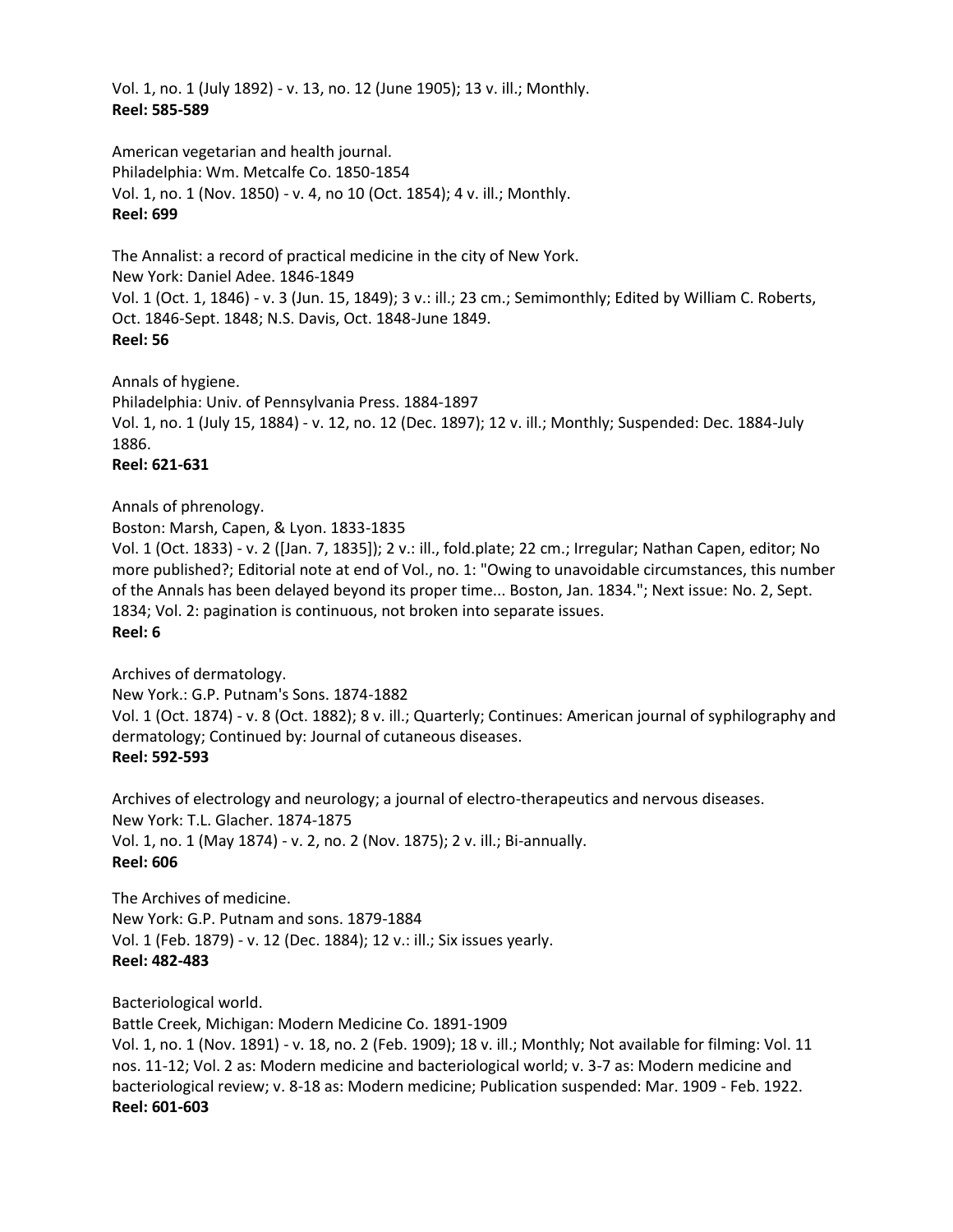The Baltimore medical and philosophical lycaeum. Baltimore: George Hill. [1811-12] Vol. 1, no. 1 (Jan./Mar. 1811) - no. 4 (Oct./Dec. 1811); 415, [3] p.; 22 cm.; Quarterly; Edited by Nathaniel Potter; No more published. **Reel: 8**

The Baltimore medical and physical recorder. Baltimore: Printed by S. Magill. 1808-1809 Vol. 1 ([Apr. 1808]) - v. 2 (Aug. 1809]); 2 v. in 1; 21 cm.; Quarterly; Edited by Tobias Watkins. **Reel: 8**

Baltimore medical and surgical journal and review. Baltimore: Carey, Hart & Co. 1833-1834 Vol. 1 ([Oct. 1833]) - v. 2 ([Sept. 1834]); 2 v.: ill.; 22 cm.; Quarterly; Edited by E. Geddings; Continued by: North American Archives of medical and surgical science. **Reel: 8**

The Baltimore monthly journal of medicine and surgery. Baltimore: Printed by Bailey & Francis. 1830-1831 Vol. 1, no. 1 (Feb. 1830) - v. 1, no. 12 (Jan. 1831); 1 v.; 8; Monthly; Edited by N.R. Smith. **Reel: 8**

The Baltimore philosophical journal and review. Baltimore: J. Robinson. 1823 No. 1, July 1823; 199 p.; ill.; Edited by John B. Davidge. **Reel: 7**

Belmont medical journal. Bridgeport, Ohio.: [s.n.]. (1858)-(1860) Vol. 1 (June, 1858) - v. 2 (May, 1860); 2 v. ill.; Monthly. **Reel: 597**

# **Belmont Medical Society.**

Transactions of the Belmont medical society. Bridgeport, Ohio.: Belmont Medical Society. (1847)-(1857) (1847) - (1857); Annually; Not available for filming: 1855-1857. **Reel: 597**

Boston guide to health and journal of arts and sciences. Boston: Published by the editor. 1843-1845 Vol. 1, no. 1 (July 25, 1843) - no. 24 (Apr. 15, 1845); 1 v.; 23 cm.; Monthly (irregular) July-Dec. 1843; no numbers issued Jan.-Mar. 1844; semimonthly (irregular) Apr. 15, 1844-Apr. 15, 1845; Edited by Jesse S. Spear.

**Reel: 53**

Boston journal of health. Boston: [s.n.]. 1887 - 1893 Vol. 1, no. 1 - 3 (1887), n.s. vol. 1 (1887) - v. 6 (1893); Frequency varies. **Reel: 495**

Boston medical intelligencer.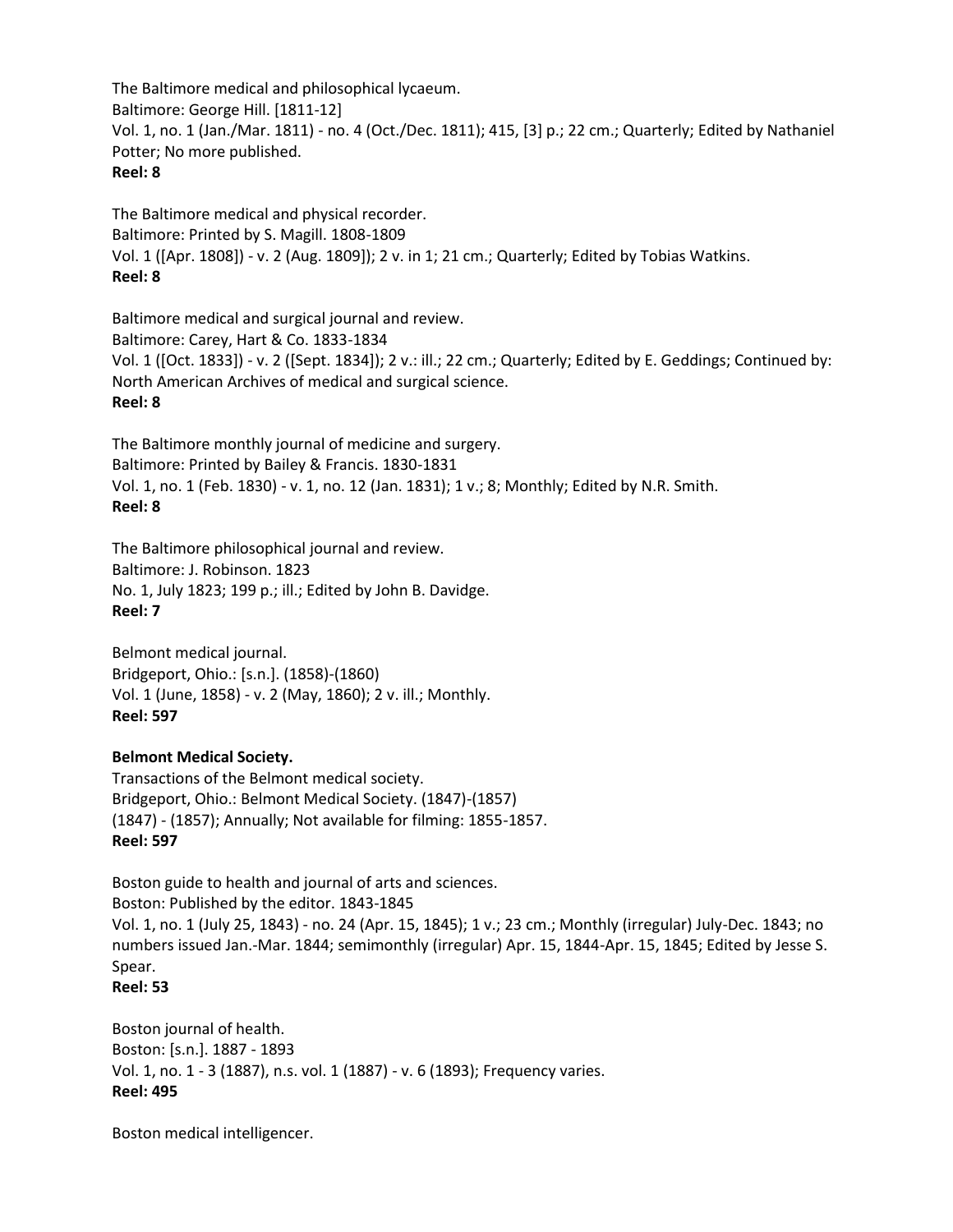#### Boston: J. Cotton. 1823-1828

Vol. 1 (Apr. 29, 1823) - v. 5 (Feb. 12, 1828); 5 v. in 3; 23-30 cm.; Weekly; Title pages of v. 1-3 read: The Medical intelligencer, containing extracts from Foreign and American journals... (with running title: Boston medical intelligencer); Editors: 1823-25, J.V.C. Smith; 1825-26, James Wilson; 1826-28, J.G. Coffin; United with the New England medical review and journal to form the Boston medical and surgical journal, later New England journal of medicine. **Reel: 7**

Boston society for medical improvement. Extract from records. Boston: Society for Medical Improvement. (1848)-(1883) Vol. 1 (Jan. 24, 1848) - v. 8 (1883); 8 v. ill.; Frequency varies. **Reel: 697-698**

The Boston Thomsonian manual. Boston: s.n. 1838-1845 Vol. 5 (Nov. 1838) - v. 10 (1845); 6 v.; Bimonthly; Continues: The Thomsonian manual; Issues for Nov. 1838 - Nov. 1840 have title: Boston Thomsonian manual and lady's companion; Vols. 9-10 available. **Reel: 6-7**

Botanic investigator. Vicksburg, Miss.: Wm. W. Floyd. 1835 Vol. 1, no. 1 (Mar. 2, 1835) - no. 5 (Oct. 15, 1835); 80 p.; No more published; Edited by William W. Floyd. **Reel: 5**

Botanic journal. Boston: E.G. House. 1836-1837 Vol. 1, no. 1 (Feb. 1836) - v. 1, no. 11 (Jan. 1837); 88 p.; Semimonthly; No more published?; Pagination error, pages 81-82 out of sequence. **Reel: 115**

Botanic luminary. Saline; Adrian, Mich.: H. Wright. 1836-1838 Vol. 1, no. 1 (July 1, 1836) - v. 2, no. 8 (July 1838); 2 v.; Monthly; Imperfect copy; vol. 2, no. 5, Apr. 1838, missing.

**Reel: 115**

The Botanic sentinel and literary gazette. Philadelphia: Printed and published by John Coates, jr. 1835-1837 Vol. 1 (Aug. 12, 1835) - v. 2 (Aug. 17, 1837); 2 v.; Weekly; Continued by: Philadelphia botanic sentinel and Thomsonian medical revolutionist, vols. 3-4 (Aug. 1837-Aug. 22, 1839). **Reel: 52**

The Botanico - medical recorder. Cincinnati, Ohio: Dr. A. Curtis. 1837-1852 Vol. 6, no. 1 (Oct. 7, 1837) - v. 17, no. 12 (Aug. 15, 1852); 12v.: illus.; Monthly; Continues: Thomsonian recorder; Continued by: Physio-medical recorder. **Reel: 742-745**

Botanico-medical reformer, or a course of lectures introductory to a knowledge of true medical science. Mt. Vernon, Ohio: The Banner Office. 1844-1846 Vol. 1, no. 1 (July 1844) - v. 2, no. 10 [June 1846]; 2 v. ill.; Monthly; Not available for filming: Vol. 2, 1846.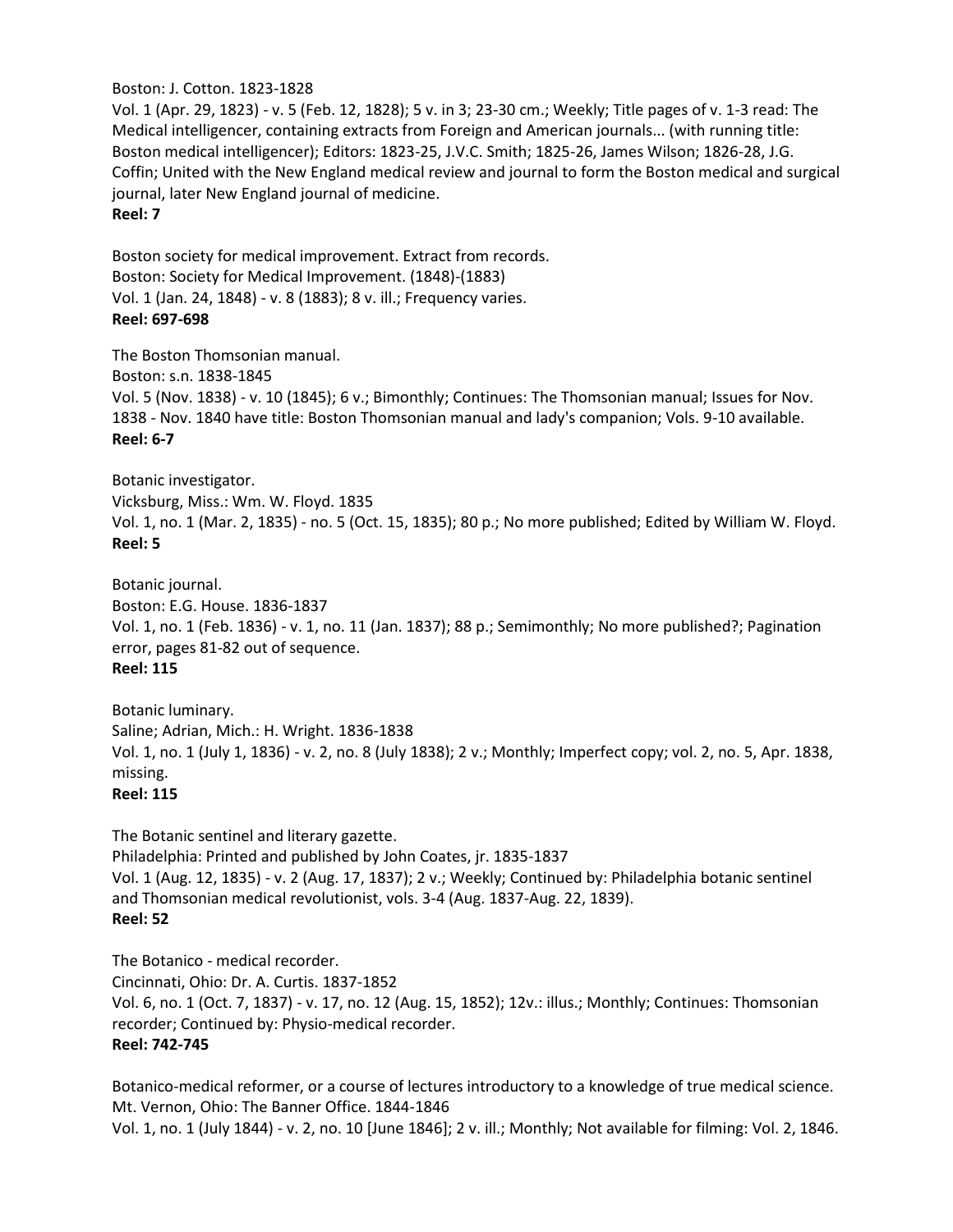#### **Reel: 695**

The British and foreign medico-chirurgical review. New York: Richard and George S. Wood. 1848-1861 [American reprint] -- Vol. 1 (Jan./Apr. 1848)-v. 28 (July/Oct. 1861); 56 v.; Quarterly; Formed by the union of: British and foreign medical review; and: Medico-chirurgical review. **Reel: 351-358**

Buchanan's journal of man.

Cincinnati: Joseph R. Buchanan. 1849-1856; 1887-1890 Vol. 1, no. 1 (Jan. 1849) - v. 6, no. 4 (Aug. 1856); new ser. vol., 1 no. 1 (Feb. 1887) - vol. 3, no. 12 (Jan. 1890); 9 v.: ill.; Monthly; Editor: Joseph R. Buchanan, M.D. **Reel: 520-521**

Buffalo medical and surgical journal.

Buffalo: Joseph Warren & Co., Printers. 1862-1895 Vol. 2, no. 1 (Aug. 1862)-v. 34, no. 12 (July 1895); 33 v.: ill.; 23 cm.; Monthly; Continues: Buffalo medical and surgical journal and reporter; Continued by: Buffalo medical journal. **Reel: 365-384**

Buffalo medical and surgical journal and reporter.

Buffalo: Joseph Warren & Co., Printers. 1861

Vol. 1, no. 1 (Aug. 1861)-v. 1, no. 12 (July 1862); 1 v.: ill.; 23 cm.; Monthly; Continues: Buffalo medical journal and monthly review of medical and surgical science; Continued by: Buffalo medical and surgical journal; Unit 2 contains: Buffalo medical journal and monthly review of medical and surgical science. **Reel: 365**

The Buffalo medical journal.

Buffalo, N.Y.: Jewett, Thomas & Co., Printers. 1845-1859

Vol. 1 (Jun. 1845) - v. 14 (May 1859); 14 v.; Edited by: Austin Flint; Issues after May 1846 called Buffalo medical journal and monthly review of medical and surgical science; Continued by: The New York monthly review of medical and surgical science, and Buffalo medical journal. **Reel: 69-73**

Buffalo medical journal.

Buffalo: [s.n.]. 1895-1918

Vol. 35, no. 1 (Aug. 1895)-v. 79, no. 6 (Dec. 1918); 24 v.: ill.; 23 cm.; Monthly; Vol. numbering irregular: vols. 45-60 omitted; Continues: Buffalo medical and surgical journal.

## **Reel: 385-400**

The Bulletin of medical science.

Philadelphia: Haswell, Barrington, and Haswell. 1841-1846 Vol. 1 (Jan. 1841) - v. 2 (Oct. 1842); series 3, v. 1 (Jan. 1843) - v. 4 (Dec. 1846); 6 v.; 23 cm.; Edited by John Bell; Continues: Eclectic journal of medicine, v. 1-4, 1836-1840; Vols. 1-2 (1841-1842) also called new series.

## **Reel: 79**

The Carolina journal of medicine, science and agriculture.

Charleston, S.C.: Gray & Ellis. 1825

Vol. 1, no. 1 (Jan. 1825) - no. 3 (July 1825); 396 p.; Quarterly; Published in 2 series 1825-26; Edited by T.Y. Simons and W. Michel.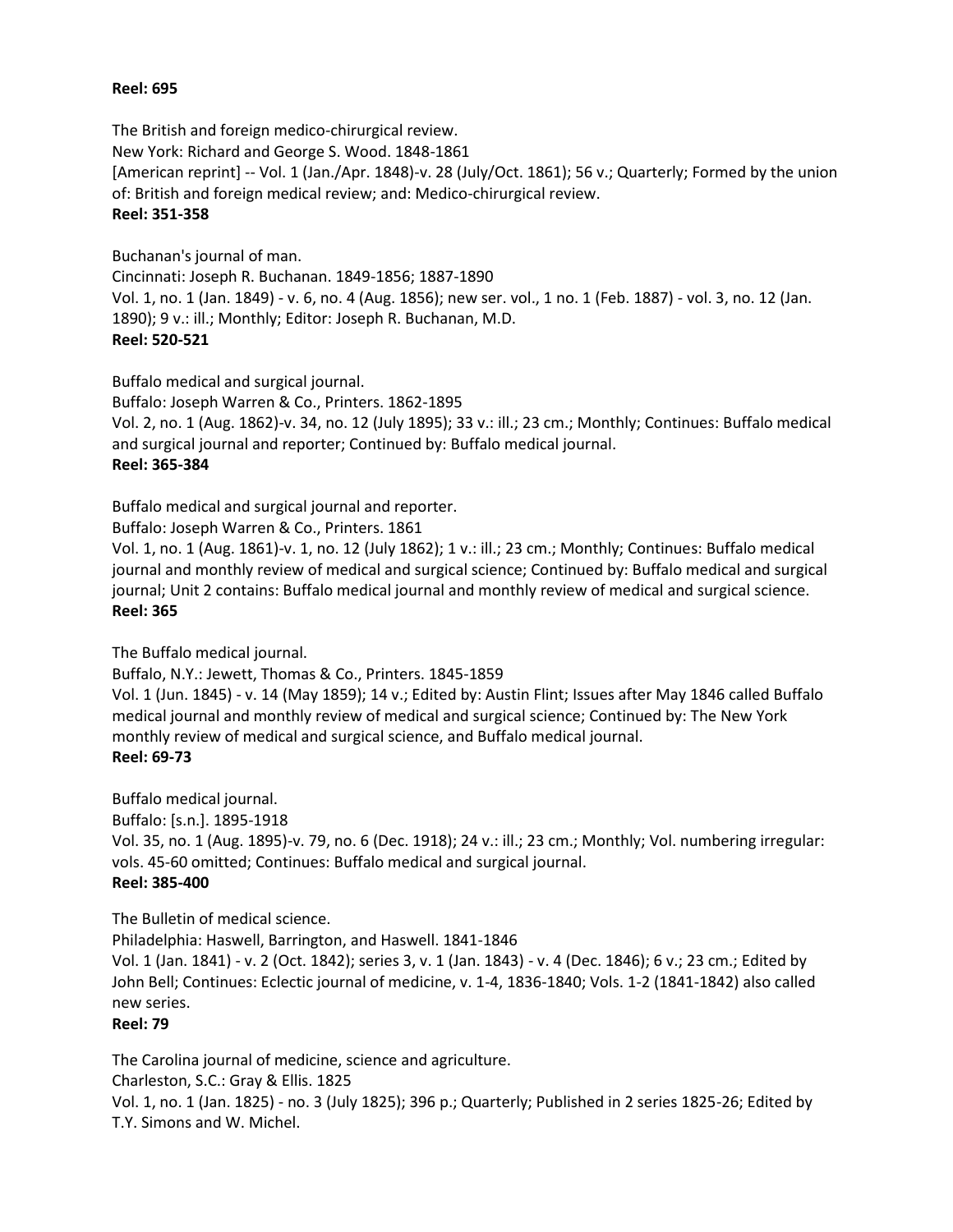#### **Reel: 8**

Carpenter's annual medical advertiser published and distributed to the physicians of the United States. Philadelphia: C.W. Neall. 1835-1844?

1835-1844?; v.; Annually; Edited by George W. Carpenter; Irregular; "...Containing a descriptive account of the most popular of the new medicines, surgical instruments, medical books, etc. and of the improvements in chemistry, pharmacy, etc." **Reel: 9**

Championnière's journal of practical medicine and surgery.

Boston: A. William and Co. 1859-1862

Vol. 1, no. 1 (Jan. 1859) - vol. 4 [no. 12] ([Dec.] 1862); 4 v.: ill.; Monthly; American edition of vols. 30-33 of Journal de médecine et de ch'rurgie pratique; Not available for filming: vol. 4. **Reel: 594**

Charleston medical journal and review.

Charleston, S.C.: F. Peyre Porcher. 1848-1860; 1873-1877

Vol. 3 (1848) - v. 15 (1860); new series v. 1 (Apr. 1873) - v. 4 (Jan. 1877); 13 v.; Bimonthly; Edited by P.C. Gaillard, F. Peyre Porcher, R.A. Kinloche, et al.; Continues: Southern journal of medicine and pharmacy. **Reel: 173-177**

Chicago medical examiner. see Medical examiner.

The Cholera gazette. Philadelphia: Carey, Lee & Blanchard. 1832-1833 No. 1 (July 11, 1832) - no. 16 (Nov. 21, 1832); 16 nos.; 22 cm.; Weekly; No more published. **Reel: 9**

Cincinnati lancet and observer.

[Cincinnati: E.B. Stevens]. 1858-1878

Vol. 1 (Jan. 1858)-v. 21, no. 7 (July 1878); 21 v.: ill., ports.; 22 cm.; Monthly; Edited by E.B. Stevens, John A. Murphy, and George Mendenhall; Vol. 1, no. 1 called Cincinnati medical observer; Ceased in 1878; Issues for 1858 called new series, v. 1, but constitute v. 19. 1859-1878 called also whole volumes 20-39; Merger of: Western lancet and Cincinnati medical observer and continues the volume numbering of the former; Merged with: Clinic, to form: Cincinnati lancet and clinic. **Reel: 255-264**

The Cincinnati lancet-clinic.

Cincinnati: J.C. Culbertson. 1878-1904

Vol. 1 (July 6, 1878)-v. 53, [no. 16] (Oct. 15, 1904); 53 v.: ill.; Frequency varies; Edited by J.C. Culbertson and James G. Hyndmann; Numbered as new series vols. 1-53; Numbered also as whole vols. 40-92; Merger of: Clinic (Cincinnati) and The Cincinnati lancet and observer; Issues for 1878-1885 have title: Cincinnati lancet and clinic; Continued by: The Lancet-clinic; Unit 6 contains: Jul. 1878-Dec. 1897, vols. 1- 39; Unit 7 contains: Jan. 1898-Nov. 1916, vols. 40-77.

**Reel: 264-307**

Cincinnati medical observer. see Cincinnati lancet and observer.

Clinical review.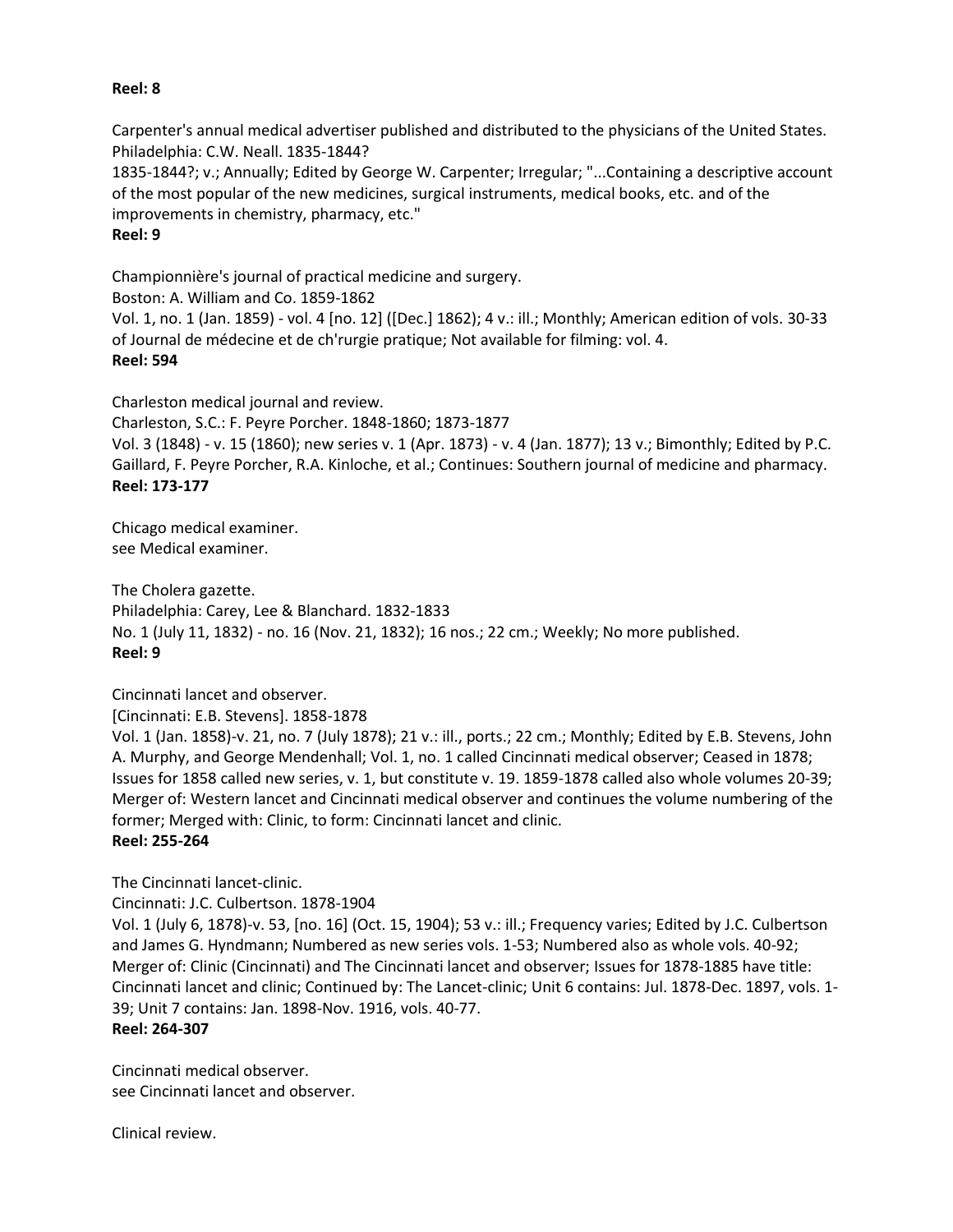Chicago: Clinical Review Publishing Co. 1892-1907 Vol. 1 (Oct. 1892)-v. 25 (Oct. 1907); 25 v: ill.; Monthly; Editor: George Henry Cleveland; Issues for Oct. 1892-Sept. 1897 called Chicago Clinical Review. **Reel: 465-471**

College of physicians of Philadelphia. Summary of the transactions. Philadelphia, Penn.: College of physicians of Philadelphia. 1841-1874 Vol. 1 (Nov. 1841) - v. 3 (Oct. 1850); n.s. v. 1 (Nov. 1850) - v. 4 (May 1874); 7v.: ill.; Frequency varies. **Reel: 746-747**

Connecticut Medical Society. Communications of the Medical Society of Connecticut. New Haven, Ct.: Sidney Press. 1810 no. 1 (1810); Editor: Committee of Publications appointed at the Oct. 1809 convention. **Reel: 494**

The Dakota medical brief. Mitchell, South Dakota: [s.n.]. 1886-1887 Vol. 1, no. 1 (Apr. 1886) - no. 12 (Mar 1887); 1 v.: ill.; Monthly; Editor: F. Andros and H.S. Sevey. **Reel: 478**

The Dental intelligencer and record of theoretical and practical dentistry. Philadelphia: S.W. Stockton & Co. 1848 Vol. 4, no. 1 (Jan. 1848) - no. 6 (Nov. 1848); 1 v.; Monthly; Continues: Stockton's dental intelligencer, v. 1-3 (1843-1847); Corresponding editor: James Robinson (London). **Reel: 74**

Dental news-letter. Philadelphia.: Jones, White & McCurdy. 1847-1859 Vol. 1, no. 1 (Oct. 1847) - v. 12, no. 4 (July, 1859); 12 v. ill.; Quarterly; Continued by: Dental cosmos. **Reel: 590**

The Dental register. Cincinnati: [s.n.]. 1847-1923 Vol. 1 (Oct. 1847)-v. 77 (Nov. 1923); 77 v. in 75: ill.; Monthly; Issues for 1847-1865 have title: Dental register of the West; Absorbed: The Dental reporter, 1859; Oct. 1847-Dec. 1909, vols. 1-63 only; Jan. 1910-Oct. 1923, vol. 64-vol. 77, No. 10 in Unit 6. **Reel: 206-254**

Dental visitor / by J.W. Smith. Northampton, Mass.: printed at the Gazette office. 1843 Nos. 1-2 (1843); 2 nos. in 1 v.; No more published. **Reel: 52**

Detroit lancet. see American lancet.

Detroit medical journal. see American lancet.

The Detroit review of medicine and pharmacy. Detroit: Free Press Book and Job Printing House. 1866-1876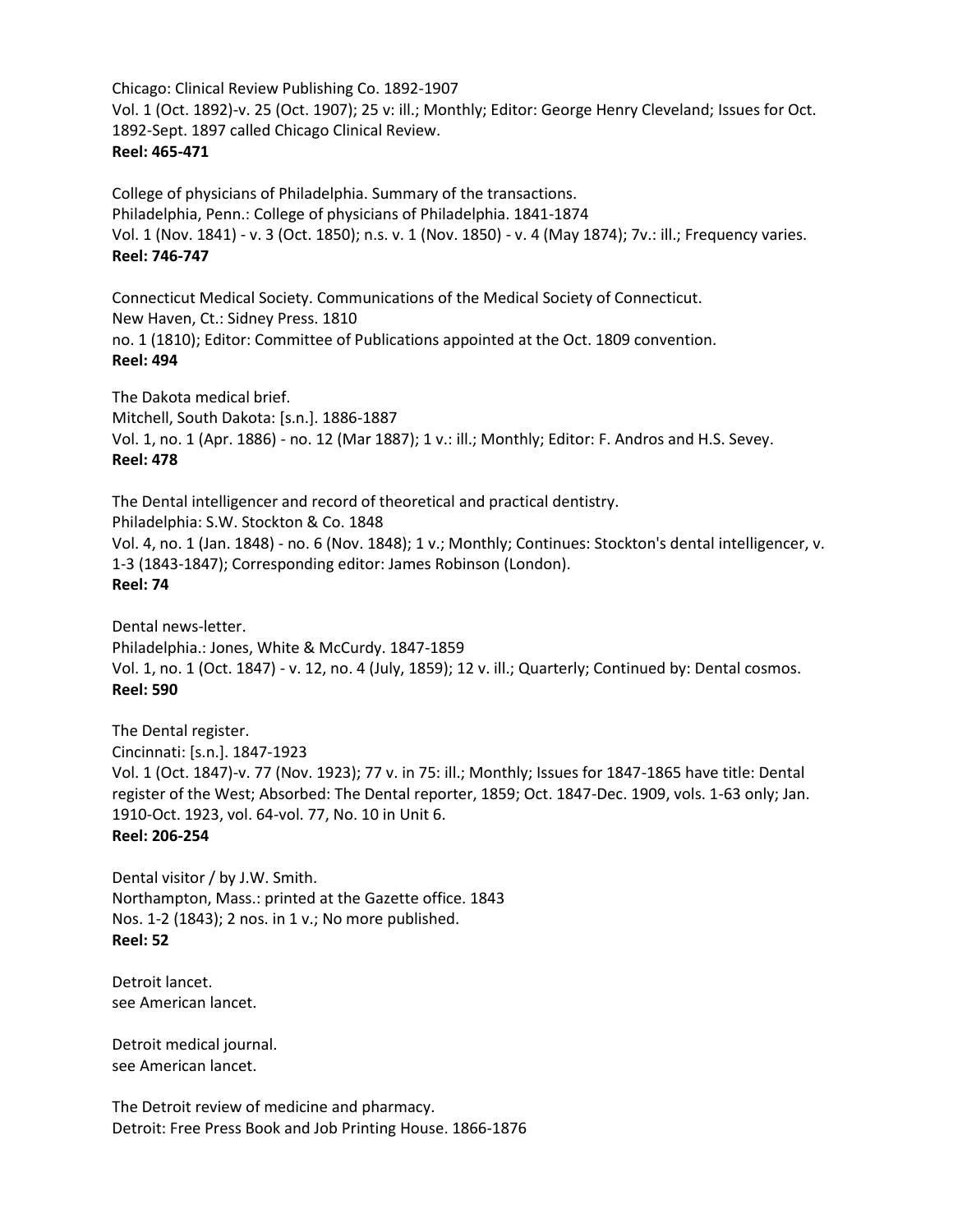Vol. 1, no. 1 (Apr.1866) - v. 11, no. 12 (Dec. 1876); 11 v.: ill.; Monthly; Merged with: Peninsular journal of medicine, to form: Detroit medical journal, later: American lancet (Detroit); Editor: George P. Andrews, M.D.

#### **Reel: 515-516**

The Dosimetric medical review. NY: W.J. Morrison. 1887-1901 Vol. 1 (May 1887) - v. 15, no. 7 (July 1901); 15 v.: ill.; Monthly. **Reel: 497-498**

The Eclectic and medical botanist. Columbus, Ohio: Scott and Wright, printers. 1832-1833 Vol. 1, no. 1 (Nov. 15, 1832) - v. 1, no. 24 (Dec. 16, 1833); Semi-monthly; Continued by: The Eclectic journal of science, v.2. **Reel: 9**

The Eclectic journal of medicine. Philadelphia: Haswell, Barrington, and Haswell. 1836-1840 Vol. 1 (Nov. 1836) - v. 4 (Oct. 1840); 4 v.; 23 cm.; Monthly; Edited by John Bell; Continued by: Bulletin of medical science, v. 1-2 (1841-1841) and v. 1-4 (1843-1846). **Reel: 78**

The Eclectic journal of science. Columbus, Ohio. 1832-1835 Vol. 2, no. 25 (Jan. 1, 1834). -- v. 2, no. 76 (Jan. 17, 1835); 2 v.: ill.; Issued Nov. 15, 1832 - Dec. 16, 1833 as The Eclectic and medical botanist, v. 1, nos. 1-24; No more published?; Vol. II, no. 73 title page imprint reads 1835, should read 1834. **Reel: 9**

Eclectic medical advocate. see the Medical advocate.

The Eclectic medical and surgical journal. see The Union journal of medicine.

Eclectic medical journal. Cincinnati: William Phillips. etc. 1849-1937

Vol. 8, no. 1 (Jan. 1849) - v. 97, no. 8 (Aug. 1937); 89 v.: ill., ports; Monthly; Continues: The Western Medical Reformer, vols. 1-7; Issues for 1849-1852 numbered also as vols. 1-4 of a new series. The vol. for 1853 reverts to old series numbering, vol. 12; Issues for 1907-1934 include the 43d-70th Proceedings of the Ohio State Eclectic Medical Assoc. Official journal of the Ohio State Eclectic Medical Assoc., 1907- 1912; Volume number 23 omitted in numbering; 1863 reads vol. 22, 1864 reads vol. 24; Jan. 1849-Dec. 1887 only; Jan. 1888-Aug. 1937 in Unit 4. **Reel: 136-170**

Eclectic medical review. Pittsburgh: [s.n.]. 1847-1848 Vol. 1 (Apr. 1847) - v. 2, no. 6 (Oct. 1848); 2 v.: ill.; Monthly; Editor: J.W. Whitaker, et al. **Reel: 496**

The Eclectic review.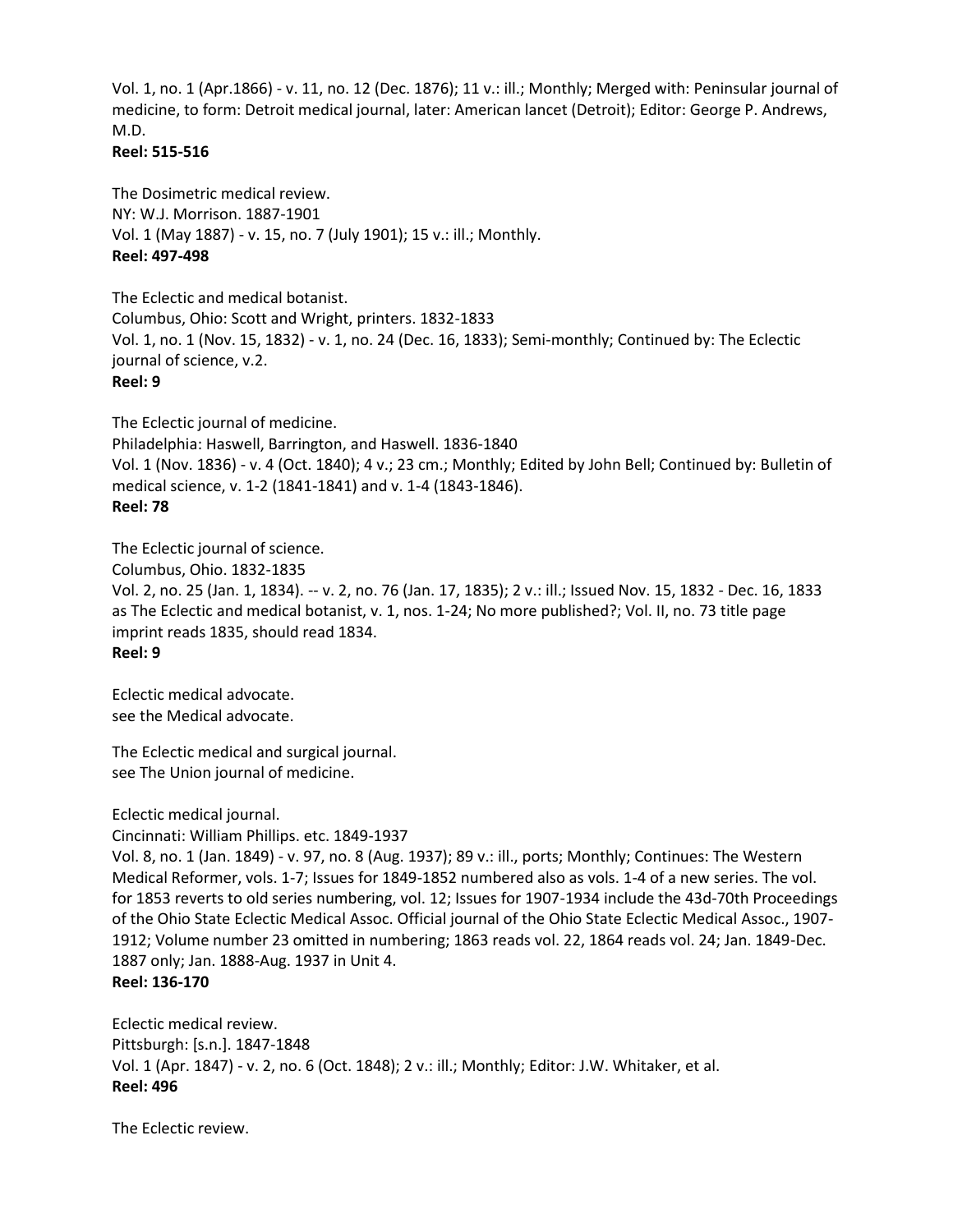New York: Irving Colgate and Co. 1890-1915 Vol. 1 (Jan. 1890) - v. 18, no. 12 (Dec. 1915); 18 v.: ill.; Monthly; Editor: G. Boskowitz; Publication suspended 1893 - Dec. 1900. **Reel: 479-481**

Electic and American journal of medicine. see The Union journal of medicine.

The Emporium of arts & sciences.

Philadelphia: J. Delaplaine, 1812; Kimber & Richardson. 1813 - [1814] Vol. 1 (May 1812) - v. 2 (Apr. 1813); new series v. 2 (June 1813) - v. 3 (Oct. 1814); 5 v.: ill.; 23-24 cm.; Monthly, 1812 - Apr. 1813; Semimonthly, June 1813-1814; Editors: Vol. 1-2, J.R. Coxe; new series, Thomas Cooper; No more published; New series available. **Reel: 9**

An Ephemeris of materia medica, pharmacy, therapeutics and collateral information. Brooklyn, NY: Squibbs. 1882-1904 Vol. 1 (Jan. 1882) - v. 7, no. 2 (Jan. 1904); 7 v.: ill.; Frequency varies; Editor: Edward P. Squibbs and Sons; Publication suspended Nov. 1885-Jan. 1887. **Reel: 488-489**

The Fountain, or hydropathic journal. Morristown, NJ: [s.n.]. 1846 Vol. 1, no. 1 (Jan. 1846) - 2 (Feb. 1846); 1 v.; Two issues published; Editor: George T. Dexter. **Reel: 492**

Good health. Battle Creek, Michigan: Good Health Publishing Co. 1866-1914 Vol. 1, no. 1 (Aug. 1866) - v. 49, no. 12 (Dec. 1914); 49 v. ill.; Monthly; Vols. 1-13 as Health reformer; vols. 14-47 no. 2, 1879 as Good Health; vol. 47 no. 3 - vol. 49 as Good health magazine. **Reel: 672-694**

The Graham journal of health and longevity. Boston: George P. Oakes. 1837-1839 Vol. 1 (Apr. 1837) - v. 3 (Dec. 1839); 3 v.; Weekly, 1837; Semimonthly 1838-1839; Edited by David Campbell. **Reel: 55**

Guardian of health. Boston: [s.n.]. (1846)-(1869) Vol. 1, no. 1 (Jan., 1846) - v. 8, no. 12 (Dec., 1869); 8 v.: ill.; Monthly; Vol. 1 no. 2-12 as: Journal of health and monthly miscellany; vol. 2 as: Practical educator and journal of health; vol. 3 as: Journal of health and practical educator; vol. 4-5 as: Union monthly and journal of health and education; Suspended 1849 - June, 1863[?]; Not available for filming: vols. 4-6. **Reel: 598**

Guardian of health: a monthly journal of domestic hygiene. Baltimore: N. Hickman. 1841-1842 Vol. 1, no. 1 (Sept. 1841) - no. 12 (Aug. 1842); 1 v. ill.; Monthly. **Reel: 695**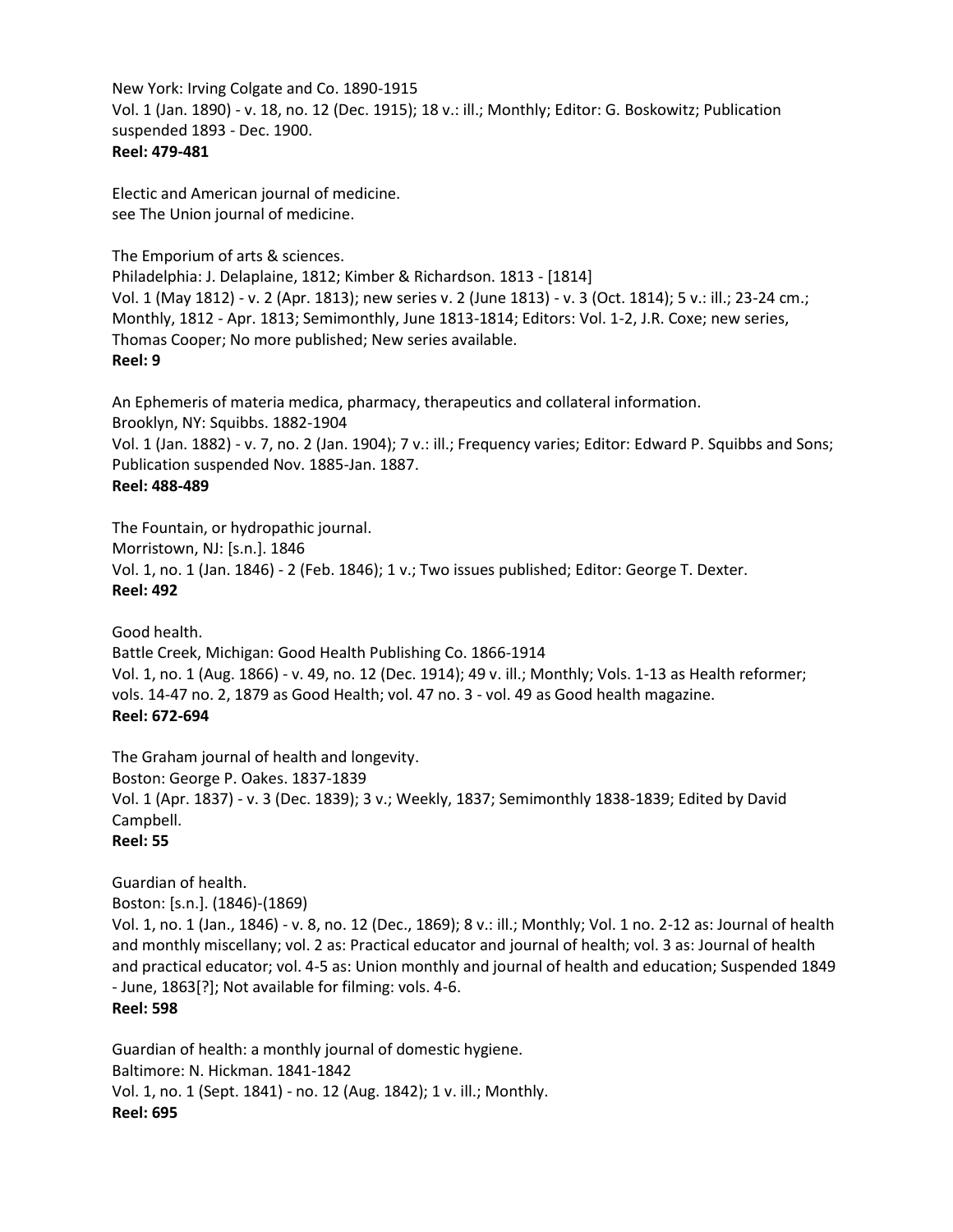Half-yearly abstract of the medical sciences: being a digest of British and continental medicine, and of the progress of medicine and the collateral sciences. Philadelphia. (1845)-(1874) American edition. -- Vol. 1 (1845) - v. 58 (1874); Bi-annually; Continued by: Monthly abstract of medicine; Not available for filming: vol. 33; vols. 36-43. **Reel: 665-671**

Half-Yearly compendium of medical science. see Quarterly compendium of medical science.

Hall's journal of health. N.Y.: Henry B. Price. 1854-1895 Vol. 1, no. 1 (Jan. 1854)-- v. 42, no. 12 (Dec. 1895); 42 v.: ill.; Monthly; Title varies slightly: Hall's journal of health and miscellany; Not available for filming: Vol. 41 nos. 4-12; vol. 42 nos. 1-3, 7-8, 11-12; Editor: W.W. Hall, M.D. **Reel: 525-533**

Health and life. A quarterly record of cases and cures under the compound oxygen treatment. Philadelphia: Drs. Starkey and Palen. 1880-1882

Vol. 1, no. 1 (Jan. 1880) - v. 3, no. 4 (Oct. 1882); 3 v. ill.; Quarterly; Not available for filming: Vol. 3, no. 2 (April 1882).

## **Reel: 695**

The Health journal and independent magazine.

Boston: Joseph A. Whitmarsh. 1843 Vol. 1, no. 1 (Feb. 1843); 1 v.; No more published; Running title: Independent magazine and health journal.

# **Reel: 54**

Health reformer. see Good health.

The Herald of health and journal of happiness. New York: [Adee & Estabrook, printers]. 1843 Vol. 1, no. 1 (May 1842) - no. 11 (Mar. 1843); 1 v.; Monthly; Edited by Dr. David L. Mallison. **Reel: 53**

Homoeopathic examiner. New York: [s.n.]. 1840-1847 Vol. 1 (Jan. 1840) - v. 3 (Dec. 1843); new series v. 1 (Aug. 1845) - v.2 (July 1847); 5 v.; Monthly; Edited by A. G. Hull; new series edited by J. F. Gray and C. J. Hempel; Suspended from Dec. 1843 to Aug. 1845; Vols. 1-3 only; n.s. vols. 1-2 in Unit 5. **Reel: 200-201**

Homoeopathic pioneer. Syracuse, N. Y.: [s.n.]. 1845-1846 Vol. 1, no. 1 (July 1845) - no. 12 (June 1846); 1 v.; Monthly; Edited by H. Hull Cator and C. M. Tracy. **Reel: 199**

The Independent Botanic register. Columbus, Ohio: Thomas Hersey. 1835-1036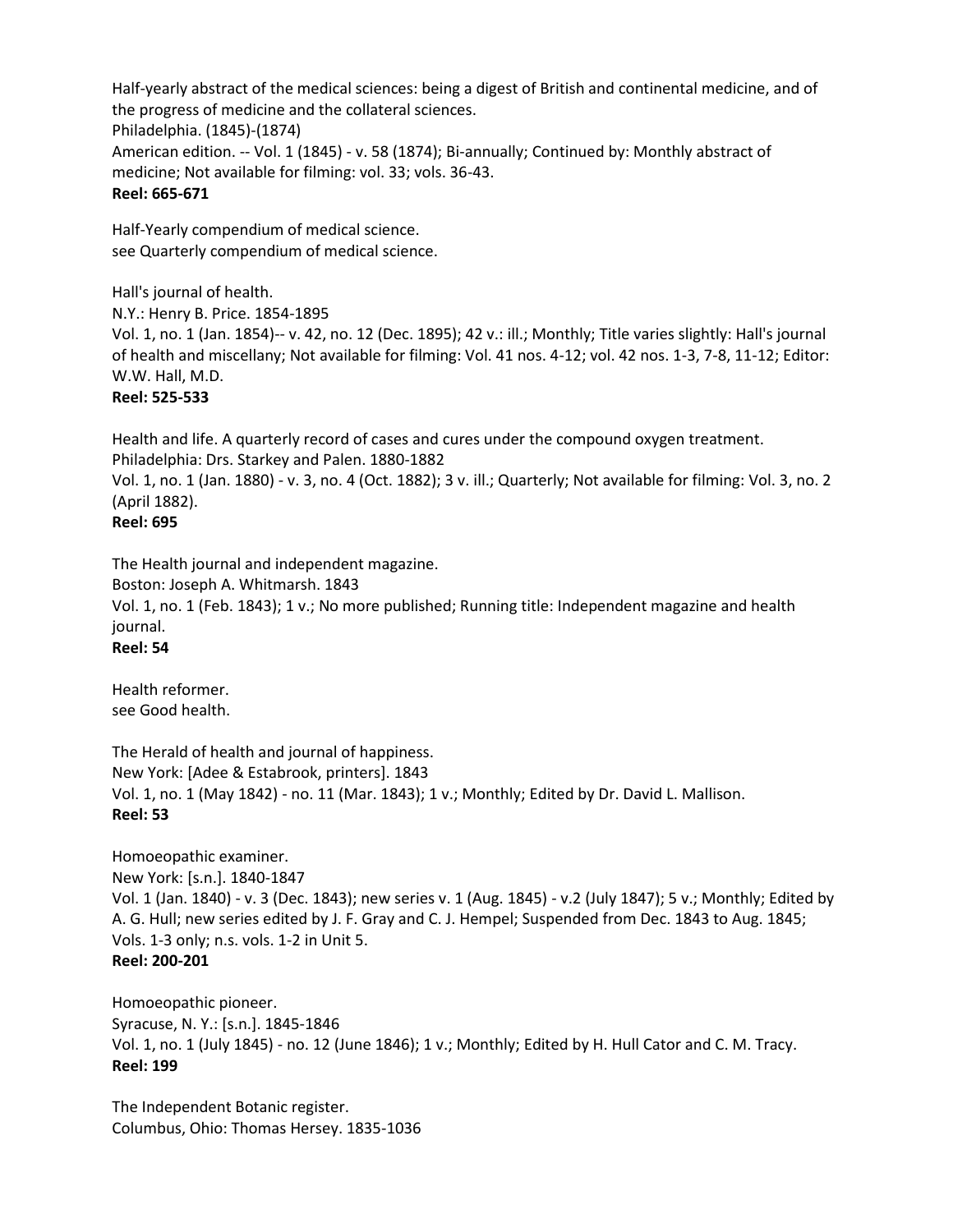Vol. 1, no. 1 (May 1835) - v. 1, no. 12 (Apr. 1836); 1 v.; Monthly; Edited by: Thomas Hersey. **Reel: 12**

The Independent medical investigator.

Greenfield Ind.: [s.n.]. 1879-1884 Vol. 1 (Sept. 1879) - v. 2, no. 9 (May 1881); 5.2, vol. 2, no. 1 - no. 9 (Aug. 1883) - (Apr. 1884); 2 v: ill.; Monthly; Editor: Samuel S. Boots; Merged into: Indiana Medical Journal June 1881; resumed publication Aug. 1883. After April 1884 merged into Indiana Eclectic Medical Journal later Medical Free Press. **Reel: 496**

Indiana State Medical Society. Transactions of the Indiana state medical society. Indianapolis: [The Society]. 1849-1907 1849-1907; Annual; Editor: John G. Doughty; Issue for 1849 has title: Proceedings of the Indiana State Medical Convention.

**Reel: 457-464**

International medical magazine. Philadelphia: J.B. Lippincott Co. 1892-1903 Vol. 1, no. 1 (Feb. 1892) - v. 12, no. 12 (Dec. 1903); 12 v.: ill.; Monthly; Merged into: Archives of pediatrics. **Reel: 728-741**

The Iowa medical journal. Keokuk, Ia.: [s.n.]. 1853-1869 Vol. 1, no. 1 (Aug. 1853) - v. 5, no. 5 (Mar/Apr 1869); 5 v.: ill.; Monthly; Editor: J. C. Hughes; Issued by the medical department of the University of Iowa. **Reel: 487**

The Iowa State Medical Society. Iowa medical journal. Des Moines: The Iowa State Medical Society. 1895-1914 Vol. 1, no. 1 (Apr. 1895) - v. 20, no. 12 (1914); 20 v.: ill.; Monthly; Continues: The Vis medicatrix; Not available for filming: Vol. 4 no. 1, vol. 10 no. 8; Editor: J.W. Kime, M.D. **Reel: 506-511**

The Iowa State Medical Society. The Vis medicatrix. Des Moines: The Iowa State Medical Society. 1891-1892 Vol. 1, no. 1 (June 1891) - no. 6 (Apr. 1892); 1 v.: ill.; Bi-Monthly; Continued by: The Iowa medical journal; Editor: Woods Hutchinson, M.D. **Reel: 506**

Journal of education and of physiological and medical reform. Cincinnati, Oh.: A. Moore. 1866 Vol. 1, no. 1 (Jan. 1866) - no. 12 (Dec. 1866); 1 v.: ill.; Monthly; Editor: Alva Curtis. **Reel: 494**

The Journal of health. Philadelphia: s.n. 1829-1833 Vol. 1 (Sept. 1829) - v. 4 (Aug. 1833); 4 v.; Semimonthly, v. 1-3; Monthly, v.4; Caption title of v. 4 as Journal of health and recreation. **Reel: 12**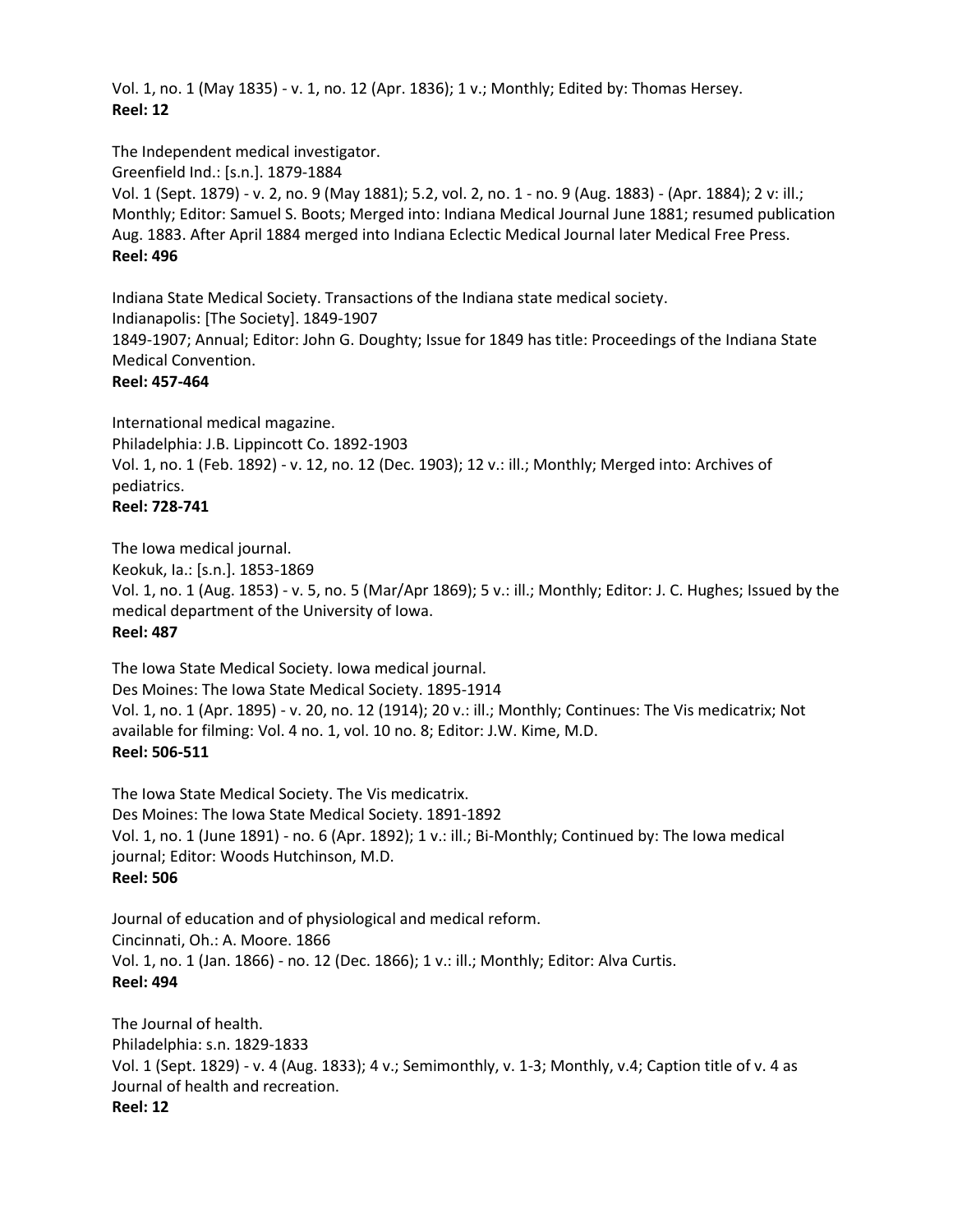Journal of health and monthly miscellany. see Guardian of health.

Journal of health and practical educator. see Guardian of health.

The Journal of rational medicine. Cincinnati: [s.n.]. 1860-1862 Vol. 1 (Jan. 1860) - v. 3, no. 12 (Dec. 1862); 3 v.: ill.; Monthly; Editor: C.H. Cleaveland. **Reel: 496**

Kentucky medical recorder.

Louisville: Office of the Observer and Reporter. 1849-1854 Vol. 1, no. 1 (Aug. 1849) - v. 2, no. 6 (June 1851); new series v. 1, no. 1 (Aug. 15, 1851) - v. 3, no. 10 (June 1854); 5 v. ill.; Monthly; Vol. 1 - new series vol. 2 as: Transylvania medical journal. **Reel: 700**

Korrespondenzblatt der homoeopathischen aertze.

Allentown, Pa.: [North American Academy of Homoeopathic Medicine]. 1835 - 1837 Vol. 1 (Oct. 22, 1835) - v. 2, no. 3 (June 22, 1837); 2 v.: ill.; Monthly; Text in German; Editor: M. and W. Blumer.

## **Reel: 494**

The Lancet-clinic: weekly journal of medicine and surgery.

Cincinnati: [s.n.]. 1904-1916

Vol. 92 [no. 17] (Oct. 22, 1904)-v. 116, no. 21 (Nov. 18, 1916); 25 v.: ill., ports; Weekly; Continues: Cincinnati lancet-clinic; Issues for 1904-June 1907 also called new ser., v. 53-58. **Reel: 307-319**

The Library of health and teacher on the human constitution.

Boston: George W. Light. 1837-1842

Vol. 1 (1837) - v. 6 (1842); Monthly; Edited by Wm. A. Alcott; Continues: The Moral reformer and teacher on the human constitution; Continued by: The Teacher of health, and the laws of the human condition; The first 3 volumes are annual reissues without issue numbers; vols. 4-6 are broken into monthly issues.

## **Reel: 28**

The Lobelian and Rhode Island medical review. Newport, R.I.: [s.n.]. 1838 - 1839 Vol. 1, no. 1 (May, 1838) - no. 12 (Apr. 1839); 1 v.: ill.; Monthly; Editor: C. B. Peckham. **Reel: 492**

The Louisville journal of medicine and surgery.

Louisville, Ky.: s.n. 1838

Vol. 1, no. 1 (Jan. 1838) - no. 2 (Apr. 1838); 1 v.; 23 cm.; Ceased publication with v. 1, no. 2; Merged with: Western journal of medical and physical science to form: Western journal of medicine and surgery. **Reel: 46**

The Maryland medical and surgical journal. Baltimore: J. Murphy. 1840-1843 Vol. 1 (Oct. 1839) - v. 3 (Jun. 1843); 3 v.: ill.; 23 cm.; Quarterly; Edited by G.C.M. Roberts, Nathaniel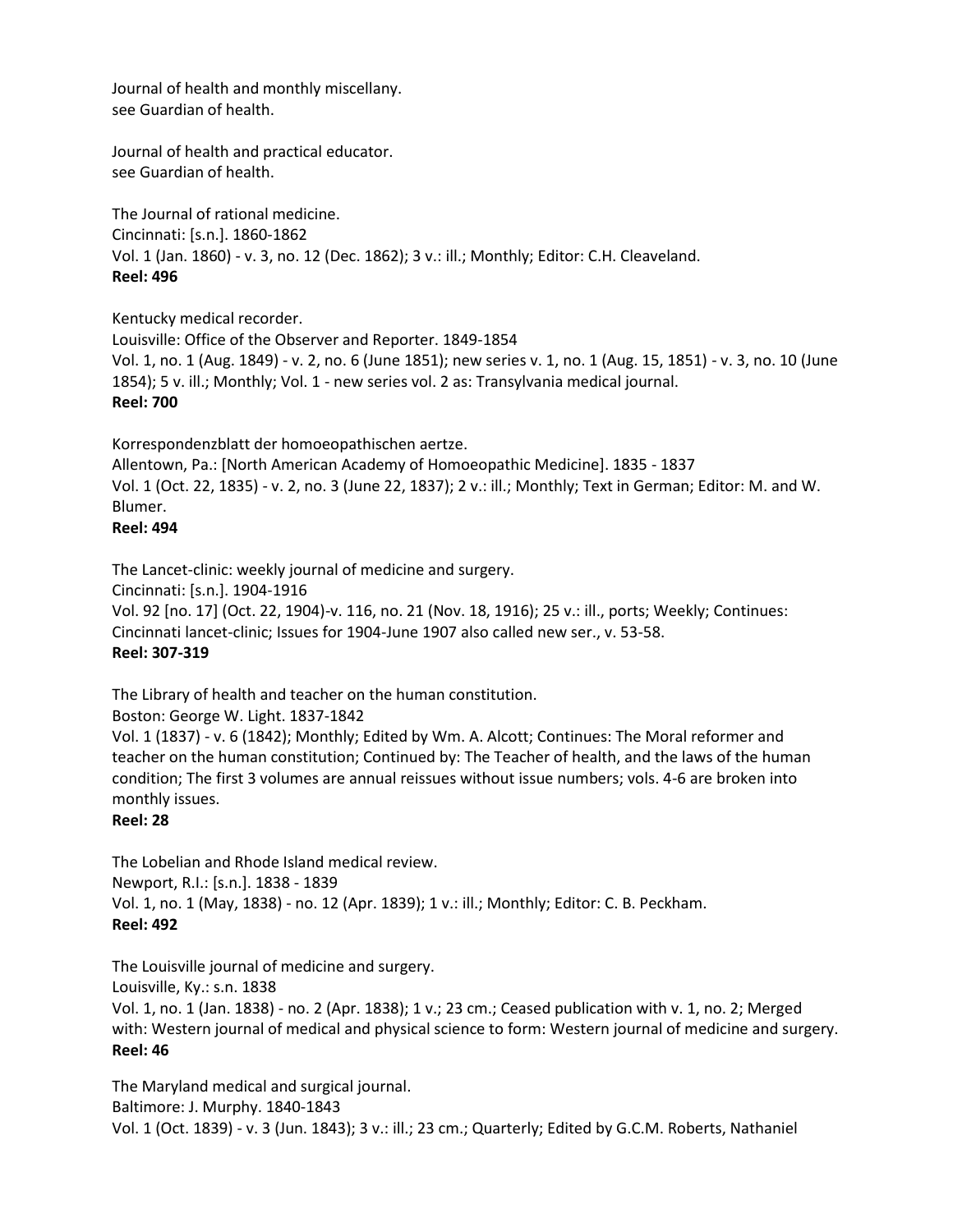Potter, etc.; "...official organ of the medical department of the army and navy of the United States"; Published under the auspices of the Medical and Chirurgical faculty of Maryland. **Reel: 53**

The Maryland medical recorder. Baltimore: William & Joseph Neal. 1829-1830 Vol. 1 (Sept. 1829) - v. 3 (Nov. 1832); 3 v.; Irregular; Edited by: Horatio Jameson. **Reel: 14**

Massachusetts electic medical journal. see Massachusetts medical journal.

Massachusetts medical journal.

Boston: Bay Street Publishing Co. 1881-1917

Vol. 1, no. 1 (Jan. 1881) - v. 37, no. 12 (Dec. 1917); 37 v. ill.; Monthly; Vols. 1-5 as: Massachusetts eclectic medical journal; Not available for filming: Vol. 34, nos. 4, 8 and 12; vol. 35, nos. 1, 4, 7, 8 and 10. **Reel: 651-664**

## **Massachusetts Medical Society.**

Medical communications.

Boston: Issued by The Massachusetts Medical Society. 1790-1913

Vol. 1 (1790) - v. 24 (Nov. 1913); 24 v.; Frequency varies; Issues for 1830/1836/1901 called series 2, v. 1- 15. Vol. 1 has added; title: Medical papers (cover title also of v. 2); Vol. 2 also issued with title: Medical communications and dissertations; v. 3-4: Medical dissertations; Vol. 11 (1867): p. 91, 92, and 343, 344 missing; Each vol. includes seperately paged appendix containing the proceedings of the Society; Continued by: Boston medical and surgical journal.

**Reel: 116-123**

The Medical Advocate. New York: [s.n.]. 1884-1887 Vol. 1 (Jan. 1884) - v. 1, no. 10 (Oct. 1887); 4 v.: ill.; Monthly; Editors: Joseph House and Alexander Wilder; Title Varies: Eclectic medical advocate. **Reel: 492**

The Medical advocate: devoted to the cause of advocating the Thomsonian system of the practice of medicine, on botanical principles.

Boston: E.G. House. 1827-[1828]

Vol. 1, no. 1 (Apr. 1827) - no. 6 (July 1828); 1 v.; 19 cm.; Monthly [irregular]; No numbers issued Sept. 1827-June 1828, inclusive; No more published.

# **Reel: 78**

The Medical and agricultural register.

Boston: Printed by Manning & Loring. 1806-1807

Vol. 1, no. 1 (Jan. 1806) - no. 24 (Dec. 1807); 378 p.; 22 cm.; Monthly; Edited by Daniel Adam; At head of title: Useful family book; "...for the years 1806-1807. Containing practical information on husbandry; cautions and directions for the preservation of health, management of the sick, etc. Designed for the use of families."

**Reel: 13**

Medical and Chirurgical Faculty of Maryland. (also see) Maryland Medical and Surgical Journal.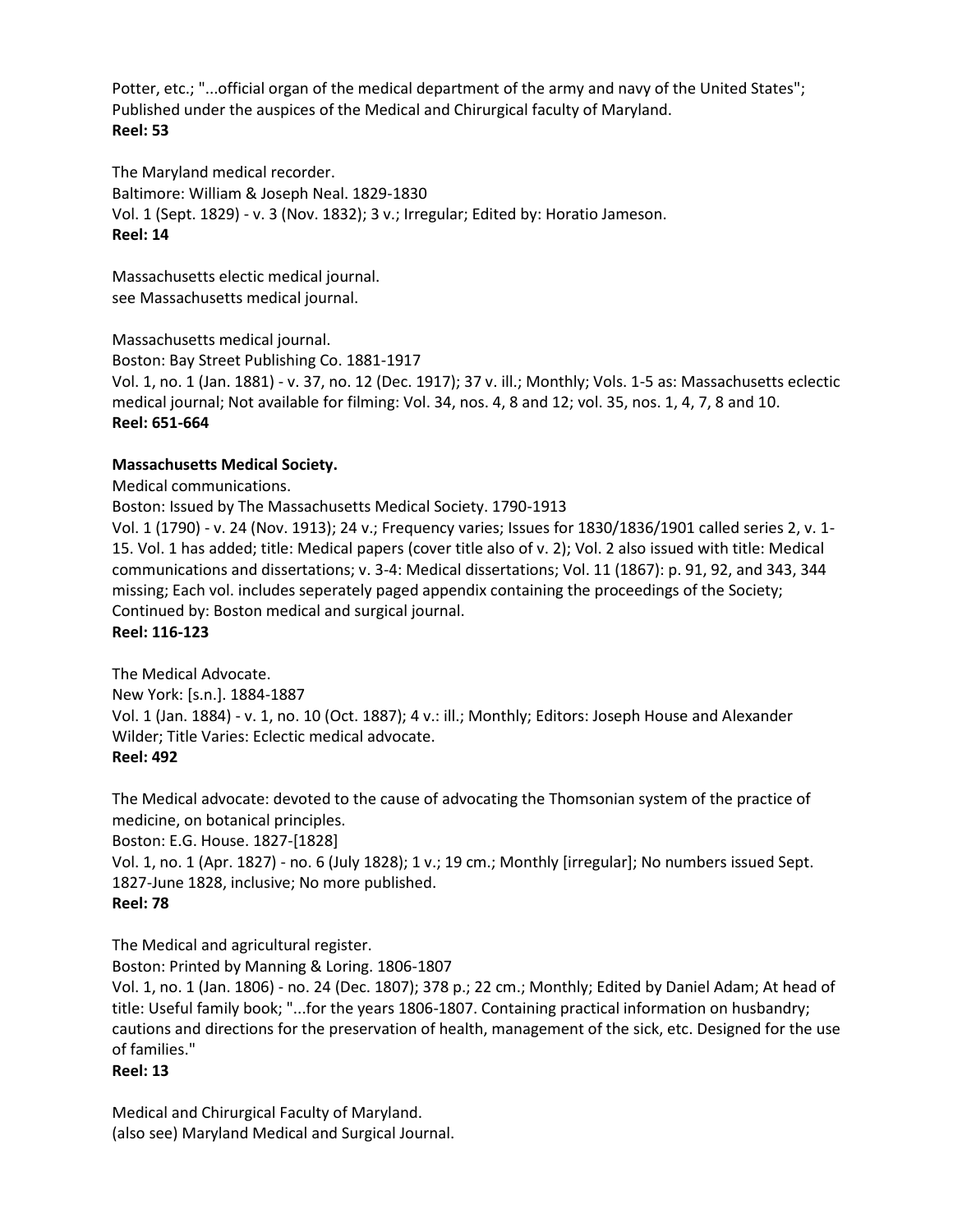Medical and Chirurgical Faculty of the State of Maryland. A summary of proceedings from the organization..., in 1799 to the convention of 1807. Baltimore: Printed by Fryer and Rider. 1799-1807 1 v.; 22 cm.; Published by order of the Faculty; Includes "an act to establish and incorporate" the Faculty, passed by the General Assembly of Maryland in 1798, with a "Supplement passed 1801" and the bylaws and regulations of the Faculty. **Reel: 56**

Medical and Philosophical Register. (see) The Philadelphia Medical Museum.

The Medical and surgical monographs. Philadelphia: A. Waldies. 1838 - 1840 1838 - 1840; 3 v.: ill.; Annual; Editor: Ashwell, et al. **Reel: 493**

Medical and surgical observer. Jackson, Tenn.: M. Vandahurst Lynk, M.D. 1892-1894 Vol. 1, no. 1 (Dec. 1892) - v. 2, no. 1 (Jan. 1894); 2 v.: ill.; Monthly. **Reel: 727**

The Medical and surgical register. New York: Collins. 1818-1820 Vol. 1, pt. [1] (1818) - pt. 2 (1820); Edited by J. Watts, V. Mott, A.H. Stevens; "Consists chiefly of cases in the New York Hospital"; No more published. **Reel: 13**

## **The Medical Association of Southern Central New York.**

Transactions of the Medical Association of Southern Central New York. [N.Y.]: [The Association]. 1847-1861 [no. 1] (Sept. 1847) - [no. 15] (June 1861); Annual; All 15 transactions are unnumbered. **Reel: 503**

Medical bulletin. Philadelphia.: Jefferson Medical Association. 1879-1908 Vol. 1 (Jan. 1879) - v. 30 (Apr. 1908); 30 v. ill.; Monthly; Not available for filming: vol. 6, no. 3 pages 52- 53, vol. 17, no. 8 pages 285-286. **Reel: 551-564**

## **Medical Convention of Ohio.**

Journal of the proceedings of the medical convention of Ohio. Columbus, OH: A. Pugh, printer. 1835-1850 Jan. 5, 1835 - June 7, 1850; v.; 22 cm.; Title varies; Issued 1847 by the convention under a variant name: Ohio Medical Convention; Conventions not held for 1836-37, 1840; Proceeding for 1851 published in Minutes of the Ohio State Medical Society. **Reel: 22**

Medical eclectic.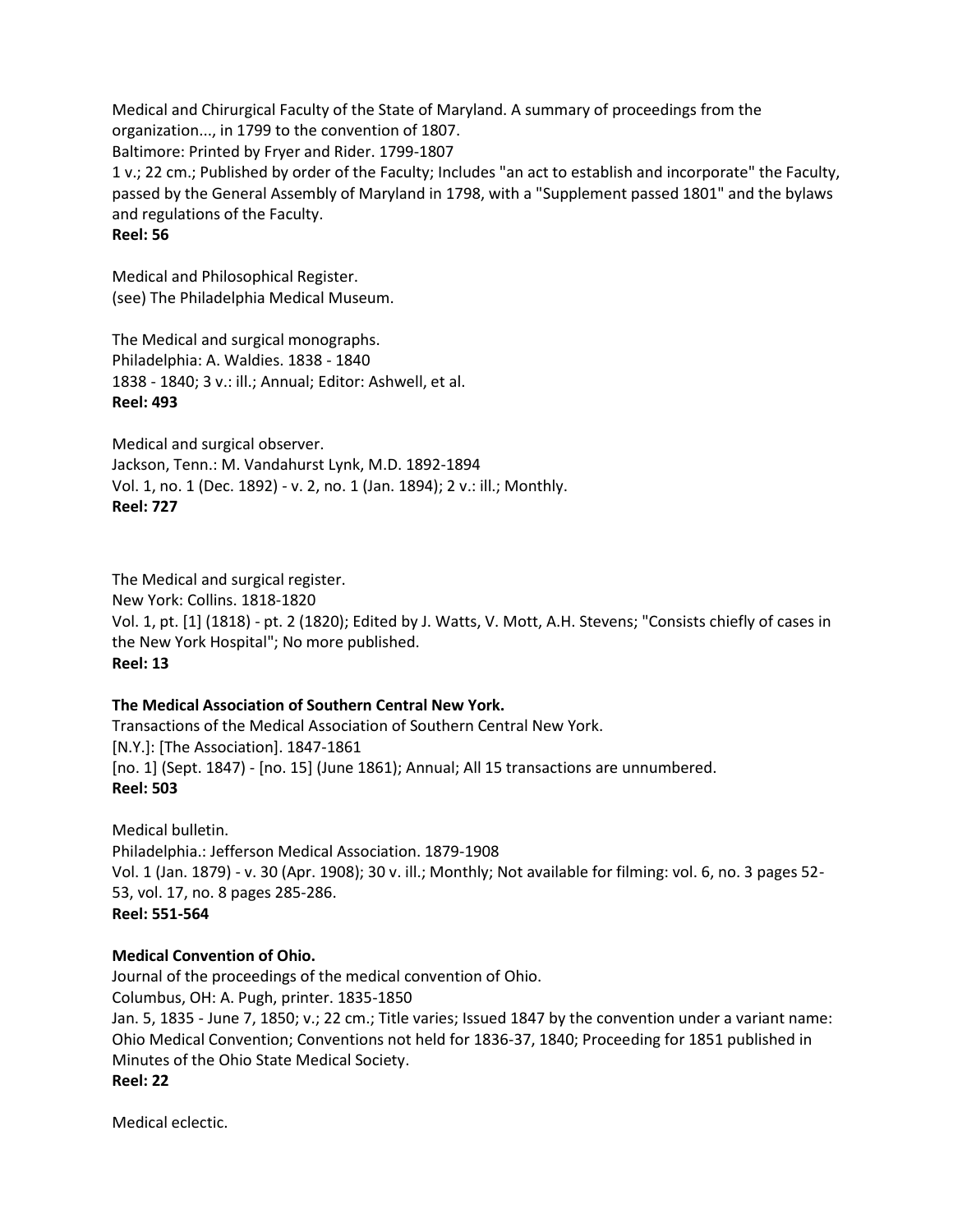see New York medical eclectic.

Medical examiner. Chicago. 1860-1875 vol. 1, no. 1 (Jan. 1860) - vol. 16, no. 13 (July 1, 1875); 16 v.: ill.; Monthly and semi-monthly; Vols. 1-12 as The Chicago medical examiner; vols. 13-16 as The medical examiner; United with Chicago medical journal to form Chicago medical journal and examiner; Not available for filming: Vol. 16, pages 293-296. **Reel: 701-714**

The Medical examiner.

Philadelphia: Lindsey & Blakiston. 1838-1845

Vol. 1 (Jan. 3, 1838) - v. 7 (Dec. 26, 1844); new series, vol. 1, no. 1 (Jan. 1845) - v. 12, no. 144 (Dec. 1856); 19 v.: ill.; Frequency varies; Edited by J.B. Biddle, W.W. Garhard, Robert M. Huston; Issued for Jan. 1- Dec. 24, 1842 called new series, v. 1 but constitute v. 5; Title varies: 1843 as Medical examiner and retrospect of the medical sciences; 1844-1853 as Medical examiner and record of medical science; Merged with Louisville review to form the North American medicochirurgical review; Not available for filming: Volume 5, 1849.

**Reel: 80-84**

The Medical friend of the people. Harrodsburg, Ky: Anthony Hunn. 1829-1830 Vol. 1, no. 1 (June 3, 1829) - no. 15 (May 1830); 1 v.: ill.; Semi-monthly; Editor: Anthony Hunn, M.D. **Reel: 535**

The Medical intelligencer. see Boston medical intelligencer.

The Medical magazine. Boston: W.D. Ticknor. 1833-1835 Vol. 1, no. 1 (July 1832). -- v. 3, no. 24 (July 1835); 3 v.; 22-23 cm.; Monthly; Edited by: A.L. Peirson, v. 1- 2; J.B. Flint, E. Bartlett, v. 1-3; A.A.; Gould, v.3; Ceased publication July 1835. **Reel: 22-23**

Medical monograph. Topeka, Ks.: [s.n.]. 1899 Vol. 1, no. 1 (Jan. 1899) - no. 12 (Dec. 1899); 1 v.: ill.; Monthly; Continues: Kansas medical journal. **Reel: 505**

The Medical recorder. see American medical recorder.

The Medical reformer. New York: published for the proprietors. 1823 Vol. 1, no. 1 (Jan. 1, 1823) - no. 6 (June 1, 1823).; 140 p.; 18 cm.; Monthly; by a physician. **Reel: 13**

The Medical reporter. West Chester, Pa.: [Chester and Delaware County Medical Societies]. 1853 - 1856 Vol. 1 (July 1853) - v. 3, no. 4 (Apr. 1856); 3 v. : ill.; Quarterly. **Reel: 494**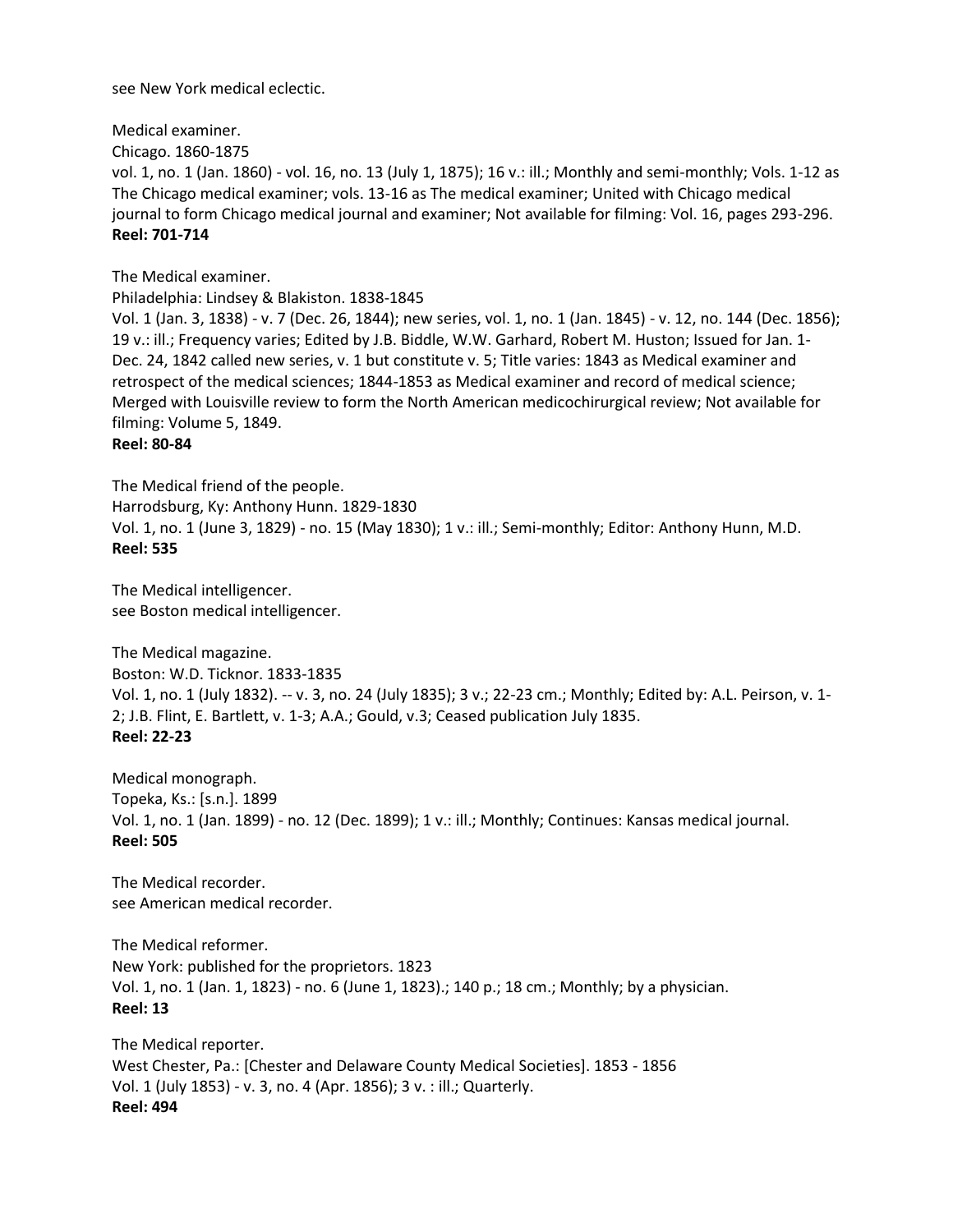The medical repository of original essays and intelligence, relative to physic, surgery, chemistry, and natural history.

New York: E. Bliss and E. White. 1797-1824

Vol. 1 (1797) - v. 23 (1824).; 23 v.; 22 cm.; Quarterly (?).; Numbering irregular.; Edited by S.L. Mitchell.; Cover title for some years as New York medical repository.; Also numbered as 1-6, 1797-1803; series 2, v. 1-6, 1804-1809 (also called v. 7-12, 2d hexade); series 3, v. 1-3, 1810-1812 (also called v. 13-15, 3rd hexade); series 4, v. 1-8, 1813-1824 (also called new series).; Volume 1-4 also in 2d edition, 1800-1808.; Only v. 284 of 2d ed. available.

**Reel: 23-27**

The Medical review.

Indianapolis, In.: The Medical Review Co. 1873-1877 Vol. 1, no. 1 (Aug. 1873) - v. 4, no. 7 (Aug. 1877).; 4 v. : ill.; Monthly.; Publication suspended: Nov. 1876 - July 1877.; Editors: J.A. Brown, M.D. and W.C. Copper, M.D. **Reel: 501**

The Medical review and analectic journal.

Philadelphia: A. Sherman. 1824

Vol. 1, no. 1 (June 1824) - v. 1, no. 4 (Apr. 1825).; Quarterly.; Continued by: The American Medical Review and Journal, v. 2-3.

**Reel: 5**

## **Medical Society of New Jersey.**

Transactions of the New Jersey medical society.

Newark: [The Society]. 1766-1903

1766-1903; 39 v.: ill.; Frequency varies.; Issues for 1766-1858 published in 1875 have title: Rise, Minutes and Proceedings of the New Jersey Medical Society.; Issues for 1847-1858 in New Jersey Medical Reporter later called Medical and surgical reporter.; Continued by: Journal of the Medical Society of New Jersey.; Place of publication varies.; Publication suspended Dec. 1795-1806. **Reel: 451-456**

The Medical tribune.

N.Y.: Munroe and Metz. 1878-1895 Vol. 1, no. 1 (Nov. 1878).; v. 9, no. 10 (Oct. 1895).; 9 v.: ill.; Monthly.; Vol. 6, no. 1-6, vol. 9 no. 1-3 repeated in numbering.; Publication suspended July 1884 - Feb. 1890.; Apr. 1893 - Dec. 1894.; Editors: Alexander Wilder, M.D. and Robert Gunn, M.D.

**Reel: 512-514**

The Medico-chirurgical review and journal of medical science.

London; New York: republished by J.V. Seaman, R. Wood, etc. 1820-1847

New York reprint. -- Vol. 1, no. 1 (June 1820) - v. 4, no. 16 (Mar. 1824); n.s., vol. 1, no. 1 (June 1824) - v. 47, no. 2 (Oct. 1847).; 51 v. : ill.; Quarterly.; A reissue of The Medico-chirurgical review and journal of medical science, London: S. Highley.; Continues: The Medico-chirurgical journal or London medical and surgical review.; Continued by: The Medico-chirurgical review and journal of practical medicine.; Title varies: vols. 1-4, 1820-1824 as Medico-chirurgical review and journal of medical science; 1827-Sept. 1844 as Medico-chirurgical review and journal of practical medicine.; Vols. 1-4, 1820-1824 called Analytical Series.; vols. 1-47, 1824-1847 called New Series.; Volume numbering varies; Jan. 1845, volume numbering reverts to 'Analytical Series' numbering, skipping 4 numbers (42-45). **Reel: 123-134**

Memphis journal of medicine.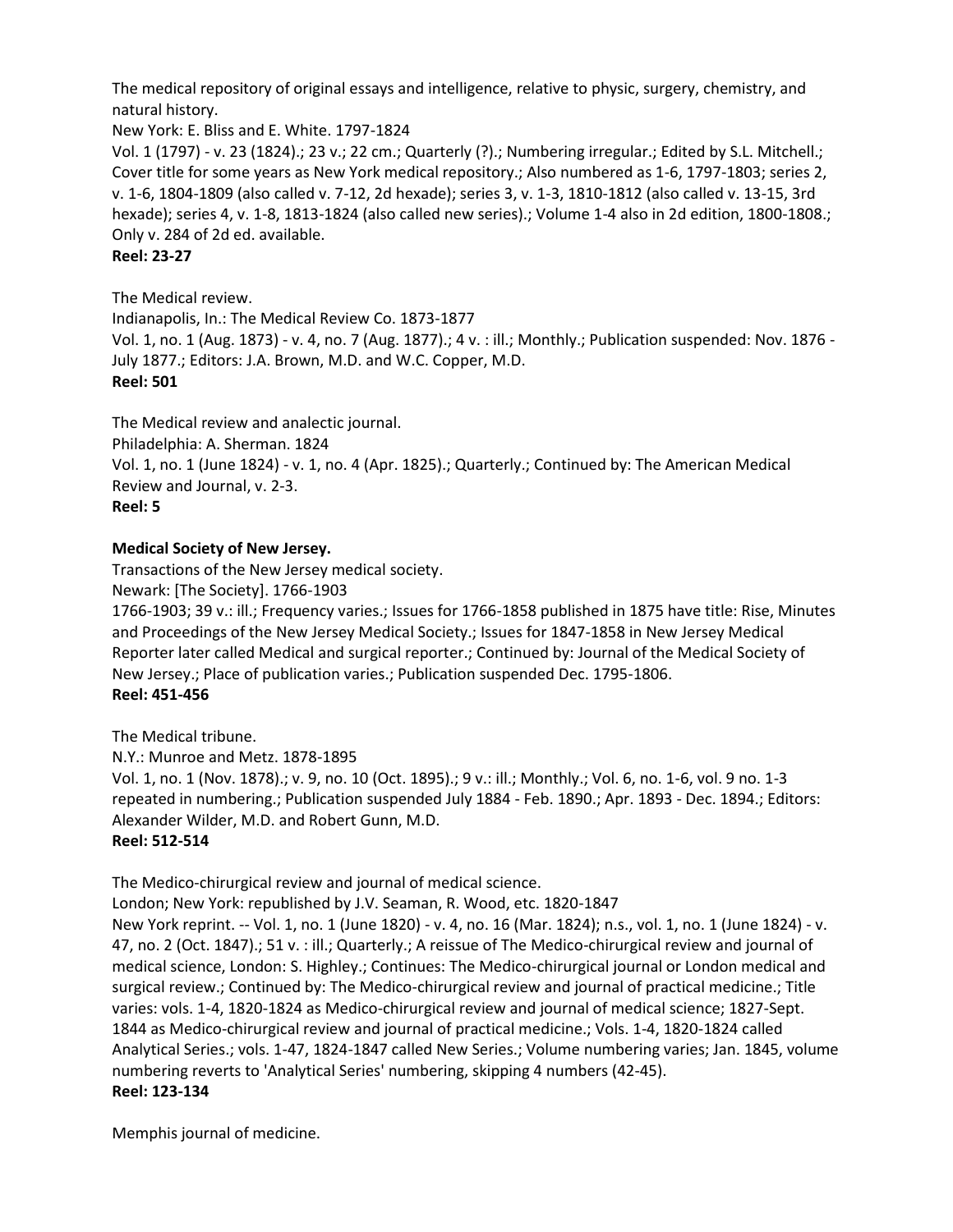Memphis, Tennessee : T.C. Gayle. 1853-1857 Vol. 1, no. 1 (Jan. 1, 1853) - v. 3, no. 10 (Nov. 1857).; 3v. : ill.; Monthly.; Not available for filming: Vol. 1, no. 1 (Jan. 1, 1853), pages 17-40; vol. 2, nos. 8, 9, 11 (Aug., Sept. and Nov., 1854). **Reel: 750**

The Mesmeric magazine, or, Journal of animal magnetism. Boston: Saxton and Pierce and R. Carter. 1842 Vol. 1 (July 1842).; 1 v.; No more published.; Edited by R.H. Collyer. **Reel: 54**

The Microscope, edited by a fraternity of gentlemen. New Haven CT: A. H. Maltby. 1820 Vol. 1, no. 1 (March 21, 1820) -v. 2, no. 50 (Sept. 8, 1820).; 2 v. in 1 : ill.; Semiweekly.; Edited by C. Tuthill, et al. **Reel: 200**

Missouri medical and surgical journal. St. Louis, MO: T.W. Ustwick, Printer. 1845-1848 Vol. 1 (May 1845) - v. 4, no. 3 (July 1848).; 4 v.; Monthly.; Edited by R.F. Stevens, Thomas Barbour, J.N. McDowell, et al.; Merged into: Saint Louis medical and surgical journal. **Reel: 178**

Modern medicine. see Bacteriological world.

The Monthly abstract of medical science. Philadelphia: Henry C. Lea. 1874-1879 Vol. 1, no. 1 (July 1874) - v. 6, no. 12 (Dec. 1879).; 6 v.; Monthly.; Continues : Half-yearly abstract of the medical sciences.; Merged into: Medical news and abstract, later: Medical news. **Reel: 534-535**

The Monthly journal of foreign medicine. Philadelphia: E. Littrell. 1828-1829 Vol. 1 (Jan. 1828) - v. 3 (June 1829).; 3 v.; Edited by: S. Littell.; Issued also with title: Spirit of the European medical journals. **Reel: 13**

The Monthly journal of medical literature. Lowell, Mass.: Meacham and Mathewson. 1832 Vol. 1, no. 1 (Jan. 1832) - v. 1, no. 3 (Mar. 1832); Monthly.; Edited by: E. Bartlett.; Title varies. **Reel: 12**

The Moral reformer and teacher on the human constitution. Boston: Light and Horton. 1835-1836 Vol. 1 (Jan. 1835) - v. 2 (Dec. 1836).; 2 v.; Monthly.; Edited by Wm. A. Alcott.; Continued by: The Library of health, and teacher on the human constitution. **Reel: 28**

Nelson's American lancet.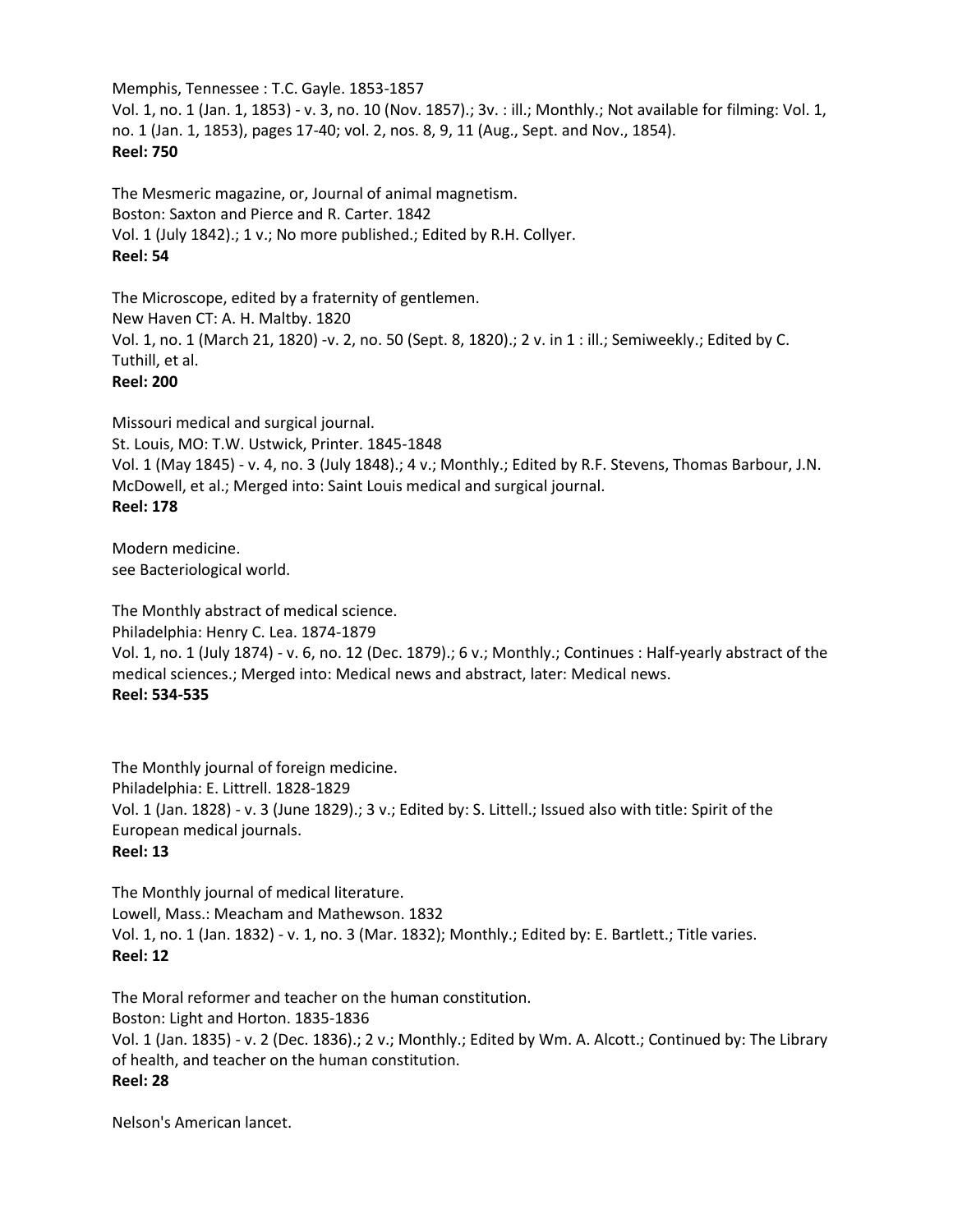#### Plattsburg, N.Y.: Lancet Office. 1850-1856

Vol. 1, no. 1 (Jan. 1850) - v. 12, no. 26 (June 1856); 12 v. ill.; Frequency varies.; Vol. 1-3 as: Northern lancet and gazette of legal medicine; 4-6 as: Nelson's northern lancet and American journal of medical jurisprudence.; Not available for filming: Vol. 12, no. 26. **Reel: 595-596**

New England botanic, medical and surgical journal.

Worcester, Mass. -- Calvin Newton. 1847-1851

Vol. 1, no. 1 (Jan. 1847) - v. 5, no. 12 (Dec. 1851).; 5 v.; Semi-monthly (vol. 1-3).; Monthly (vol. 4-5).; Edited by C. Newton.; Continues: New England medical eclectic and guide to health.; Continued by: Worcester journal of medicine.

# **Reel: 171-172**

The New England journal of medicine and surgery, and collateral branches of science. Boston: Wells and Lilly. 1812-1826

Vol. 1 (Jan. 1812) - v. 15 (Dec. 1826).; 15 v.; Quarterly.; Edited by Walter Channing and John Ware, 1825- 1826.; Vols. 6-10, 1817-1821 also called new series, v. 1-5; vols. 11-15 also called new series, v. 1-5; vols. 11-15 also called 3rd series, v.1-5.; Continued by: New England Medical Review and Journal. **Reel: 46-48**

New England medical eclectic and guide to health.

Worcester, Mass.: Calvin Newton. 1846-1847

Vol. 1, no. 1 (Jan. 1846) - v. 2, no. 1 (Jan. 1847).; 2 v.; Semi-monthly.; Edited by C. Newton.; Continued by: New England botanic, medical and surgical journal.; Vol. 2, no. 1 bound with v. 1 of New England botanic and surgical journal.

# **Reel: 171**

The New England medical review and journal.

Boston: Wells and Lilly. 1827

Vol. 1, no. 1 (Jan. 1827) - no. 4 (Oct. 1827).; 1 v. ; 24 cm.; Quarterly.; Continues: New England journal of medicine and surgery.; United with the Boston medical intelligencer to form the Boston medical and surgical journal.

## **Reel: 48**

New England quarterly journal of medicine and surgery. Boston : D. Clapp, jr. 1842-1843 Vol. 1, no. 1 (July 1842) - no. 4 (Apr. 1843); 1 v.; Quarterly; Edited by Charles E. Ware, Samuel Parkman. **Reel: 1**

The New Hampshire journal of medicine. Manchester, N.H.: Wm. H. Fisk. 1850-1858 Vol. 1, no. 1 (Aug. 1850).-vol. 8, no. 12 (Dec. 1858); 8 v.: ill.; Monthly; Editor: George H. Hubbard, M.D. **Reel: 504-505**

# **New York Academy of Medicine.**

Transactions of the New York academy of medicine. New York : New York Academy of Medicine. 1851-1901 Vol. 1, no. 1 (1851) - v. 3, no. 11 (1871) ; 2nd series v. 1 (1871) - v. 13 (1901); 16 v. ill.; Annually; Not available for filming : Vol. 1, Part 4, 1855-56. **Reel: 647-650**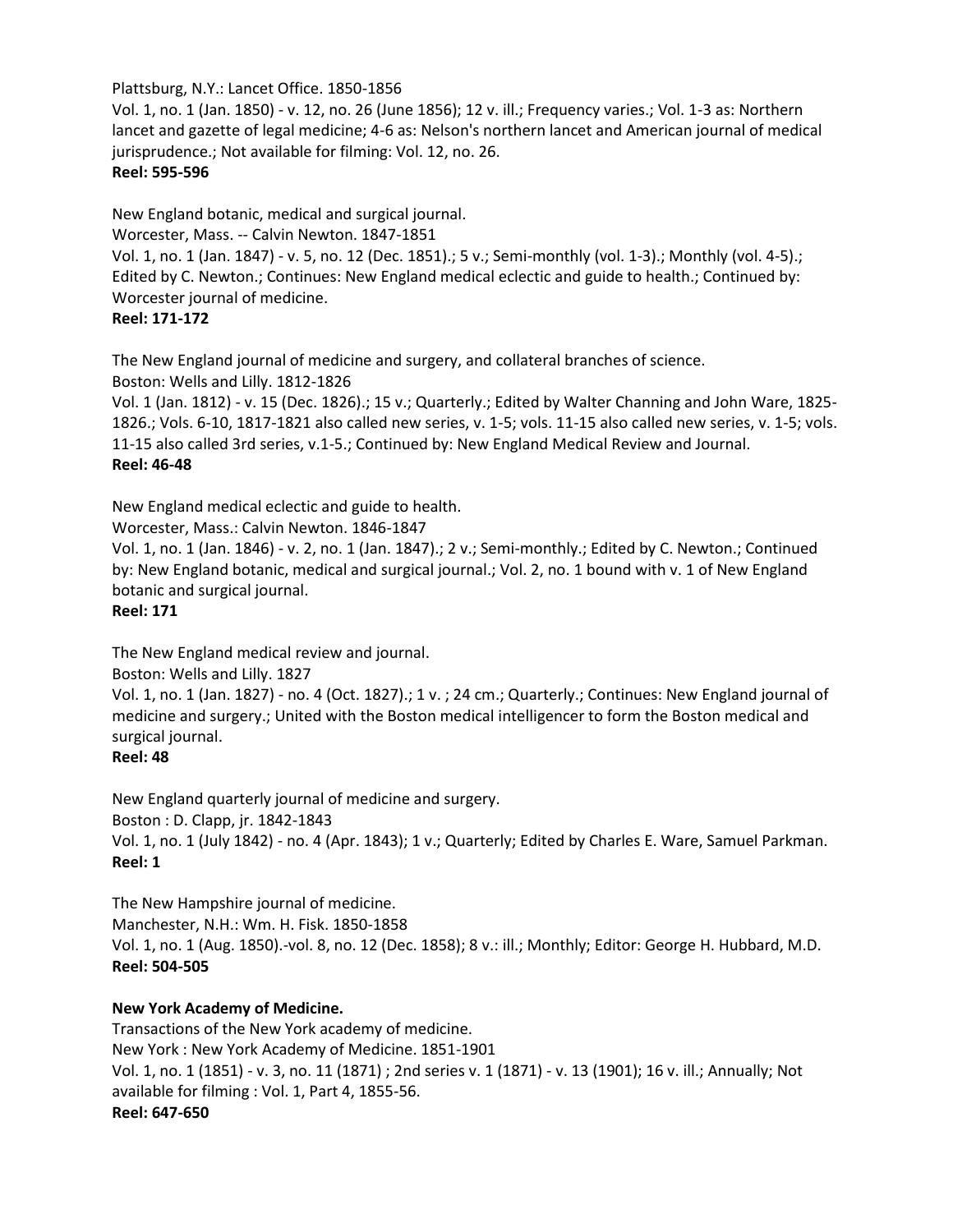The New York dental recorder. New York: Chas. G. Dean, printer. 1846-1856 Vol. 1 (Sept. 1, 1846) - v. 10 (Dec. 1, 1856); 10 v.; Monthly; Edited by J.S. Ware ; Charles W. Ballard. **Reel: 57**

The New York dissector. New York: published by the editor. 1844-1847 Vol. 1 (Jan. 1844) - v. 4 (Dec. 1847); 4 v.; Quarterly; Edited by Henry Hall Sherwood; Caption title: The Dissector. **Reel: 54**

New York eclectic medical review. see The American eclectic medical review.

New York ecolectic medical and surgical journal. see The Union journal of medicine.

New York journal of gynaecology and obstetrics. see American gynaecological and obstetrical journal.

The New York journal of medicine.

New York: J. & H.G. Langley. 1843-1860

Vol. 1 (July 1843) - v. 10 (May 1848); ser. 2, v. 1 (July 1848) - v. 16 (May 1856) ; ser. 3, v. 1 (July 1856) - v. 8 (May, 1860); 34 v.: ill.; Title varies: New York journal of medicine and the collateral sciences; Editor: C.A. Lee, et al; Continued by: American medical times. **Reel: 342-349**

New York Journal of medicine and surgery. New York: George Adlard. 1839-1841 Vol. 1 (July 1839) - v. 4 (April 1841); 4 v.; Quarterly; Running title: New York quarterly journal of medicine and surgery. **Reel: 10**

The New York Lancet. New York: J.G. Bennett and J.A. Houston. 1842-1843 Vol. 1 (Jan. 1, 1842) - v. 3 (Jan. 21, 1843); 3 v.; Weekly; Edited by James A. Houston. **Reel: 54**

The New York medical and philosophical journal and review. New York: Printed by T.&J. Swords. 1809-1811 Vol. 1 (1809) - v. 3 (1811); 3 v.; 23 cm.; Semiannual. **Reel: 10**

The New York medical and physical journal. New York: E. Bliss and E. White. 1822-1830 Vol. 1 (Jan./Mar. 1822) - v. 9 (Oct./Dec. 1830); 9 v.: ill.; 23 cm.; Quarterly; Edited by John W. Francis, Jacob Dyckman, John B. Beck; Vols. 8-9 also called new series v. 1-2. **Reel: 75-77**

The New York medical and surgical reporter. New York: C. McGowan, Printer. 1845-1847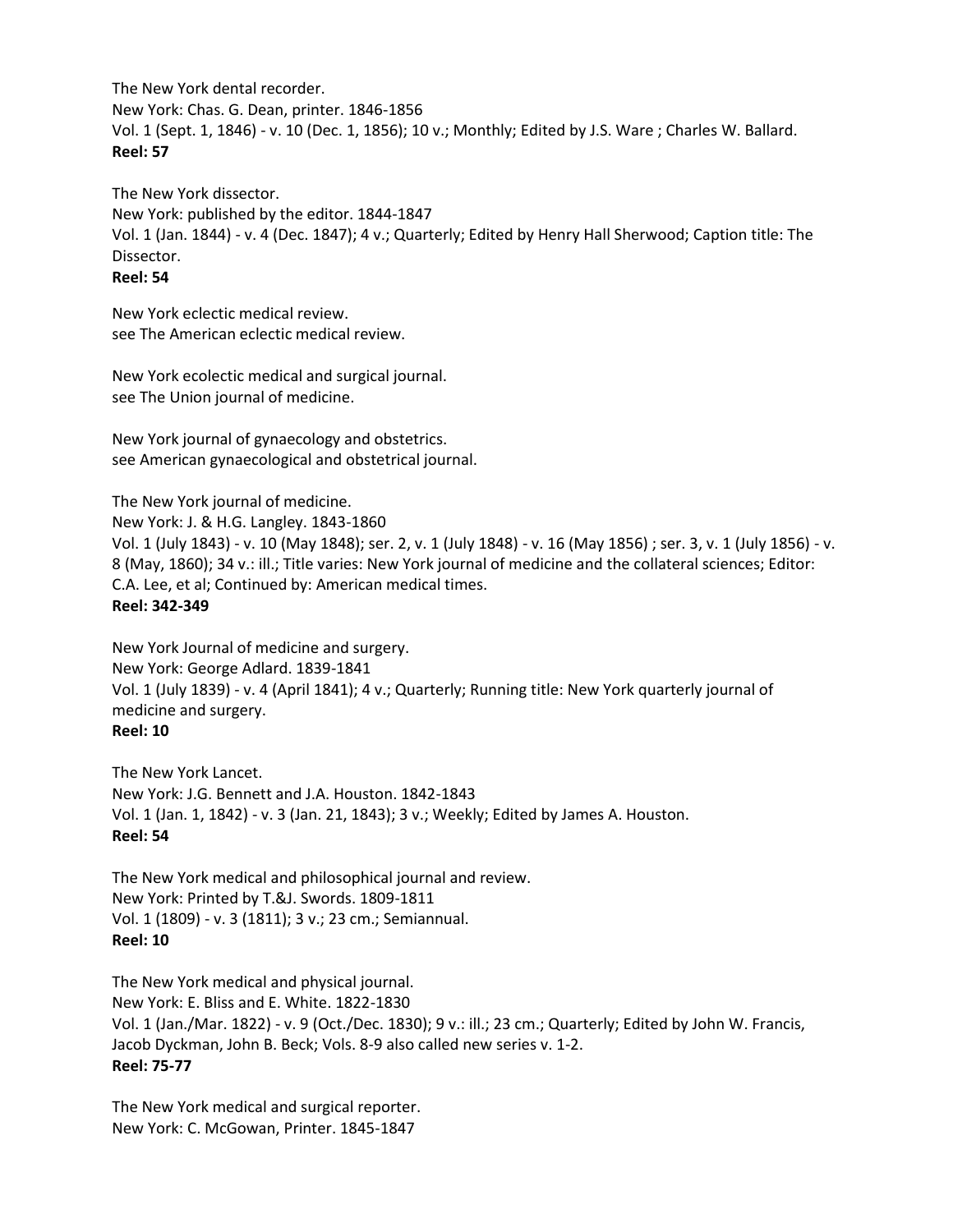Vol. 1, no. 1 (Oct. 18, 1845) - v. 2, no. 18 (May 8, 1847); 2 v. in 1; Semimonthly; Edited by C.T. Collins, 1846; W.R. Wagstaff, 1847; Editors's autograph presentation copy; Signed manuscript letter from Laurence Johnson inserted in vol. 2. **Reel: 134-135**

New York medical eclectic. New York: Medical Eclectic Publishing Co. 1873-1882 Vol. 1, no. 1 (Sept. 1873) - vol. 9, no. 3 (Sept. 1882); 9 v.: ill.; Bi-monthly; Vols. 1-4 as Medical eclectic ; vols. 5-9 as New York medical eclectic; Publication suspended Sept. 1881-June 1882. **Reel: 714-715**

New York medical gazette. New York: Uriah Turner. 1841-1842 Vol. 1 (July 14, 1841) - v. 2 (July 6, 1842); 2 v.: ill. **Reel: 199**

New York medical gazette and journal of health. see American medical gazette.

The New York medical inquirer. New York: Printed by J. Seymour. 1830 Vol. 1, no. 1 (Jan. 1830) - v. 1, no. 6 (June 1830); IV.; Monthly; Continued by: The American Lancet. **Reel: 4**

The New York medical journal. New York : E.B. Clayton. 1830-1831 Vol. 1 (Nov. 1830) - v. 2 (Aug. 1831); 2 v.; 23 cm.; Quarterly; Edited by: Daniel L.M. Peixotto, John R. Rhinelander, John Graves; Nathan R. Smith; No more published. **Reel: 15**

The New York medical magazine. New York: Printed by N. van Riper. 1814-1815 Vol. 1, [no. 1] (Jan. 1814) - [no. 2] (Jan. 1815); 364 p.; 23 cm.; Annually; Edited by V. Mott and H.U. Onderdonk. **Reel: 15**

New York microscopical society journal. New York.: New York Microscopical Society. 1885-1901 Vol. 1, no. 1 (Jan. 1885) - v. 16, no. 4 (Oct. 1901); 16 v. ill.; Monthly; Not Published: vol. 14, no. 2-4; vol. 15, no. 3-4. **Reel: 584**

The New York monthly chronicle of medicine and surgery. New York: [s.n.]. 1824-1825 Vol. 1 (July 1824 - June 1825); 1 v.; Monthly; "Conducted by an association of physicians." **Reel: 199**

New York quarterly cancer journal. New York.: [s.n.]. 1877-1880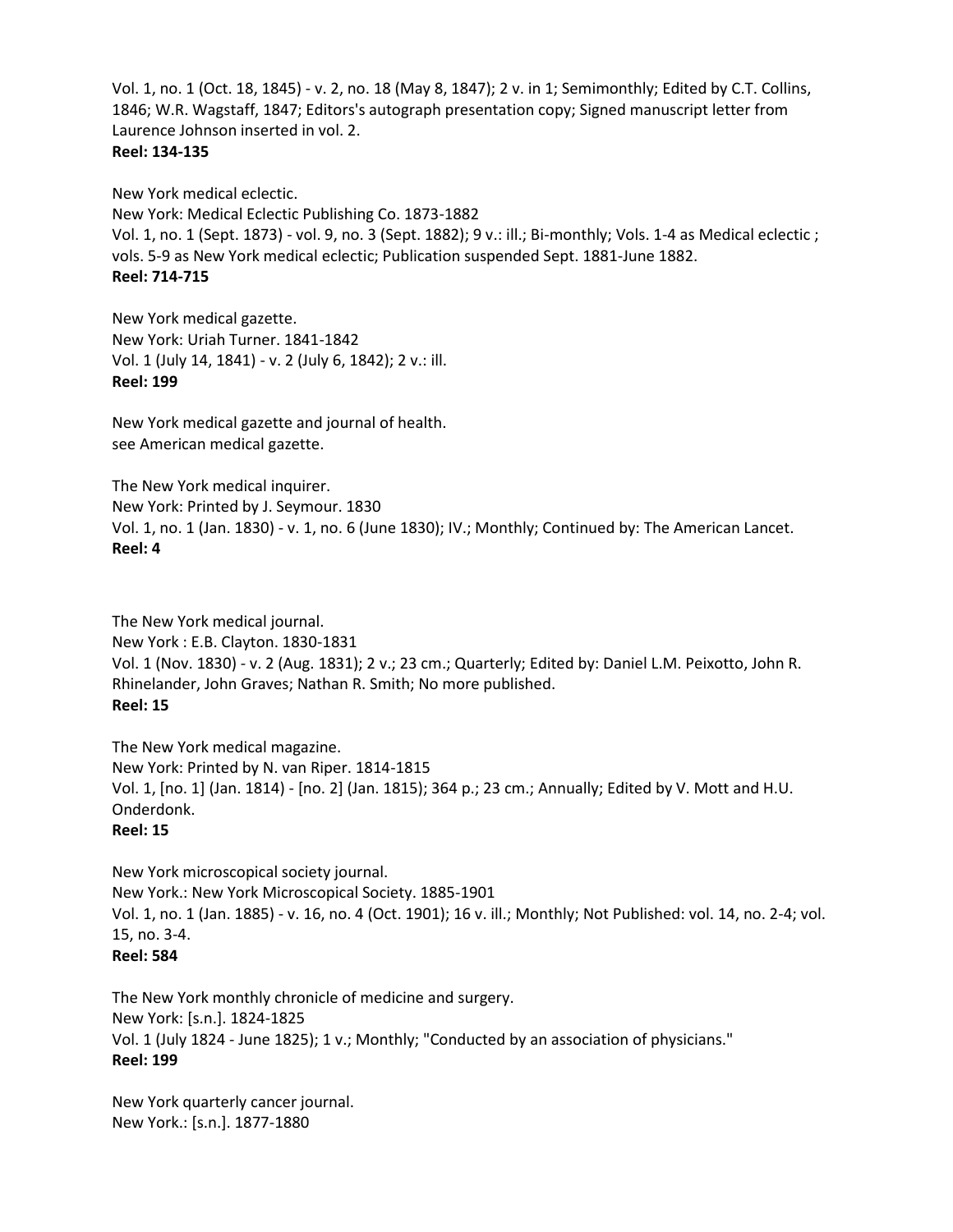Vol. 1, no. 1 (April 1877) - v. 3, no. 4 (June 1880); 3 v. ill.; Quarterly; Not available for filming : Vol. 1, no. 2.

**Reel: 589**

## **New York State University. Medical and Surgical Society of the University of the State of New York.**

Report of the proceedings of the Medical and Surgical Society of the University of the State of New York. New York: C.S. Van Winkle. 1808-1809 No. 1 (1807) - no. 11 (1817/1818); Issued in two editions.

**Reel: 14**

The New York Thomsonian: a botanico-medical journal. Stilwater, N.Y.: Printed at the Gazette Office. 1848 Vol. 10, no. 1 (Jul. 17, 1847) - no. 18 (Mar. 14, 1847); 1 v.; Semimonthly; Edited by A. Bassett; Continues: Poughkeepsie Thomsonian, Vol. 2 - v. 9 (Jan. 1839-June 1847); Not available for filming: Issue 17. **Reel: 75**

New-York medico-chirurgical bulletin.

[New York: Ludwig & Tolefree]. 1831-1832

Vol. 1 (May 1831) - v. 2 (Apr. 1832); 2 v.; 22 cm.; Monthly; Edited by: George Bushe; No more published. **Reel: 14**

North American archives of medical and surgical science.

Baltimore: Carey, Hart. 1834-1835

Vol. 1 (Oct. 1834) - v. 2 (Sept. 1835); 2 v.: ill., 23 cm.; Monthly; Edited by E. Geddinge; Continues: Baltimore medical and surgical journal and review.

**Reel: 8**

The North American medical and surgical journal.

Philadelphia: J. Dobson. 1826-1831

Vol. 1, no. 1 (Jan. 1826) - v. 12, no. 24 (Oct. 1831); 12 v.: ill.; 22 cm.; Quarterly.; Vols. 1-7 edited by H.L. Hodge, Franklin Bache, C.D. Meigs, B.H. Coates, Rene LaRoche.; Vols. 5-12 published by the Kapps Lambda Association of the United States.; No more published. **Reel: 15-17**

Northern lancet and gazette of legal medicine. see Nelson's American lancet.

The Northwestern medical and surgical journal. St. Paul, Mn: H.C. Hand and H.H. Kimball. 1870-1874 Vol. 1 (June 1870) - v. 4, no. 12 (June 1874); 4 v.: ill.; Monthly.; Editors: H.C. Hand and H.H. Kimball. **Reel: 499**

Oglethorpe medical and surgical journal. Savannah, Ga: John M. Cooper and Co. 1858 - 1861 Vol. 1 (Apr. 1858) - v. 3, no. 4 (Jan. 1861); 3 v.: ill.; Six issues yearly. **Reel: 494-495**

The Ohio medical and surgical journal. Columbus, Ohio: [s.n.]. 1848-1878 Vol. 1 (Sept. 1848)-v. 16 (Nov. 1864); vol. 1 (June 1876)-v. 3 (Dec. 1878); 19 v.: ill., ports.; Bimonthly.; New series, v. 1-3 June, 1876-Dec. 1878.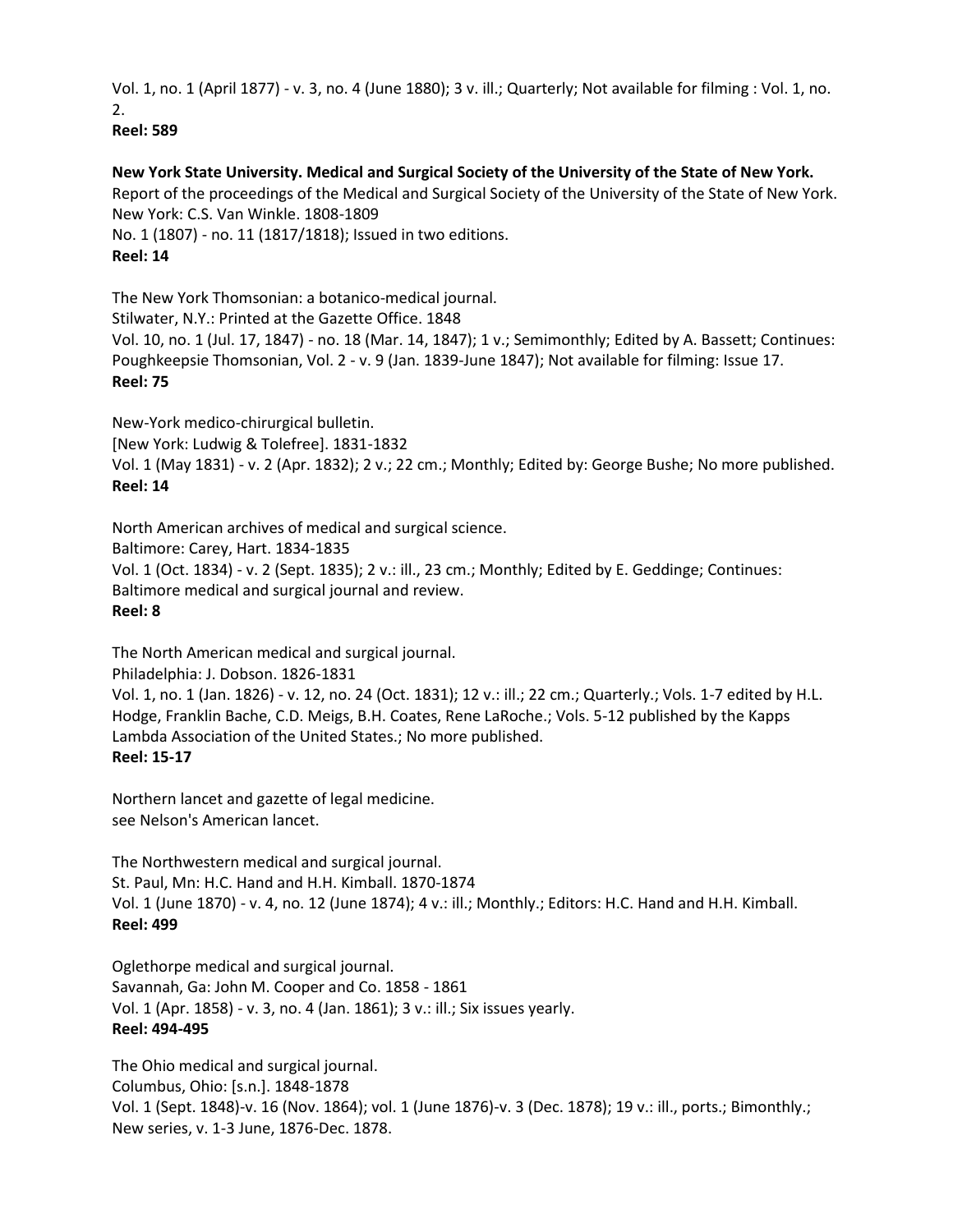#### **Reel: 201-205**

Ohio medical convention. see Medican convention of Ohio.

The Ohio medical repository. Cincinnati: Kendall and Henry. 1835-1836 Vol. 1, no. 1 (Sept. 1835) - no. 5 (Jan. 1836); 80 p.; Edited by James M. Mason. **Reel: 17**

## **Ohio State Medical Society.**

Transactions of the Ohio State Medical Society. Toledo: The Society. 1846-1904 [No. 1] (1846)-[No. 59] (1904); 59 v.: ill.; Annual; Cover title: Transactions of the... annual meeting of the Ohio State Medical Society.; Issues for 1851-1852 have cover title: Minutes of the Ohio State; Medical Society... with addresses and essays.; Issues for 1903-1904 issued by Ohio State Medical Association.; Editor: P. Maxwell Forhay, et al.; Transactions from 1846-1850 published in 1850.; Imprint varies. **Reel: 358-364**

The Ophthalmologist. Chicago: The Ophthalmologist Co. 1900-1909 Vol. 1, no. 1 (Jan. 15, 1900) - v. 10, no. 1 (Dec. 1, 1909); 10v.: ill.; Monthly. **Reel: 748-750**

The Peninsular journal of medicine and the collateral sciences. Ann Arbor, Mi.: George F. Pomeroy. 1853-1858 Vol. 1, no. 1 (July 1853) - v. 5, no. 9 (Mar. 1858); 5 v.: ill.; Monthly.; Merged with: Medical independent, to form: Peninsular and Independent medical journal.; Editor: E. Andrews, M.D. **Reel: 550**

The Philadelphia botanic sentinel and Thomsonian medical revolutionist. Philadelphia: John Coates, jr. 1837-1838 Vol. 3 (Aug. 31, 1837) - v.4 (Aug. 22, 1838); 2 v.; Weekly.; Continues: Botanic sentinel and literary gazette, vols. 1-2 (Aug. 1835-Aug. 1837); Continued by: Philadelphia Thomsonian sentinel, v. 5 (Sept. 1839-Oct. 1840), v. 8 (June 1843-June 1844). **Reel: 52**

The Philadelphia journal of homoeopathy. Philadelphia: Rademacher and Sheek. 1852-1856 Vol. 1 (Apr. 1852) - v. 4, no. 12 (Mar. 1856); 4 v.: ill.; Monthly. **Reel: 490-491**

The Philadelphia journal of the medical and the physical Science. Philadelphia: M. Carey & Son. 1820-1827 Vol. 1 (Jan. 1820) - v. 14 (Dec. 1827); 14 v.; Semiannually.; Edited by N. Chapman.; Continued by: American journal of the medical sciences. **Reel: 1-3**

The Philadelphia medical and physical journal. Philadelphia: John Conrad & Co. 1804-1808 Vol. 1 (1804) - v. 3 (1808); 3 v.; Semiannually with annual supplements [?]; Edited by Benjamin Smith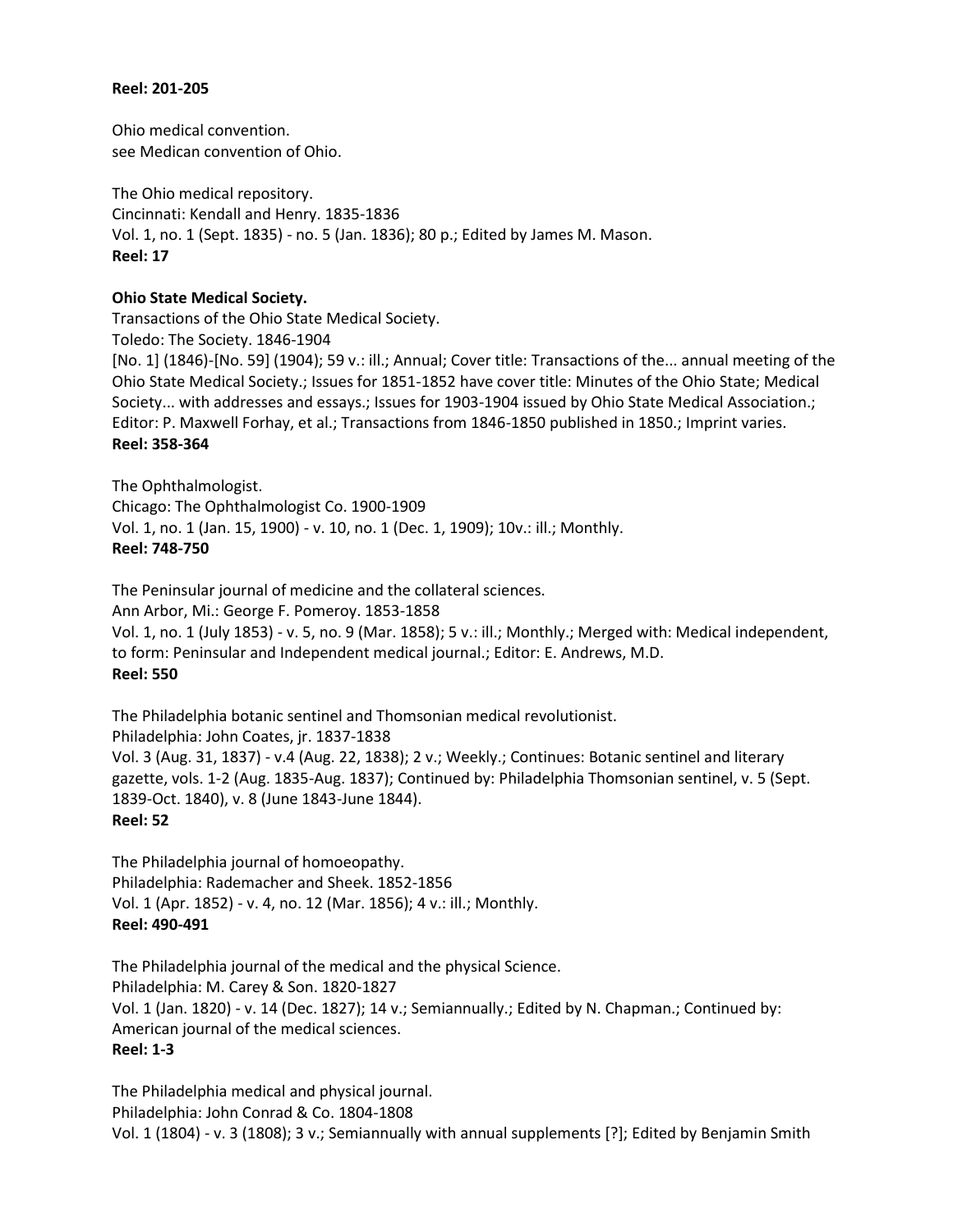Barton.; Vol. 3 unavailable. **Reel: 10**

The Philadelphia medical museum. Philadelphia: T. Dobson. 1805-1811 Vol. 1 (1804) - v. 6 (1809); new series v. 1 (1810-11); 7 v.: ill.; 23 cm.; Edited by John Redman Coxe.; No more published.; A subdivision of each number entitled: Medical and Philosophical register, was, after v. 2, paged separately. **Reel: 17**

The Philadelphia monthly journal of medicine and surgery. Philadelphia: R.H. Small. 1827-1828 Vol. 1 (June 1827) - v. 2, no. 3 (Feb. 1828); 2 v.: ill.; Monthly; Merged into: American journal of the medical science. **Reel: 489**

The Philadelphia Thomsonian sentinel and family journal of useful knowledge. Philadelphia: John Coates, Jr. 1839-1840, 1843-1844 Vol. 5 (Sept. 7, 1839-Oct. 31, 1840); vol. 8 (June 31, 1843-June 30, 1844); 2 v.; Semi-monthly; Continues: Philadelphia botanic sentinel and Thomsonian medical revolutionist, vols. 3-4 (Aug. 1837-Aug. 1838). **Reel: 52**

The Philosophical medical journal, or. Family physician. New York: John W. Kelley, printer. 1844-1848 Vol. 1, no. 1 (Jan. 1844) - v. 2, no. 10 (June 1848); 2 v.; Monthly.; Edited by J. Clawson Kelley, A.P. and J. King.; Title varies: Philosophical medical journal and analytical physician. **Reel: 54-55**

Phrenological magazine and New York literary review. Utica, N.Y., G.G. Foster. 1835 Vol. 1, no. 1 (May 1835); 1 v.; No more published? **Reel: 18**

Phreno-Magnetic society of Cincinnati. The Journal of the Phreno-Magnetic Society of Cincinnati. Cincinnati: [s.n.]. 1842 Vol. 1, no. 1 (Aug. 1842); 1 v.; One issue published. **Reel: 492**

## **Physio-medical Society of New York.**

Transactions of the Physic-medical society of the state of New York. New York: Printed by Collins & Co. 1817 Vol. 1 (1817); xxiii, [1], 446 p.: ill.; 23 cm.; No more published. **Reel: 18**

The Poughkeepsie Thomsonian. Poughkeepsie, N.Y.: Lapham & Platt. 1838-1847 Vol. 2 (Jan. 1, 1839) - v. 9 (June 15, 1847); 8 v.: ill.; 30 cm.; Semimonthly.; Edited by Thomas Lapham & Platt; Abrial Gardner.; Continues: The Thomsonian, v. 1 (May 1838-Apr. 1839); Continued by: New York Thomsonian.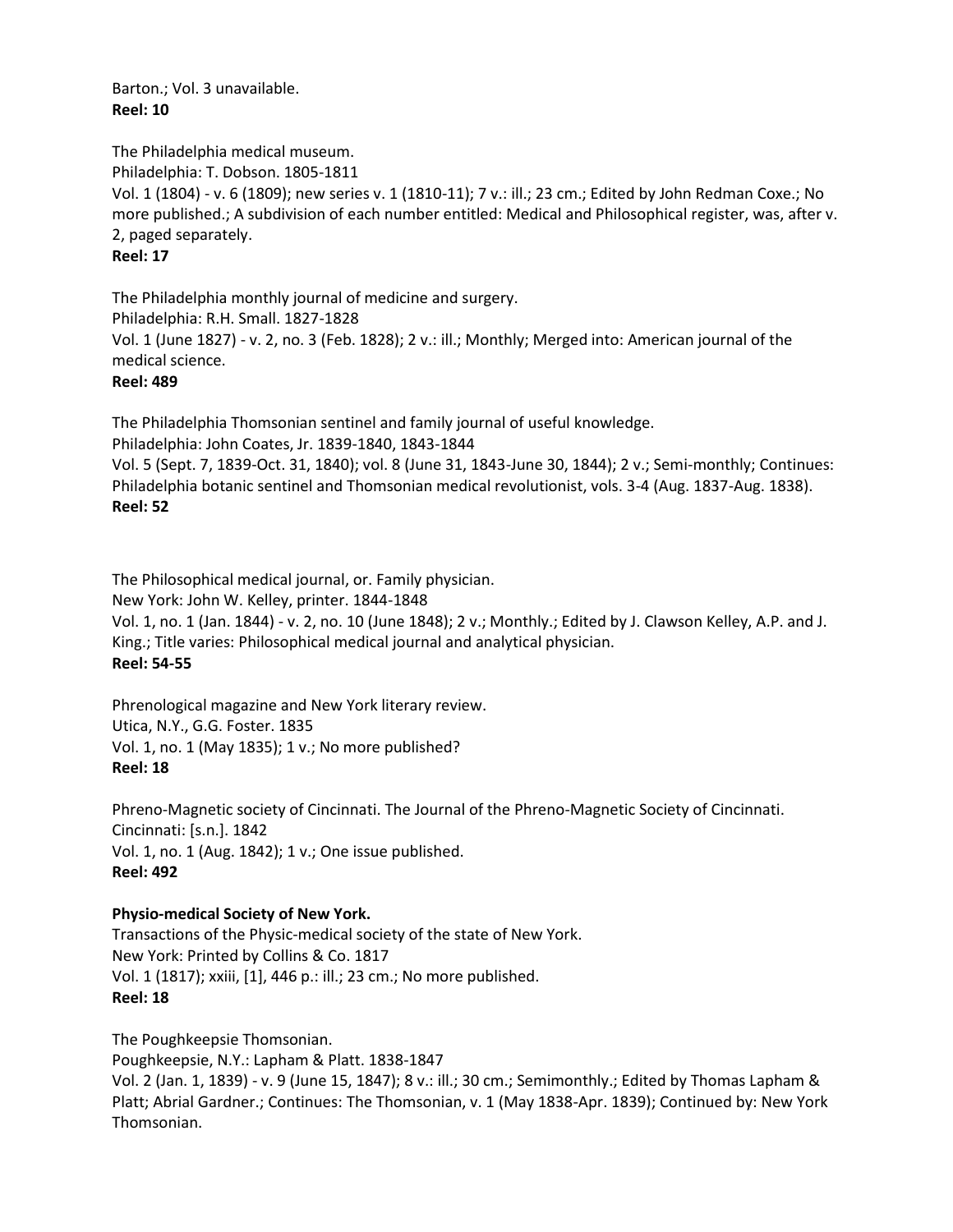#### **Reel: 75**

Practical educator and journal of health. see Guardian of health.

Proceedings of the Connecticut State Medical Society. Hartford: [the Society?]. 1792-1935 Vol. 1 (1792) - v. 143 (1935); 143 v.; Frequency varies.; Title varies slightly: Connecticut Medical Society.; Continued by its journal, later Connecticut state medical journal.; 1792/1829 reprinted 1884.; Issues for 1860-1875 called also series 2, vol. 1-4; issues for 1876-1891 called also series 3, vol. 1-4.; None published 1910? **Reel: 331-341**

Quarterly compendium of medical science. Lancaster, Pa.: [Inquirer Printing Co.]. 1868 - 1889 Part 1 (Jan. 1868) - no. 26 (Apr. 1889); v.:ill.; Frequency varies.; Editor: D.G. Brinton.; Issues for 1868 - 1882 have title: Half-Yearly Compendium of Medical Science. **Reel: 472-478**

Quarterly homoeopathic journal. Boston: Otis Clapp. 1849-1852 Vol. 1 (Jan. 1849) - v. 2, no. 4 (Oct. 1850); new ser. v. 1 (July 1852) - v. 2, no. 4 (Apr. 1854); 4 v.; Frequency varies; Editors: Joseph Birnstill and B. De Gersdorf. **Reel: 500**

Reformed medical journal. New York: s.n. 1832 Vol. 1, no. 1 (Jan. 1832) - no. 12 (Dec. 1832); 1 v.; Monthly; Edited by: W. Beach & H.D. Sheppard. **Reel: 18**

Register and library of medical and chirurgical science. Washington: Duff Green. 1833-1836 Vol. 1 (July 22, 1833) - v. 2 (1836); Weekly; Edited by Granville Sharp Pattison. **Reel: 18**

The Retrospect of practical medicine and surgery. New York: Daniel Ader. 1840-1901 Uniform American Ed. -- No. 1 (1840) - no. 123 (1901); [62] v.; 22 cm.; Semiannually; Edited by: William Braithwaite, 1840-; James Braithwaite, E.F. Trevelyan; Index: 1-50; 51-100; 101-107. **Reel: 29-43**

Rhode Island medical reformer. Providence: s.n. 1843-1844 Vol. 1, no. 1 (Jan. 2, 1843) - no. 24 (Jan. 30, 1844); 1 v.; Semimonthly; Edited by B. Franklin Clark. **Reel: 55**

Saint Louis Medical and Surgical journal. St. Louis, MO: Chambers and Knapp. 1843-1907 Vol. 1 (April 1843) - v. 91 (June 1907); 91 v.; Frequency varies; Edited by M.L. Linton, W.M. McPheeters, et al.; Missouri medical and surgical journal merged into this journal; Not available for filming: Vols. 1-2; v. 7 never published; Suspended Mar. 1849-Jan. 1850, Nov. 1861-Jan. 1864; Vols. 20-33, 1864-1877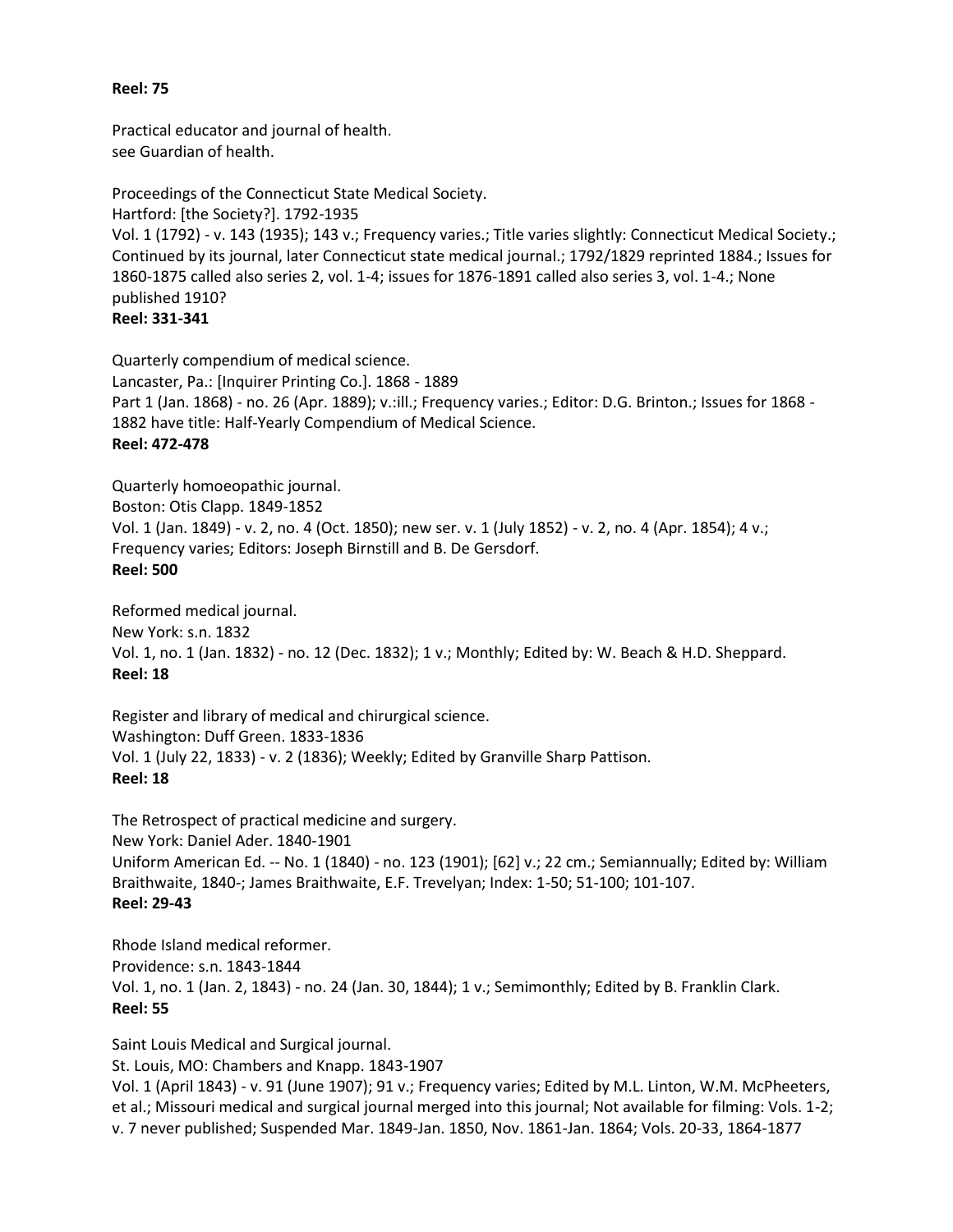called new series v. 1-14. **Reel: 178-198**

The Scalpel. N.Y.: Edward H. Dixon. 1849-1861 vol. 1/2 no. 1 (Jan. 1849) - vol. 11/12 no. 47 (1859/1861); 12 v.: ill.; Frequency varies; Editor: Edward H. Dixon, M.D. **Reel: 502-503**

The Southern botanic journal.

Charleston, S.C.: Narden, Wood, and Carlisle [etc.]. 1837-1841, 1846 Vol. 1 (Feb. 4, 1837) - v. 3 (June 1841); new series, vol. 1, no. 1 (Feb. 2, 1846) - no. 7 (Oct. 1846); 4 v.; 25 cm.; Biweekly; Edited by D.F. Narden, 1837-1838?, (with J.L. Wood, 1838?); W.H.; Fonerden, 1839?- 1846; Later published in Augusta, Ga. and then in Forsyth, Ga.; Not available for filming: New series, vol. 1, nos. 1-7. **Reel: 74**

The Southern botanico-medical journal. Forsyth, Ga.: Alfred Brooks. 1841 Vol. 1, no. 1 (Jan. 1841) - no. 24 (Dec. 1841); 1 v.; Semimonthly; Edited by H. Lee; "Edited by the faculty, published by the Board of Trustees." **Reel: 55**

The Southern journal of medicine and pharmacy. Charleston, S.C.: F. Peyre Porcher. 1846-1847 Vol. 1 (1846) - v.2(1847); 2 v.: ill.; Bimonthly; Edited by J. Laurence Smith, D. Sinkler, et al.; Continued by: Charleston medical journal and review. **Reel: 173**

The Southern medical and surgical journal. Augusta, Ga.: J. McCafferty [etc]. 1836-1867 Vol. 1 (June 1836) - v. 3 (Sept. 1839); new ser., vol. 1 (Jan. 1845) - v. 17 (Oct. 1861); 3rd ser., vol. 1, no. 1- 6 (July 1866 - July 1867); 21 v.; 21 cm.; Frequency varies; Editor: Milton Antony, et al.; Third ser. also called vol. 21; Suspended 1840-1844, 1862-1865; Vols. for 1836-<1867> issued under the auspices of the Medical College of Georgia. **Reel: 320-330**

Southern medical reformer. Forsyth, Ga.: [s.n.]. 1845 Vol. 1, no. 1 (Jan. 1845) - no. 8 (Aug. 1845); 1 v.: ill.; Monthly; Editor: H. M. Price. **Reel: 492**

Southern medical reformer. Petersburg, Va.:[Scientific and Eclectic Medical]. 1847 - 1848 Vol. 1, no. 1, (Apr. 1847) - no. 12 (Apr. 1848); 1 v.: ill.; Monthly; Editor: Henry M. Price. **Reel: 493**

The Southwestern medical advocate. Memphis, Tn.: D.O. Dooley. 1847 Vol. 1, no. 1 (July 1849) - no. 5 (Nov. 1849); 1 v.: ill.; Monthly; Editor: James Conquest Cross. **Reel: 492**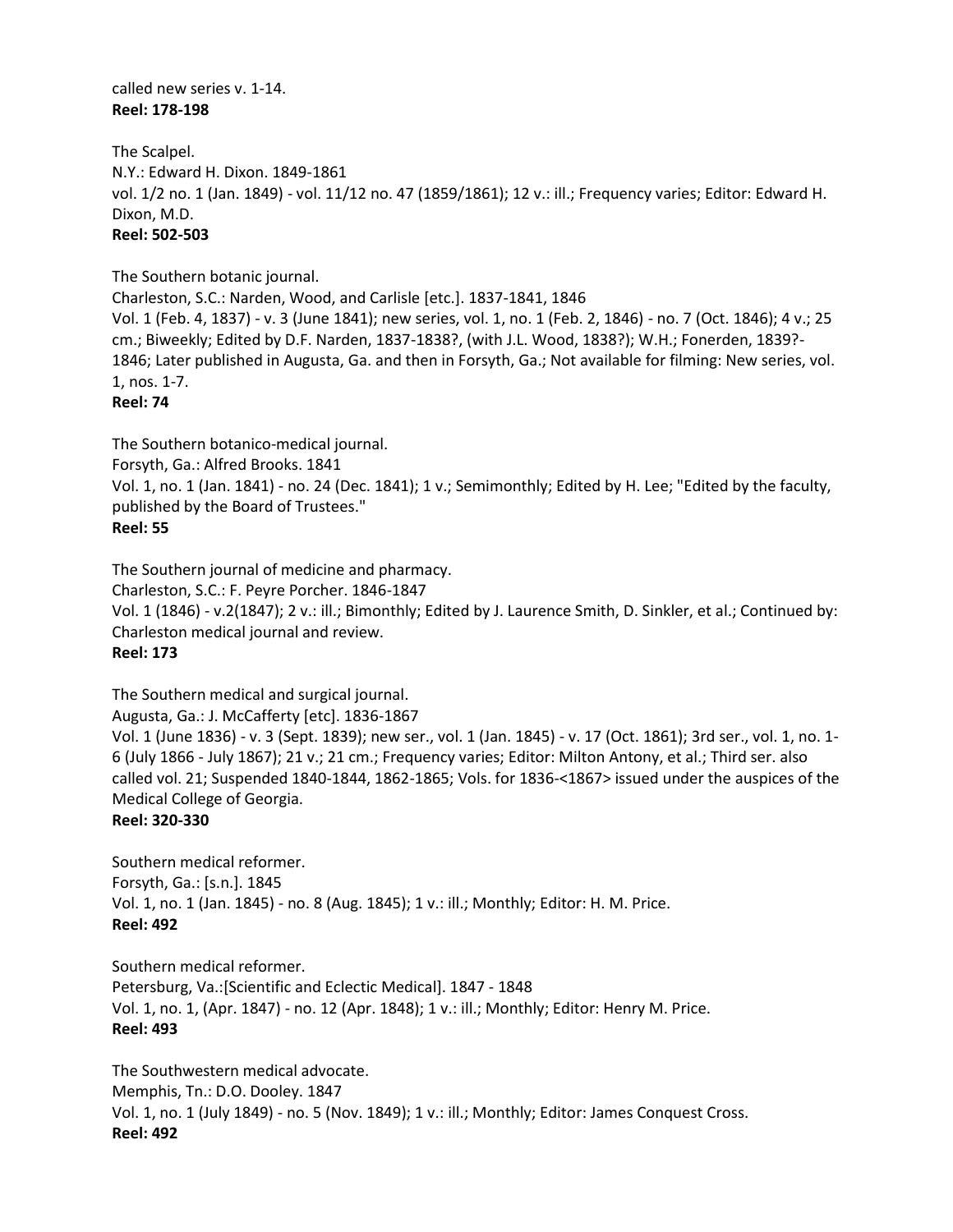Spirit of the European medical journals. see The monthly journal of foreign medicine.

The St. Joseph medical herald. St. Joseph, Missouri: Drs. Geiger and Hoyt. 1883-1886 Vol. 1, no. 1 (Jan. 1883) - vol. 9, no. 6 (Dec. 1890); 9 v.: ill.; Monthly; Not available for filming: Vol. 4, no. 7 (July 1886). **Reel: 725-727**

Stockton & Co.'s dental intelligencer. Philadelphia: S.W. Stockton and D.C. Spooner. 1843-1847 Vol. 1 (1843) - v. 3, no. 13 (Oct. 1847); 3 v.; Monthly; Continued by: Dental intelligencer and record of theoretical and practical dentistry, v.4 (1848); Not available for filming: Vol. 1, 1843-1844. **Reel: 74**

The Teacher of health and the laws of the human constitution. Boston: D.S. King & Co. 1843 Vol. 1 (Jan.-Dec. 1843); 1 v.; Monthly; Edited by: Wm. A. Alcott; Continues: Library of health and teacher on the human constitution, Vols. 1-6, (1837-42). **Reel: 56**

Thomsonian and botanic medical adviser. Baltimore: Thomsonian Society of Baltimore. 1831 no. 1 (1831). **Reel: 695**

The Thomsonian botanic watchman. Albany, N.Y.: s.n. 1834-1835 Vol. 1, no. 1 (Jan. 1834).--v. 2, no. 8 (Aug. 1835); 2 v. in 1; Monthly. **Reel: 22**

Thomsonian defender. Maryville, Tenn.: Wm. Spillman. 1835-1836 Vol. 1, no. 1 (July 1835) - no. 11 (Aug. 1836); 176 p.; Monthly; Edited by: Wm. Spillman. **Reel: 18**

The Thomsonian manual, or, Advocate of the principles which govern the Thomsonian system of medical practice. Boston: printed for the proprietor by G.A. Chapman. 1835-1837 Vol. 1, no. 1 (Nov. 1835) - v. 4, no. 12 (Oct. 1838); 4 v.; Bimonthly; Continued by: The Boston Thomsonian manual, Vols. 5-10. **Reel: 6**

The Thomsonian messenger. Norwich, Conn.: O.B. Lyman. 1841-1845 Vol. 1 (July 1841) - v. 3 (1845); 3 v.; Monthly; Edited by: O.B. Lyman; No more published?; Not available for filming: Vol. 3. **Reel: 74**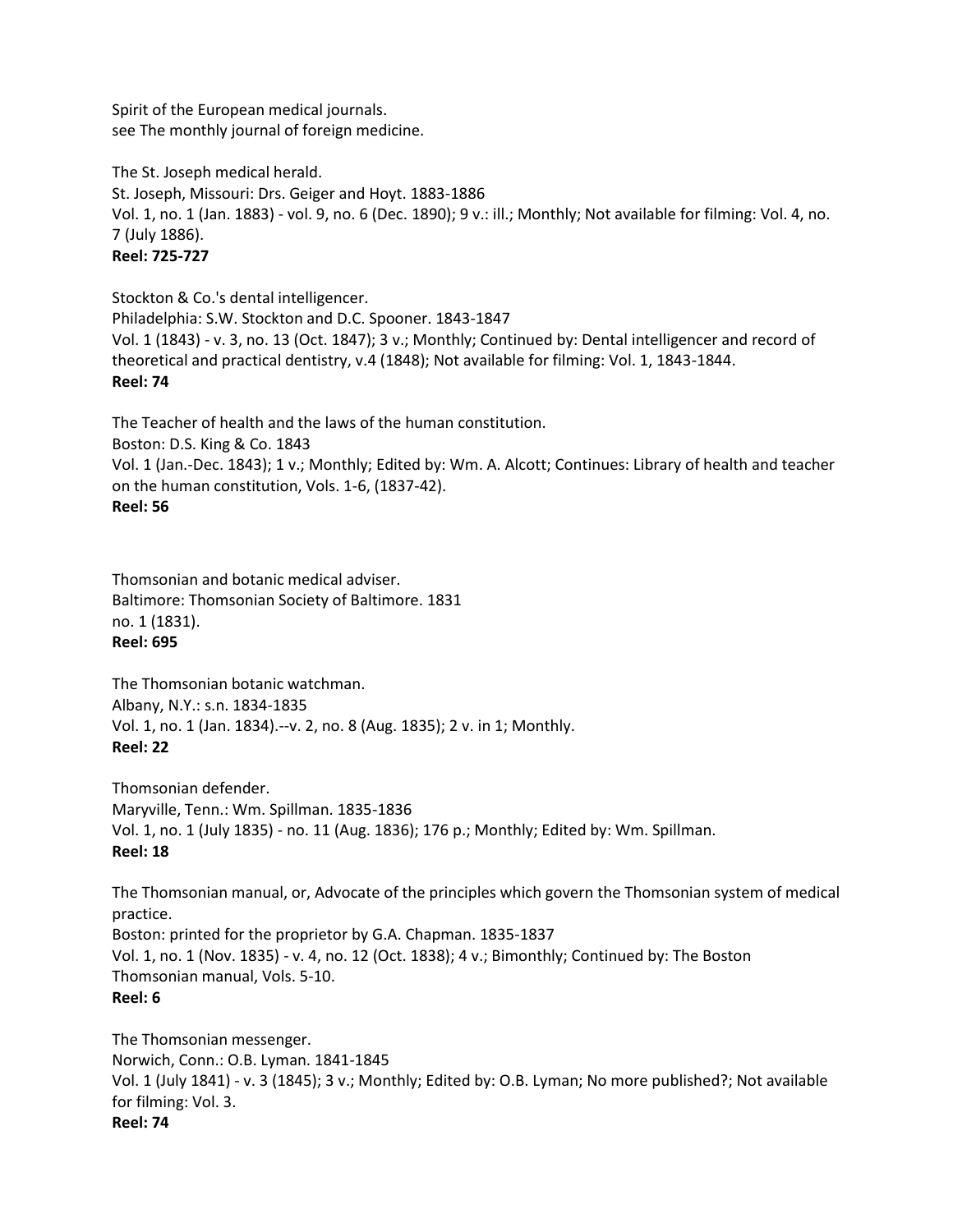The Thomsonian spy. Manchester, Vt.: [s.n.]. 1838 Vol. 1, no. 1 (Apr. 1838) - no. 8 (Dec. 1838); 1 v.: ill.; Monthly; Editor: S. Wilcox. **Reel: 492**

The Thomsonian: a semi-monthly family journal of health. Poughkeepsie, N.Y.: s.n. 1838-1839 Vol. 1, no. 1 (May 1838).--no. 25 (Apr. 13, 1839); Semimonthly; Edited by A.H. Platt; Continued by: The Poughkeepsie Thomsonian, Vols. 2-9 (Jan. 1839-June 1847). **Reel: 75**

The Transylvania journal of medicine and the associate sciences. Lexington, Ky. 1828-1839 Vol. 1 (Feb. 1828) - v. 12, no. 1 (Jan./Mar. 1839); 12 v. in 11; Issued by the Medical Faculty of Transylvania; Issues for 1836-1839 also called new series, v. 1-4; Publisher varies. **Reel: 19-21**

Transylvania medical journal. see Kentucky medical recorder.

The Union journal of medicine. [N.Y.]: [s.n.]. 1849-1853 Vol. 1, no. 1 (July 1849) - v. 5, no. 7 (July 1853); 5 v.: ill.; Monthly; Vol. 1 as: The New York eclectic medical and surgical journal; v. 2 as: The Eclectic medical and surgical journal; v. 3-4 as: Eclectic journal of medicine; v. 4, no. 11-12 cover title: Eclectic and American journal of medicine. **Reel: 524**

Union monthly and journal of health and education. see Guardian of health.

United States medical and surgical journal. New York: Bliss, Wadsworth and J. Webster. 1834-1836 Vol. 1, no. 1 (Aug. 1834) - v. 3, no. 28 (Nov. 1836); 3 v.; 23 cm.; No more Published. **Reel: 21**

University medical magazine. Philadelphia : University of Pennsylvania Press. 1888-1901 Vol. 1, no. 1 (Oct. 1888) - v. 13 (Feb. 1901); Monthly; Not available for filming: Nos. 1-3 (Oct.-Dec. 1888). **Reel: 716-724**

Virginia clinical record. Richmond.: M.W. Hazlewood. 1871-1874 Vol. 1, no. 1 (April 1871) - v. 3, no. 12 (Mar. 1874); 3 v. ill. **Reel: 599-600**

The Western and southern medical recorder. Lexington, Ky.: Will. E. Hervey. 1842 Vol. 1 (Nov. 1841) - v. 2 (Apr. 1843); 2 v.; Monthly; Edited by James Conquest Cross; Merged into: Western Lancet, later Lancet-clinic. **Reel: 77**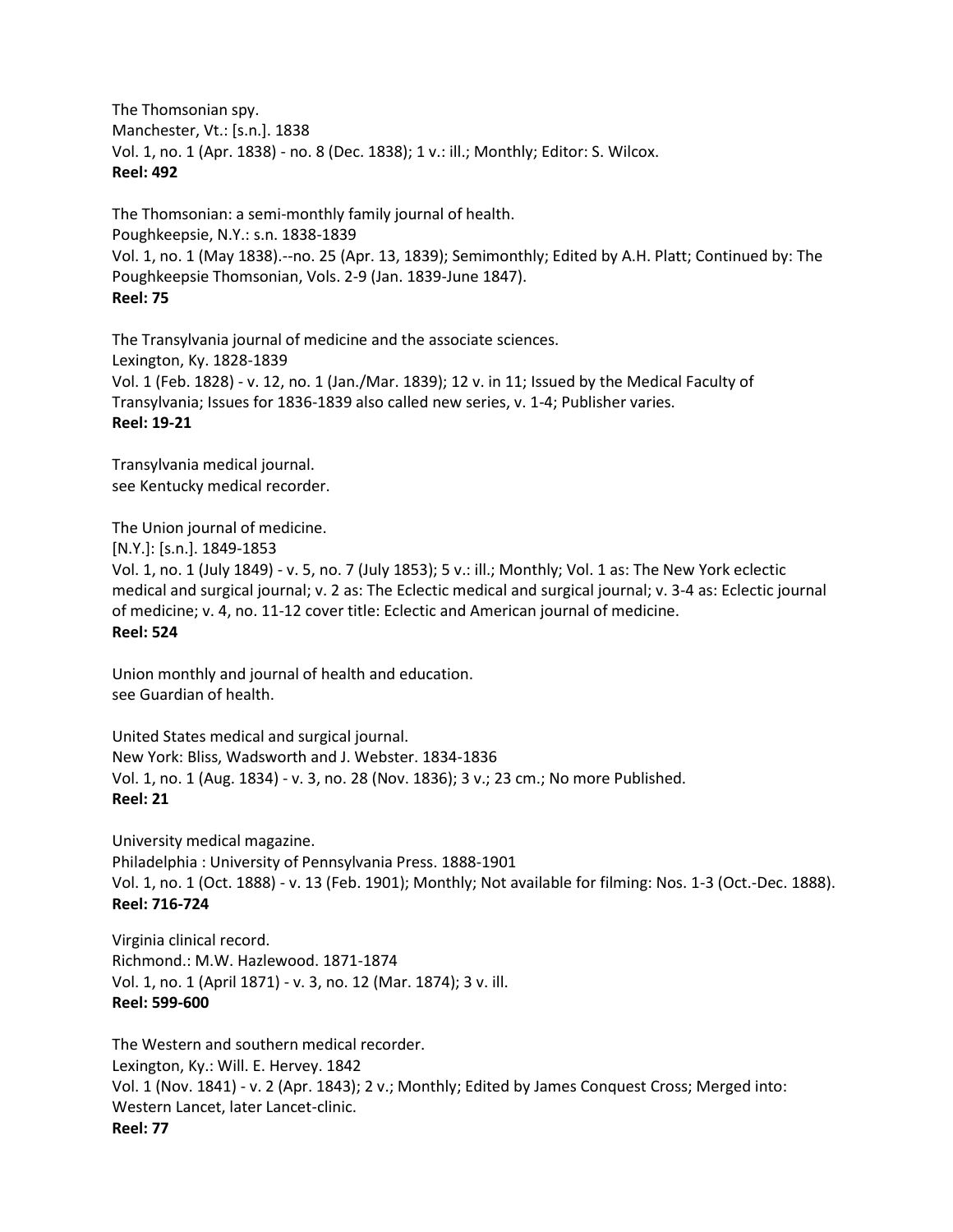Western botanic recorder. Louisville, Ky.: s.n. [1835?]-1836 Vol. 1 (1835-1836); 1 v.; Only two numbers, 2-3 published. **Reel: 22**

The Western journal of medicine and surgery.

Louisville, Ky.: Prentice & Weissinger. 1840-1855

Vol. 1 (1840) - v. 32 (1855); 32 v.; 22 cm.; Monthly; Edited by Daniel Drake; Lunsford P. Yandell; T.S. Bell; Merger of: Western journal of the medical and physical sciences; and, The Louisville journal of medicine and surgery; Continued by: Louisville review; Also numbered as 1-8, 1840-43; new series (2nd) v. 1-8, 1844-47; new series (3rd) v. 1-12, 1848-53; new series (4th) v. 1-4, 1854-55. **Reel: 58-64**

The Western journal of the medical and physical sciences.

Cincinnati, Ohio. 1828-1838

Vol. 2, no. 8 (Apr. 1828) - v. 12, no. 45 (July 1838); 11 v.; 22 cm.; Monthly, v. 2; Quarterly, v. 3-12; Edited by Daniel Drake (v. 1-9); Title varies, continues: Western medical and surgery to form Western journal of medicine and surgery; Not available for filming: Vol. 12.

## **Reel: 44-46**

The Western Lancet.

Cincinnati: Printed by William Appleton. 1842-1857

Vol. 1 (May 1842) - v. 18 (Dec. 1857); 18 v.; Monthly; Edited by: Leonides M. Lawson; Continued by: Cincinnati lancet and observer, etc.

## **Reel: 65-69**

The Western medical and physical journal.

Cincinnati, Ohio. 1827-1828

Vol. 1, no. 1 (Apr. 1827) - no. 7 (Mar. 1828); 1 v.; 22 cm.; Monthly; Edited by Daniel Drake; Title varies, continued as: Western journal of the medical and physical sciences (vols. 2-12). **Reel: 43-44**

The Western medical gazette. Cincinnati: S. Reed. [1832]-1835 Vol. 1 (Dec. 15, [1832]) - v. 11 (Apr. 1835); 2 v.; 24 cm.; Semimonthly, Vol. 1, no. 1-18; Merged with: Western journal of the medical and physical sciences, to become journal of same name. **Reel: 43**

# Western medical reformer.

Worthington, Ohio: edited and published by the Medical Professors of Worthington College. 1836-1848 Vol. 1 (1836) - v. 7 (1848); 7 v.; Monthly; Edited by R.S. Newton, J.R. Buchanan, etc.; Continued by: Eclectic medical journal, vols. 8-97 (Jan. 1849 - Aug. 1937). **Reel: 135**

The Western quarterly journal of practical medicine. Cincinnati, Ohio: J.A. James & Co. 1837 Vol. 1, no. 1 (June 1837); 1 v.; No more published; Edited by: John Eberle. **Reel: 56**

The Western quarterly reporter of medical, surgical, and natural science.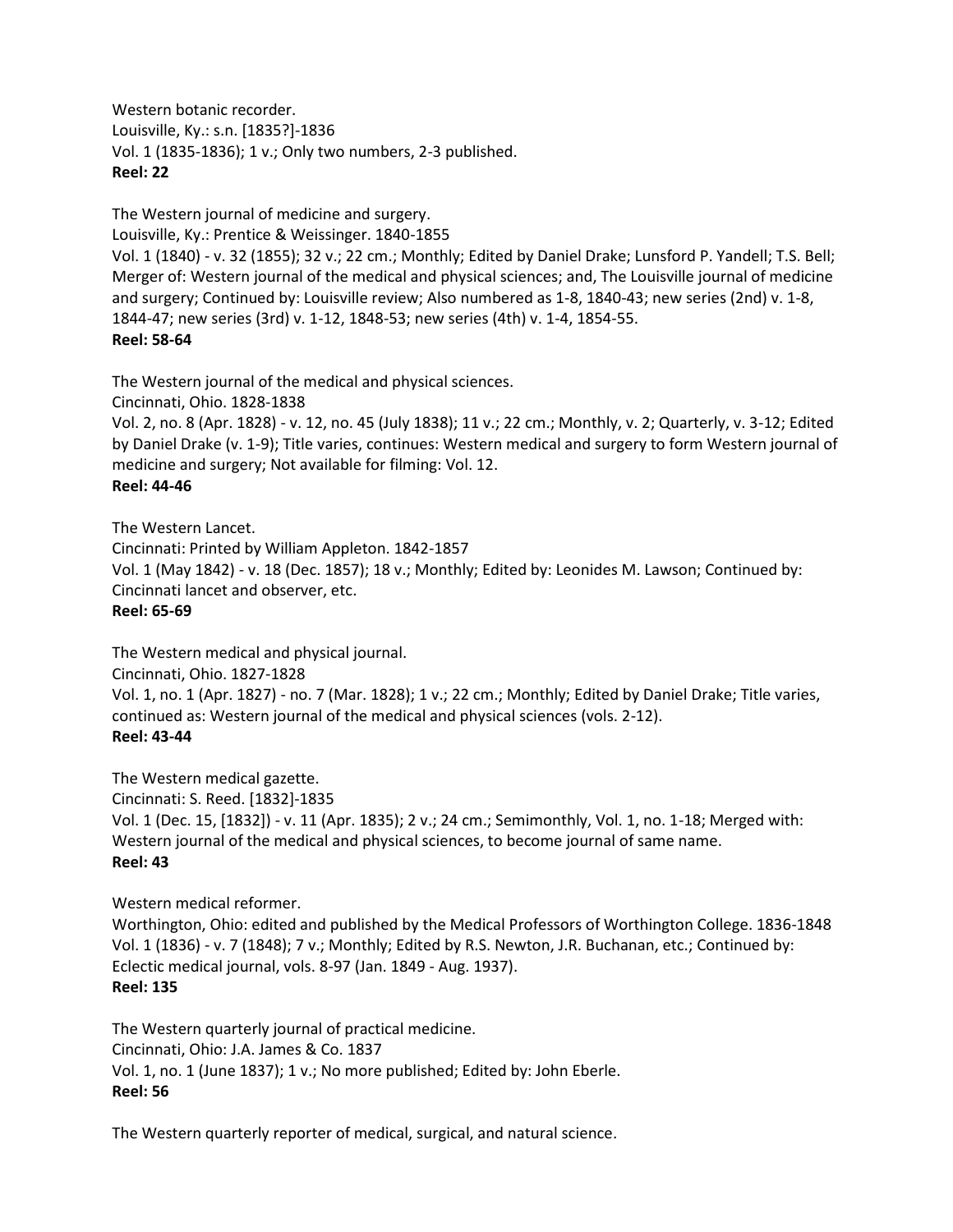Cincinnati: J.P. Foote. 1822-1823 Vol. 1. (1822) - v. 2, no. 2 (1823); 2 v. in 1: ill.; 23 cm.; Editor: John Davidson Godman; No more published. **Reel: 22**

# **II. Scientific and Technical Periodicals from the Royal Society of London's Catalogue of Scientific Papers, 1800-1900**

## **Academy of Natural Sciences of Philadelphia.**

Journal of the Academy of Natural Sciences of Philadelphia. [Philadelphia : The Academy]. 1817-[1918] Vol. 1, No. 1 (May 1817)-v.8; 2d ser., v.1-16.; 24 v.; ill.; Monthly. **Reel: 1-9**

## **Annales du Musée du Congo.**

Zoologie ser. 3, section 1, faune entomologie de l'Afrique tropicale. Bruxelles : [s.n.]. 1903-1904 vol. 1 (1903) - vol. 3 no. 1 (1904); v. : ill.; Irregular; At head of title: État indépendent du Congo Faune entomologique de l'Afrique tropicale. T.1, fasc. I, Rhynchota aethiopien: I. Sentellerinae et Graphosomatinae, par H. Schouteden. T. 11, fasc. I, Longicornes: I. Prioni par A. Lameere. T. III, fasc. I, Buprestides, par Ch. Kerrmans. **Reel: 200**

Annals of Natural History.

London : R. and J.C. Taylor. 1838-1840

vol. 1 no. 1 (March 1838) - vol. 5 no. 5 (Aug. 1840); 5 v. : ill.; Monthly; Merger of : Companion to the botanical magazine, and : Magazine of zoology and botany; Merged with : Magazine of natural history, to form : Annals and magazine of natural history. **Reel: 172**

Archives of science and transactions of the Orleans County Society of Natural Sciences. Newport, Vt. : Currier. 1870-1874 vol. 1 no. 1-9 (Oct. 1870-July 1874); 1 v. : ill; Frequency varies. **Reel: 168**

Bihang till Kongl. Stockholm : K. Svenska vetenskaps-akademien. [1872]-1903 Svenska vetenskaps-akademiens handlingar; v. 1-28; Irregular. **Reel: 66-80**

## **Chicago Entomological Society.**

Occasional memoirs of the Chicago Entomological Society. Chicago : The Society. 1900 vol. 1 no. 1 (1900); 1 v. : ill. **Reel: 200**

Cistula entomologica. London : E. W. Jonson. 1869-1885 Vol. 1 (1869)-v.3 (1885), (pt. 1-29); 3v. ; ill.; Irregular. **Reel: 14**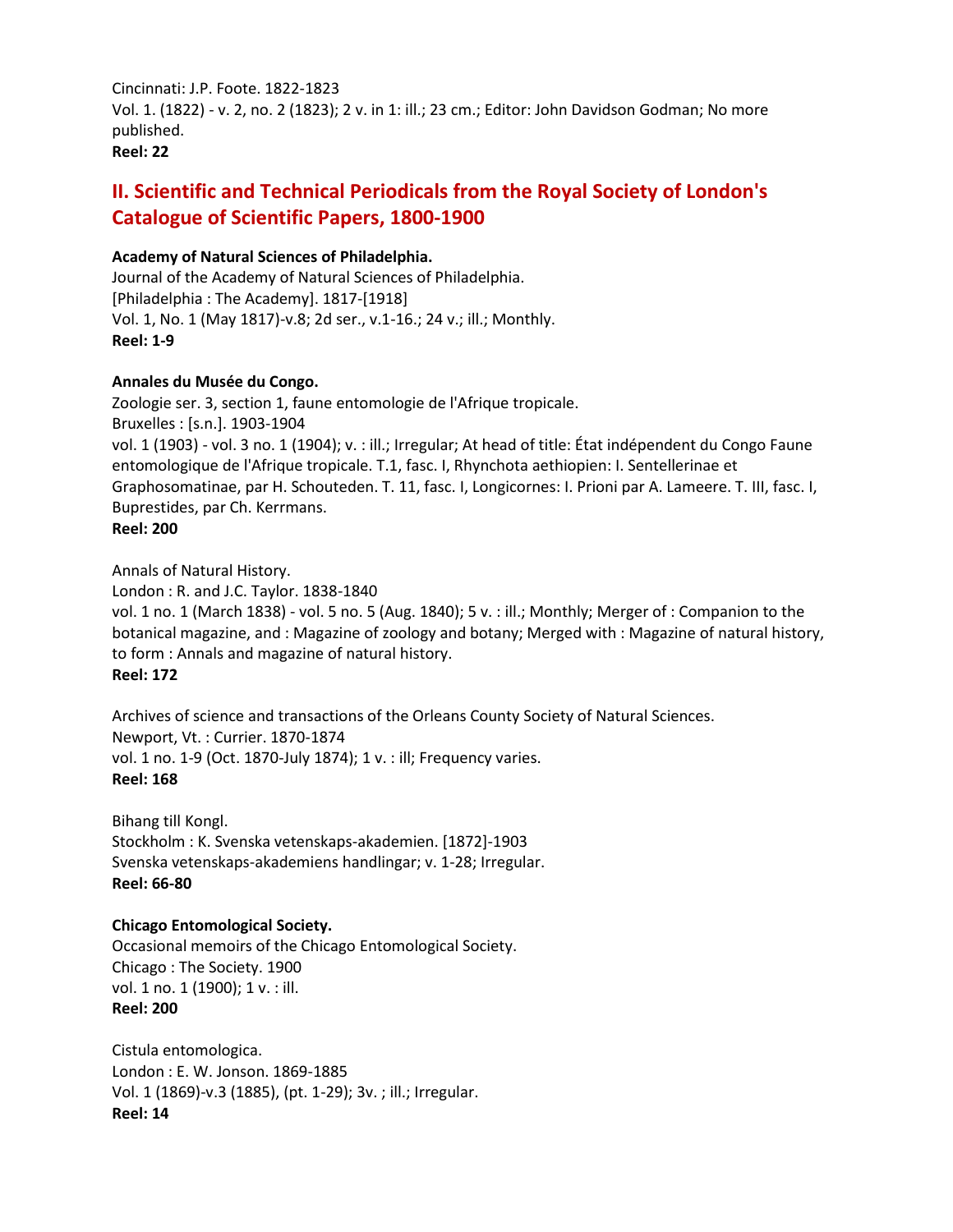Companion to the botanical magazine. London : E. Conchman. 1835-1836 vol. 1 (1835) - vol. 2 (1836); 2 v. : ill; Annual; Merged with : The magazine of zoology and botany, to form : Annals of natural history. **Reel: 175**

Entomological Society of New South Wales. Sydney : Reading and Wellbank. 1862-1873 Transactions. -- Vol. 1 (1862)-v.2 (1873); 2 v. ; ill.; Annual. **Reel: 14**

Entomologische Nachrichten. Berlin : R. Friedlander und Sohn. 1875-1900 1. Jahrg., No. 1 (Jan. 1875) - 26. Jahrg. (Dez. 1900); 26 v. ; ill.; Issued twice a month. **Reel: 10-13**

#### **Entomologischer Vereins zu Stettin.**

Erster jahresbericht des Entomologischen Vereins zu Stettin. (1839) Stettin [Szczecin] : [s.n.]. 1839 v. : ill.; Continued by: Stettiner entomologische zeitung. **Reel: 200**

Gaea : Natur und Leben. Cologne : E. H. Mayer. 1865-1909 Vol. 1 (1865) - Vol. 45 (1909); 45 v. : ill.; Irregular; Absorbed by: Naturwissenschaftliche Rundschau. **Reel: 109-121**

The Geologist. London : Reynolds. 1858-1864 Vol. 1 (1858) - Vol. 7 (1864); 7 v. : ill.; Monthly. **Reel: 128-129**

Giornale di mineralogia, cristallografia e petrografia. Milano : U. Hoepli. 1890-1895 Vol. 1 (1890)-v.5 (1894); 5 v. ; ill.; Annual. **Reel: 15**

Globus (Hildburghausen). Hildburghausen : Bibliographischen Institut. 1861-1910 [Vol. 1], No. 1 (1861)-v.98 (1910); 98 v. ; ill.; Frequency varies. **Reel: 18-45**

Journal de geologie. Paris : F.G. Levrault. 1830-1831 Vol. 1 (1830)-v.3 (1831); 3 v. ; ill.; Issued twice yearly. **Reel: 17**

Journal De Physique De Chimie, D'histoire Naturelle Et Des Arts. Varis : Chez Cuchet. 1793-1823 Vol. 44 (1793) - Vol. 96 (1823); 53 v. : ill.; Monthly; Continues: Observations sur la Physique, sur l'Histoire Naturelle et sur les Arts.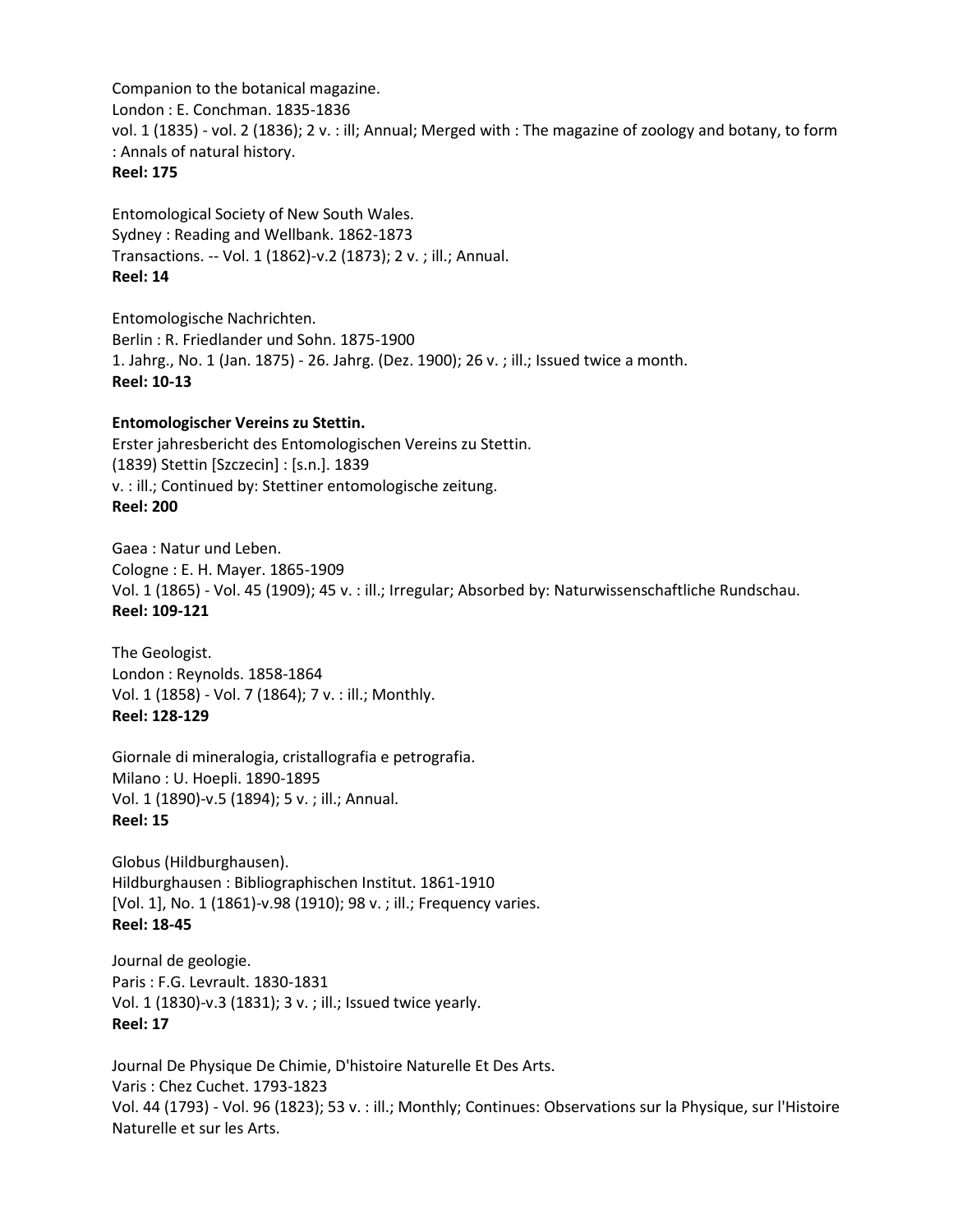#### **Reel: 141-150**

Journal of entomology. London : Taylor and Francis. 1860-1866 Vol. 1 (1860)-v.2 (1866); 2 v. ; ill.; Irregular. **Reel: 17**

## **K. Bayer. Akademie der Wissenschaften.**

Gelehrte anzeigen herausgegeben von mitgliedern der K. Bayer. Akademie der Wissenschaften. Munich : [s.n.]. 1835-1860 vol. 1 no. 1 (Oct. 1, 1835) - vol. 50 no. 70 (June 27, 1860); 50 v.; Frequency varies; Continued by: Sitzungsberichte der K. Bayer. Akademie der Wissenschaften. **Reel: 176-183**

## **Kongl. Svenska vetenskaps-akademiens.**

Öfversigt af Kongl. vetenskaps-akademiens, forhandlingar. Stockholm : P.A. Norstedt. 1844-1902 vol. 1 no. 1 (Jan. 10, 1844) - vol. 59 no. 10 (Dec. 16, 1902); 59 v. : ill.; Monthly; Split into: Arkiv för botanik; Arkiv för kemi, mineralogi och geologi; Arkiv for matematik, astronomi och fysik; Arkiv för zoologi; Kongl. Svenska vetenskaps-akademiens årsbok. **Reel: 151-165**

Linnaea entomologica. Berlin : E.S. Mittler. 1846-1866 Vol. 1 (1846) - Vol. 16 (1866); 16 v. : ill.; Frequency varies.; Continues: Zeitschrift fur die entomologie. **Reel: 169-170**

# **Lyceum of Natural History (New York, N.Y.).**

Proceedings of the Lyceum of Natural History in the City of New York. New York : St. Angell. 1870-1874 Vol. 1 (1870)-v.4 (1874); 4 v.; Irregular. **Reel: 17**

Magazin der entomologie. Halle : Hendel. 1813-1821 Vol. 1 (1813) - Vol. 4 (1821); 4 v. : ill.; Frequency varies. **Reel: 175**

Magazin für Insektenkunde. Braunschweig, Germany : K. Reichard. 1801/1802-1807 Vol. 1 (1801/1802) - Vol. 6 (1807); 6 v.; Frequency varies. **Reel: 173**

The Magazine of Natural History. London : Longman, Orme, Brown, Green and Longmans Paternoster Row. 1838-1840 new ser. Vol. 2 (Jan. 1838) - Vol. 4 (Aug. 1840); 3 v. : ill.; Monthly; Other title: Charlesworth's Natural History. **Reel: 124**

Magazine of Natural History and Journal of Zoology, Botany, Mineralogy, Geology and Meterology. London : Longman, Rees, Orme, Brown and Green. 1828-1836 ; 1837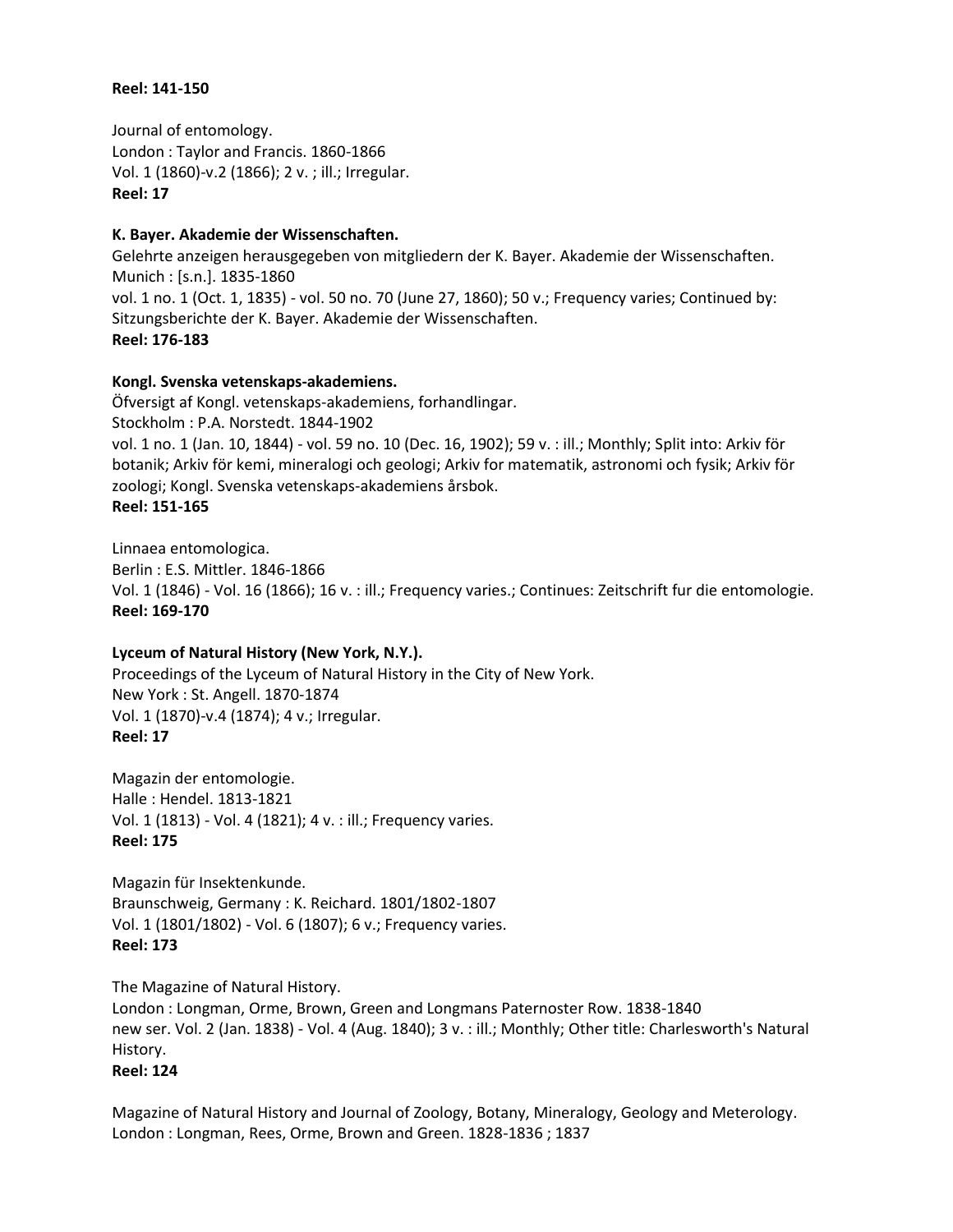Vol. 1 (May 1828) - Vol. 9 (Dec. 1836); new ser. Vol. (1837).; 10 v. : ill.; Irregular; Continued by: The Magazine of Natural History. **Reel: 122-124**

Magazine of zoology and botany. Edinburgh : Lizars. 1837-1838 Vol. 1 (1837) - Vol. 2 (1838); 2 v. : ill.; Annual.; Merged with: Companion to the botanical magazine, to form : Annals of natural history. **Reel: 171**

## **Marine Biological Laboratory (Woods Hole, Mass.).**

Biological lectures delivered at the Marine Biological Laboratory of Wood's Holl [sic]. Boston : Ginn & Co. 1890-1899 Vol. 1 (1890)-v.7 (1899); 7 v. ; ill.; Irregular. **Reel: 16**

## **Missouri. Bureau of Geology and Mines.**

Preliminary Report on Structural and Economic Geology of Missouri. Jefferson City, Mo. : Tribune Printing. 1900 v. 13 (1900); 1 v. : ill., maps. **Reel: 127**

Missouri. Geological Survey Reports. Jefferson City, Mo. : Tribune Printing. 1891-1898 Vol. 1 (1891) - Vol. 12 (1898); 12 v. : ill., maps; Frequency Varies; Continued by: Missouri Bureau of Geology and Mines. Preliminary Report. **Reel: 125-127**

#### **Museo Nacional de Historia Natural (Uruguay).**

Anales del Museo Nacional de Montevideo. Montevideo : El Museo. 1894-1911 Vol. 1 (1894)-v. 7 no. 4 (1911); 7 v. : ill.; Continued by: Museo de Historia Natural de Montevideo. Anales del Museo de Nacional de Montevideo, ser. 2 t. 1, entr. 1-6, 1920-1925; Vols. 1-4 issued in 24 parts, arranged irregularly to form the volumes. **Reel: 130-131**

## **National Institute for the Promotion of Science.**

Bulletin of the proceedings of the National Institute for the Promotion of Science. Washington, D.C. : National Institute for the Promotion of Science. 1840-1846 vol. 1 no. 1-4 (1840-1846); 1 v.; Frequency varies; Continued by: Proceedings of the National Institute for the Promotion of Science. **Reel: 200**

Le Naturaliste : journal des échanges et des nouvelles. Paris : Bureaux à Paris. 1879-1910 1. -9. année (1-3) 1879-1887; 9. -32. année (2.ser. 1.-24. année), 1887-1910.; Issued twice a month. **Reel: 81-88**

Neue beiträge zur systematischen insektenkunde. Berlin : [s.n.]. 1916-1932 Vol. 1 no. 1 (Jan. 1916) - Vol. 5 no. 4/5 (June 1932); 5 v. : ill.; Issued as supplement to: Zeitschrift fur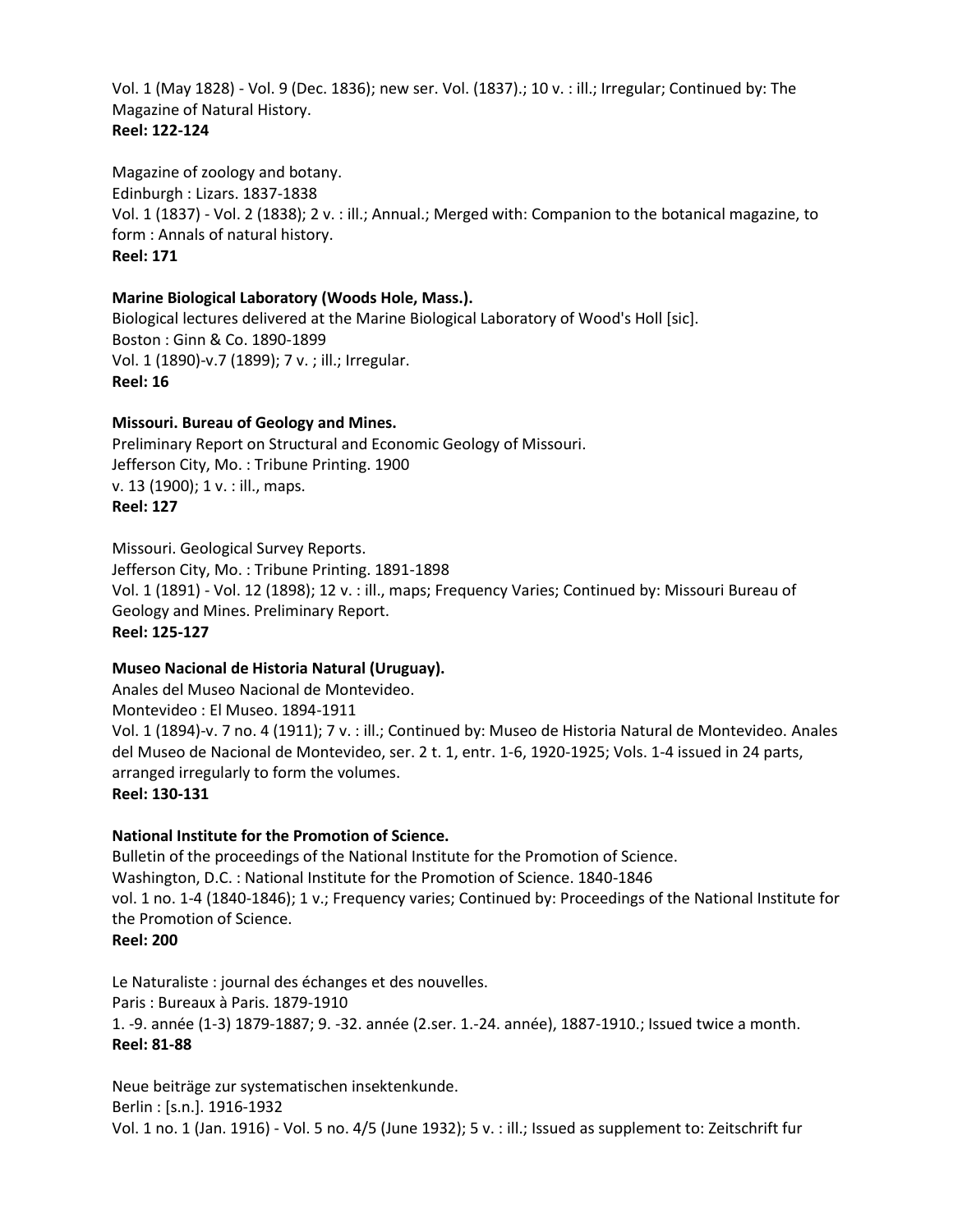wissenschaftliche biologie. **Reel: 171**

#### **New York Academy of Sciences.**

Memoir / New York Academy of Sciences. New York : The Academy. 1895-1905 vol. 1 (1895) - vol. 2 (1905); 2 v. : ill.; Frequency varies. **Reel: 174**

New Zealand journal of science. Dunedin, N.Z. : Wise and Caffin. 1882-1885; 1891 Vol. 1 (1882) - Vol. 2 no. 12 (Dec. 1885); new ser. vol. 1, nos. 1-6 (Jan.-Nov. 1891); 3 v. : ill.; Frequency varies. **Reel: 166**

Observations sur la Physique, sur l'Histoire Naturelle et sur les Arts. Paris : Hold des Thou. 1773-1793 Feb. (1773)-Jul. 1793; 43 v. : ill.; Monthly; Title Varies: Vol 43 pt. 2 titled Journal de Physique; Continued by: Journal de Physique de Chimie, d'Histoire Naturelle et des Arts. **Reel: 132-140**

## **Peabody Academy of Science.**

Memoirs of the Peabody Academy of Science. Peabody, Ma. : The Academy. 1869-1886 vol. 1 (1869) - vol. 2 (1886); 2 v. : ill; Frequency varies. **Reel: 174**

Révue entomologique. Strasburg, France: Bureau de la Révue Entomologique. 1833-1837 Vol. 1 (1833) - Vol. 5 (1837); 5 v. : ill; Annual. **Reel: 168**

## **Royal Geographical Society (Great Britain).**

The journal of the Royal Geographical Society. London : J. Murray. 1830-1880 Vol. 1 (1830) - v. 50 (1880).; 50 v. : maps ; 22 cm.; Irregular. **Reel: 89-99**

## **Royal Geographical Society (Great Britain).**

Proceedings of the Royal Geographical Society. London : Edward Stanford. 1857-1892 Vol. 1 (1857) - Vol. 22 (1878); new ser. v. 1 no. 1 (Jan. 1879) - v. 14 no. 12 (Dec. 1892); 36 Vol. : ill., maps; Irregular. **Reel: 101-108**

#### **Royal Geographical Society (Great Britain).**

Supplementary papers. London : J. Murray. 1882-1893 Vol. 1 (1882)-v. 4 (1893); 4 v. : ill., maps; Irregular. **Reel: 100**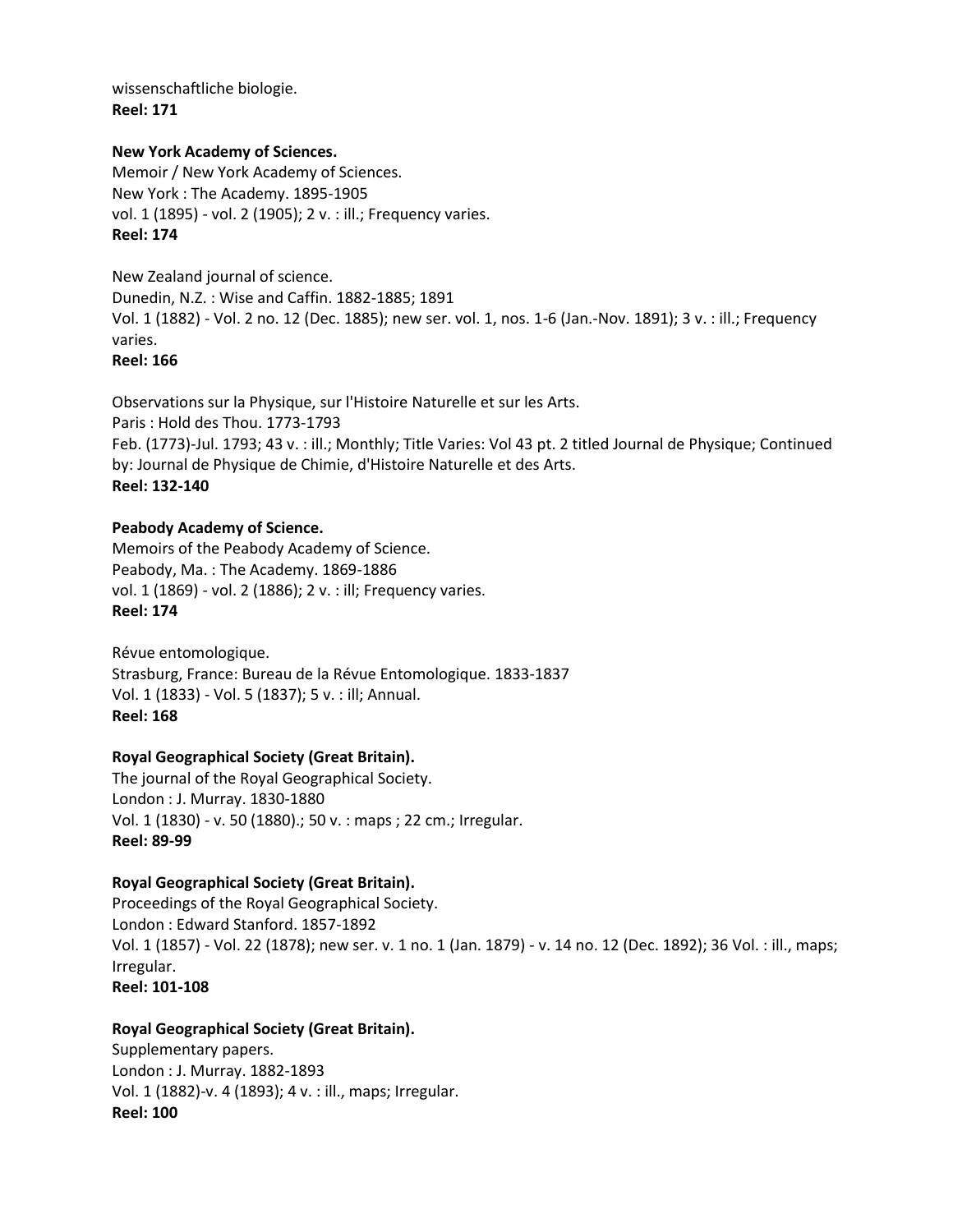#### **Russkoe Entomologicheskoe Obshestvo v S. Petersburgie.**

Trudy Russkago entomologicheskago obshestva v S. Petersburgie. Saint Petersburg [Leningrad] : V. Bezobrazova. 1861-1882 vol. 1 (1861) - vol. 13 (1882); 13 v. : ill; Frequency varies; Absorbed in 1883 by : Horae societatis entomologicae Rossicae; Volumes 1-2 have added title page : Horae societatis entomologicae Rossicae. **Reel: 184-185**

#### **Schlesische Gesellschaft für Vaterländische Kultur.**

Beiträge zur entomologie, besonders in bezug auf die schlesiche fauna. Breslau [Wroclaw] : [s.n.]. 1829 vol. 1 (1829); 1 v. : ill. **Reel: 200**

#### **Societe Française d'Entomologie.**

Révue d'entomologie. Caen : Société Française d'Entomologie. 1882-1910 Vol. 1 (1882) - Vol. 28 no. 10 (1910); 28 v. : ill.; Monthly. **Reel: 188-190**

Specchio delle scienze o giornale enciclopedico di Sicilia. Palermo, Italy : Dalla Tipografica di Franceseo Abate qm. Domenico. 1814 vol. 1-2 (1814); 2 v. : ill.; Issued twice a year. **Reel: 173**

Termeszetrajzi fuzetek. Budapest : Magyar Nemzeti Muzeum Tulajdona. 1877-1902 Vol. 1 (Jan. 1877)-v.25 (Nov. 1902); 25 v. ; ill.; Annual. **Reel: 46-50**

#### **Thüringisch-Sächsischen Gesamtvereins für Erdkunde.**

Mitteilungen des vereins für erdkunde zu Halle A.S. Halle : Buchhandlung des Waisenhauses. 1877-1907 vol. 1 (1877) - vol. 31 (1907); 31 v. : ill.; Annual; Continued by: Mitteilungen des Sächsisch-Thüringischen vereins für erdkunde zu Halle A.S. **Reel: 186-187**

Uppsatser i praktisk entomologi. Stockholm : Gernandts Boktryckeri-Aktiebolag. 1891-1894 vol. 1 (1891) - vol. 23 (1914); 23 v. : ill.; Annual. **Reel: 167**

#### **Vereins für Naturkunde im Herzogthum Nassau.**

Jahrbücher des Vereins für Naturkunde im Herzogthum Nassau. Wiesbaden : J. Niedner. 1844-1863 vol. 1 (1844) - vol. 18 (1863); Annual; Continued by: Jahrbücher des Nassauischen Vereins für Naturkunde; Library lacks: Vols. 2, 9, 10. **Reel: 197-199**

Zeitschrift für wissenschaftliche insektenbiologie.